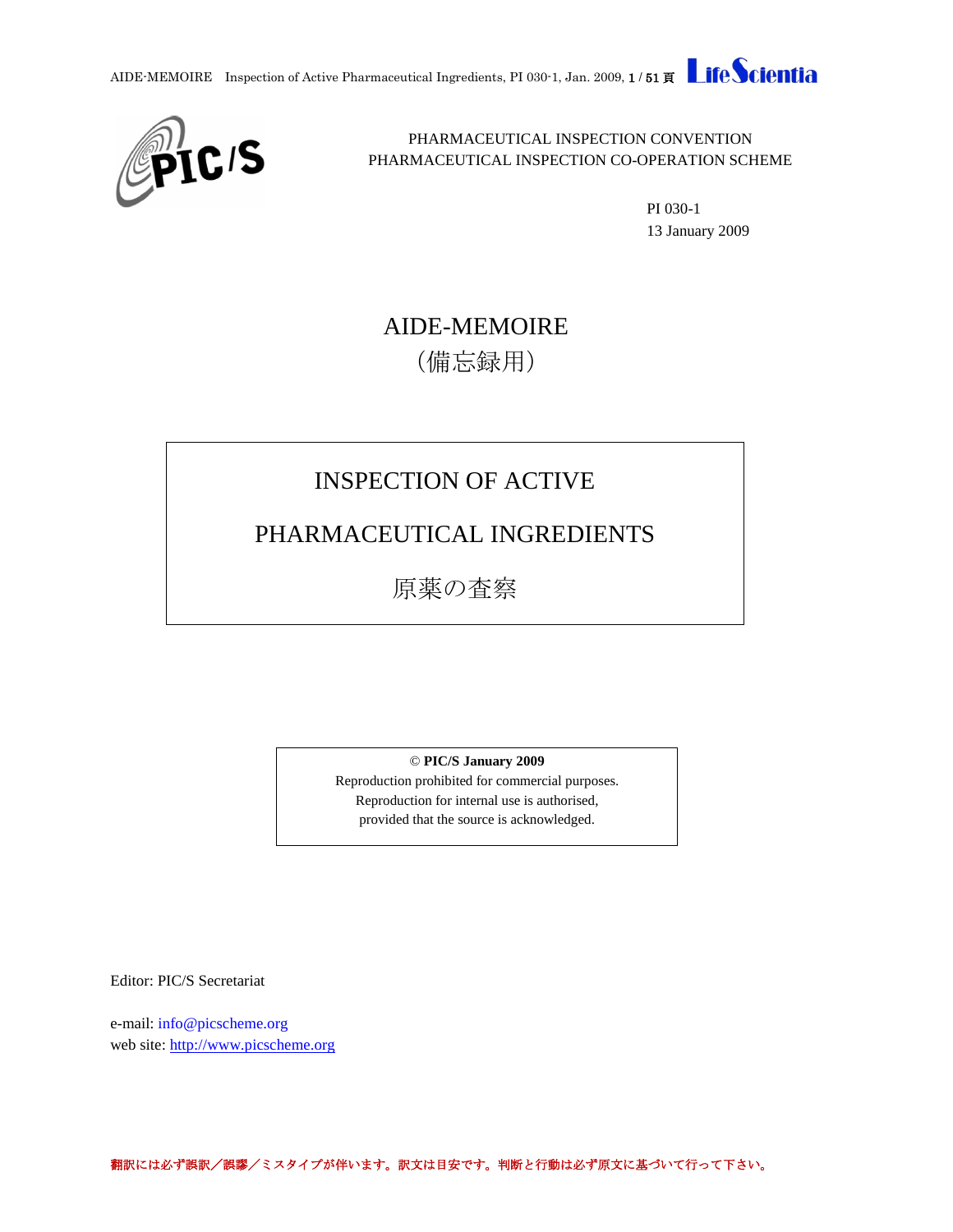

(訳注: 各項の見出しが原文に無い場合、訳者がその内容に基づいて付け加えてありますので、ご注意下さい。)

| 2.1                                                                                      |  |
|------------------------------------------------------------------------------------------|--|
| 2.2                                                                                      |  |
| 2.3                                                                                      |  |
|                                                                                          |  |
| 3.1                                                                                      |  |
| 3.2                                                                                      |  |
| 4. SCOPE                                                                                 |  |
| 4.1                                                                                      |  |
| 4.2                                                                                      |  |
|                                                                                          |  |
| 1. Preparation of API inspection (原薬査察の準備) …………………………………………………………………………………………6           |  |
|                                                                                          |  |
| 3. Personnel                                                                             |  |
| 4. Building and facilities (建物および施設) …………………………………………………………………………………………14                |  |
|                                                                                          |  |
|                                                                                          |  |
|                                                                                          |  |
|                                                                                          |  |
| 9. Packaging and identification labelling of APIs and Intermediates (原薬と中間体の包装と識別表示) .32 |  |
|                                                                                          |  |
|                                                                                          |  |
|                                                                                          |  |
|                                                                                          |  |
|                                                                                          |  |
|                                                                                          |  |
| 16. Contract manufacturers (including Laboratories) (委託製造;委託ラボを含む)  47                   |  |
| 17. Agents, Brokers, Traders, Distributors, Repackers and Relabellers (代理店、仲介業者、貿易業者、配送  |  |
|                                                                                          |  |
| 18. APIs manufactured by Cell Culture / Fermentation (細胞培養/発酵により製造する APIs) 50            |  |
| 19. APIs for use in Clinical Trials (臨床試験で使用する APIs) ……………………………………………………………50           |  |
|                                                                                          |  |
|                                                                                          |  |
|                                                                                          |  |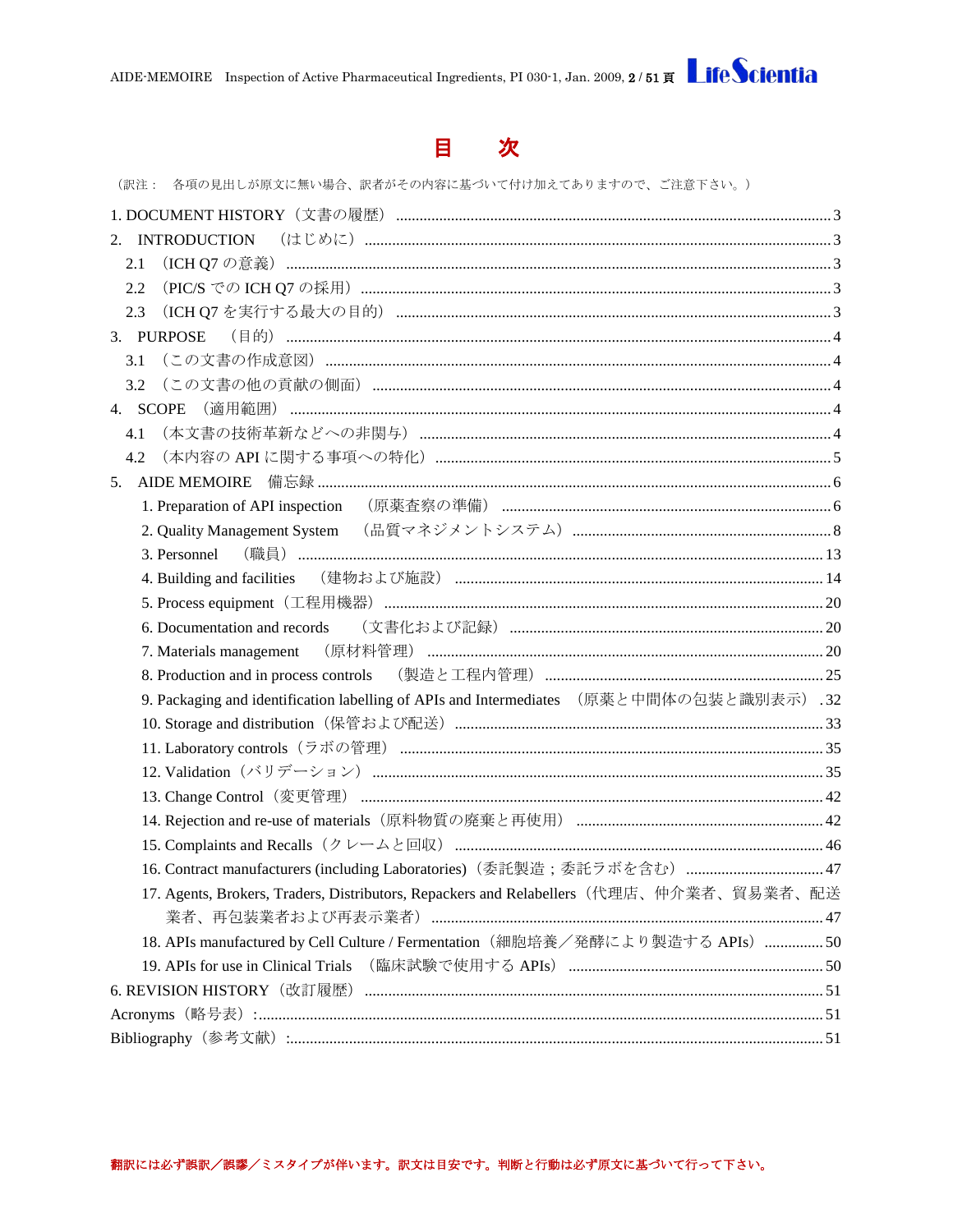## <span id="page-2-0"></span>**1. DOCUMENT HISTORY**(文書の履歴)

| <b>Adoption by Committee</b> | 12.11.2009  |
|------------------------------|-------------|
| 委員会による採択                     | 2009年11月12日 |
| Entry into force of PI 030-1 | 01.03.2009  |
| PI030-1の発効日                  | 2009年3月1日   |

# <span id="page-2-1"></span>**2. INTRODUCTION** (はじめに)

## <span id="page-2-2"></span>**2.1** (**ICH Q7** の意義)

The adoption of ICH Q7 as the first truly harmonised GMP guideline for active pharmaceutical ingredients (APIs) and the associated development of regulatory frameworks to implement the guideline as a regulatory standard mark the beginning of a new era of regulation for medicines.

ICH Q7の採択は、医薬品の規制に関して新たな時代の始まりを記すものであった。なぜならば、 ICH O7は、原薬(active pharmaceutical ingredients; APIs)についての真に(訳注:三極で)調和した最初 のGMPガイダンスであり、法的規制面での基準としてのガイダンスを実施するために、法的枠組 みに関連付けた開発をもたらしたものだからである。

# <span id="page-2-3"></span>**2.2** (**PIC/S** での **ICH Q7** の採用)

The adoption of ICH Q7 by PIC/S occurred in May 2001 with the current version of the guideline having been available since 1 September 2007 as GMP PE 009 (Part II).

PIC/SでのICH Q7の採用は、当該ガイドラインの最新版が発効した2001年5月であり、以後、GMP PE 009 (Part II)として利用されている。

# <span id="page-2-4"></span>**2.3** (**ICH Q7** を実行する最大の目的)

The primary objective for implementing ICH Q7 is the reduction of the risks associated with the manufacturing quality of APIs and this cannot be achieved without an effective inspection system which addresses the specific aspects of the global API industry.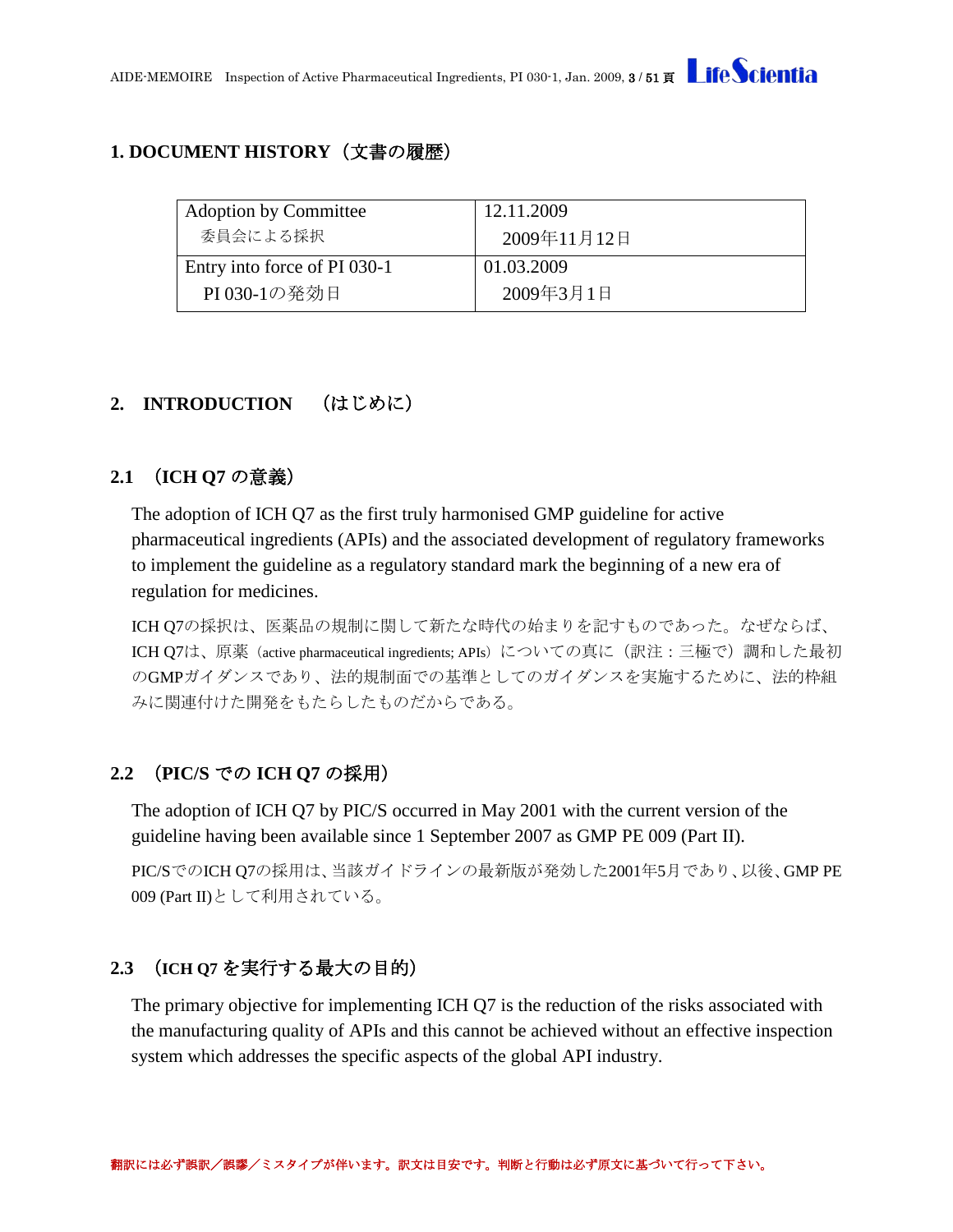ICH Q7を実行する最大の目的は、製造されるAPIの品質に関わるリスクを低減することである。こ れは、グローバルなAPI業界の特異的な側面に対処した効率的な査察システムの存在なしには達成 できない。

## <span id="page-3-0"></span>**3. PURPOSE** (目的)

## <span id="page-3-1"></span>**3.1** (この文書の作成意図)

It is recognised that due to their background and experience the majority of GMP inspectors are more familiar with the inspection of finished products. Therefore, to assist inspectors not specialised in the inspection of API manufacturers this document has been developed to provide training and guidance for the preparation and performance of such inspections.

その背景と経験から、GMP査察官の大部分は、これまで最終製品の査察に慣れ親しんでいること は、広く認められている所である。それゆえ、API製造業者の査察が専門でない査察官を支援する ために、この文書を制定した。その目的としては、①そのような査察の訓練をするためのものとし て、および②そのような査察の準備と実施のためのガイダンスとして、である。

### <span id="page-3-2"></span>**3.2** (この文書の他の貢献の側面)

This Aide-Memoire should also contribute to a harmonised approach for inspections of API manufacturers between the different PIC/S Members.

この備忘録は、様々なPIC/Sメンバー国の間のAPI製造業者の査察に関しての調和したアプローチ にも貢献するものであろう。

### <span id="page-3-3"></span>**4. SCOPE** (適用範囲)

#### <span id="page-3-4"></span>**4.1** (本文書の技術革新などへの非関与)

At the time of issue, this document reflected the current state of the art. It is not intended to be a barrier to technical innovation or the pursuit of excellence.

発行時点では、この文書は(訳注:様々な規制文書や業界標準を反映させた)最新の状態となっている。 本文書は、技術的革新や優れた仕事の成果を阻害することは目的としていない。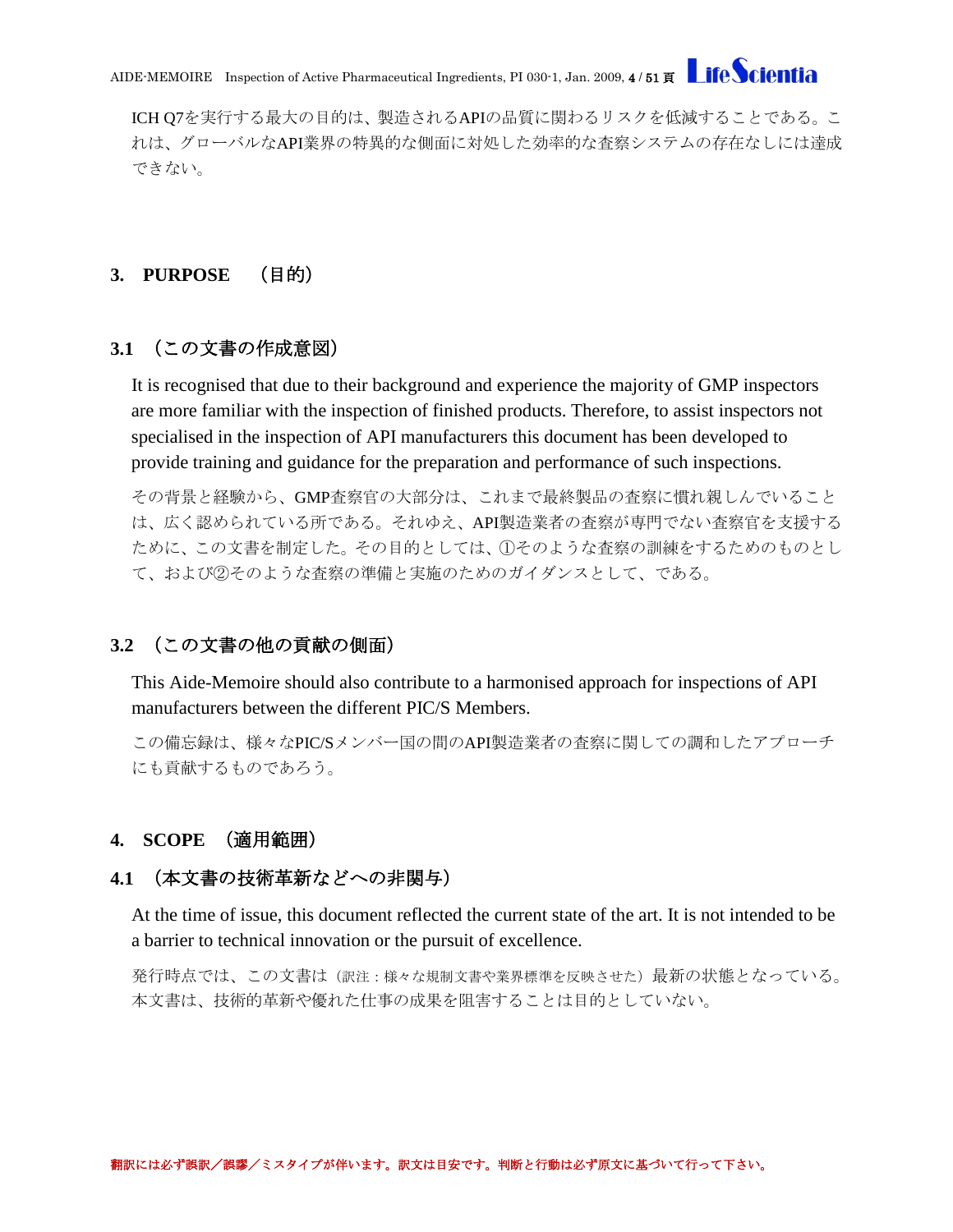## <span id="page-4-0"></span>**4.2** (本内容の **API** に関する事項への特化)

This Aide-Memoire focuses on the preparation for inspections and chapters and/or sections of GMP PE 009 (Part II) which are specific to the inspection of API manufacturers or critical for the quality of APIs. For sections which include requirements similar to those in GMP Guide Part I devoted to Finished Products such as personnel, documentation, etc., Put refer directly to GMP PE 009 (Part II).

この備忘録は、

- ① 査察の準備と、
- ② APIの製造業者に特異的な、あるいはAPIsの品質に重要な GMP PE 009 (Part II)の章/節について、

焦点を合わせている。

なお、最終製品に対するGMP Guide Part Iのそれと類似している要求事項(例えば職員、文書化の ような)のセクションに対しては、GMP PE 009 (Part II)の条項を直接に参照されたい。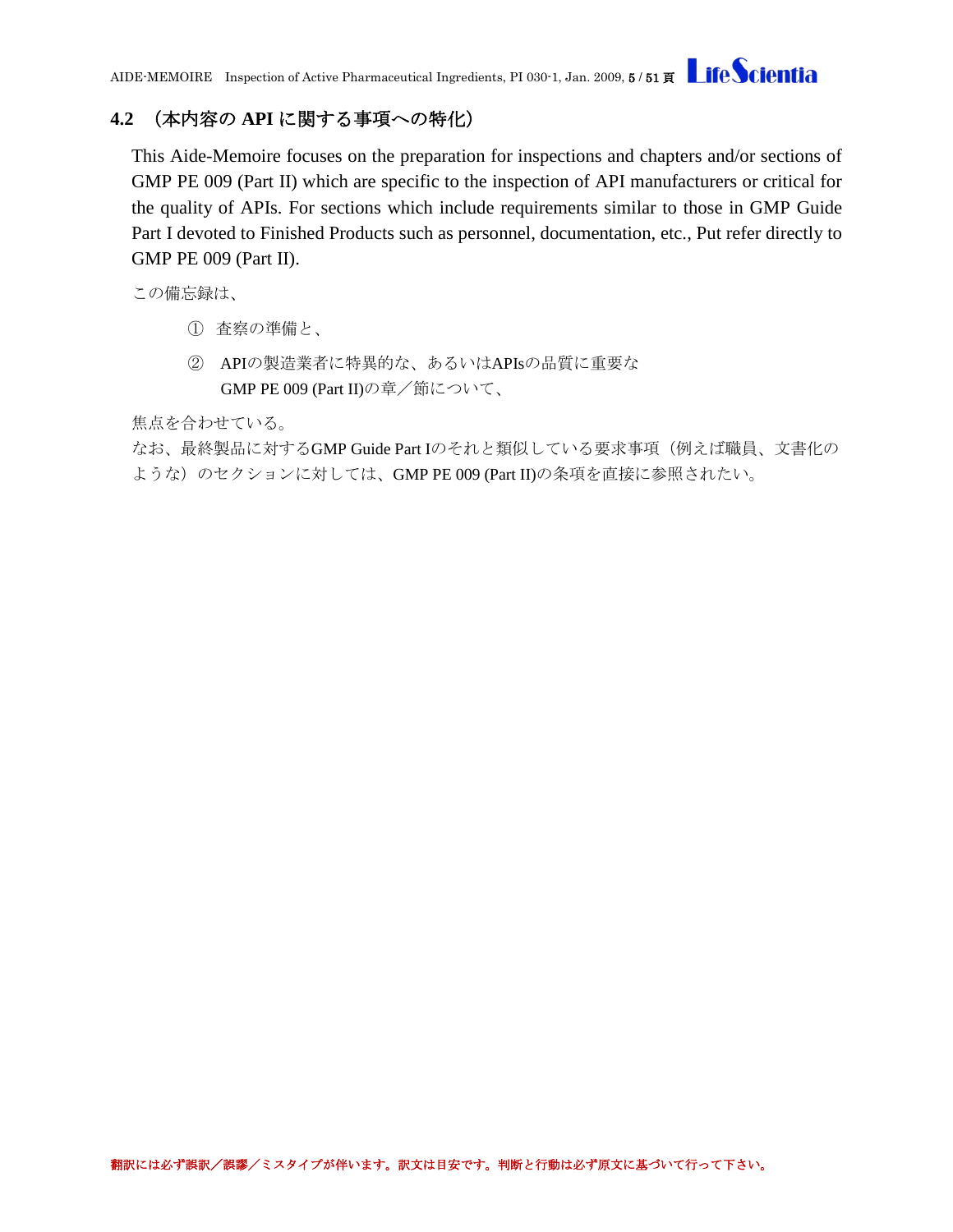## <span id="page-5-0"></span>**5. AIDE MEMOIRE** 備忘録

<span id="page-5-1"></span>

|                                                                                  | (原薬査察の準備)<br>1. Preparation of API inspection                                                                                                                |                                                                 |                                          |  |  |
|----------------------------------------------------------------------------------|--------------------------------------------------------------------------------------------------------------------------------------------------------------|-----------------------------------------------------------------|------------------------------------------|--|--|
| <b>Inspection</b><br><b>Element</b><br>査察の要素                                     | <b>Workflow</b><br>作業の流れ                                                                                                                                     | <b>Supporting</b><br>documents<br>裏付け文書                         | preparatory state<br>(check box)<br>準備状態 |  |  |
| Inspection<br>history<br>査察履歴                                                    | Review the reports of any recent inspections carried out<br>and the outcome<br>これまでに行った査察の最新の結果についての報告書<br>をレビューする                                           | Inspection reports<br>査察報告書                                     | OK $\Box$                                |  |  |
|                                                                                  | If appropriate, contact the inspectorate that conducted the<br>last inspection to verify the information<br>もしそれが適切な場合、情報を確認するために、最新<br>の査察を行った査察当局とコンタクトをとる |                                                                 | ок $\square$                             |  |  |
| <b>Basic</b><br>information<br>related to the<br><b>APIs</b><br>APIに関する<br>基本的状況 | Determine the number of different APIs produced at the<br>site<br>当該製造所で製造する各種原薬の数を調べる                                                                       | <b>Products Quality</b><br>Review(s) (PQR)<br>製品品質レビュー<br>(PQR) | ок $\square$                             |  |  |
|                                                                                  | Determine the classification of the APIs (antibiotics,<br>hormones, cytostatics etc.)<br>原薬の区分を調べる(抗生物質、ホルモン、細胞増殖<br>抑制剤 (癌治療用))                             |                                                                 | ок $\Box$                                |  |  |
|                                                                                  | Determine the intended use of the APIs (topic, oral,<br>injectable, inhalation, etc.)<br>原薬の目的とする用途を調べる(局所、経口、注射、<br>吸入)                                     |                                                                 | ок $\square$                             |  |  |
|                                                                                  | For each API, establish;<br>各原薬に関して、次のことを調べる;                                                                                                                |                                                                 |                                          |  |  |
|                                                                                  | - grade (freeze dried, micronised, sterile, etc.);<br>グレード (凍結乾燥、微粒子化、無菌など);                                                                                 |                                                                 | ОК $\square$                             |  |  |
|                                                                                  | - batch size; and<br>バッチサイズ;および                                                                                                                              |                                                                 | ок $\Box$                                |  |  |
|                                                                                  | - number of batches produced per year<br>一年間に製造するバッチ数                                                                                                        |                                                                 | ок $\square$                             |  |  |
| Basic                                                                            | Determine if the facilities are multipurpose or dedicated                                                                                                    | <b>Site Master File</b><br>サイトマスターファ                            | $OK$ $\square$                           |  |  |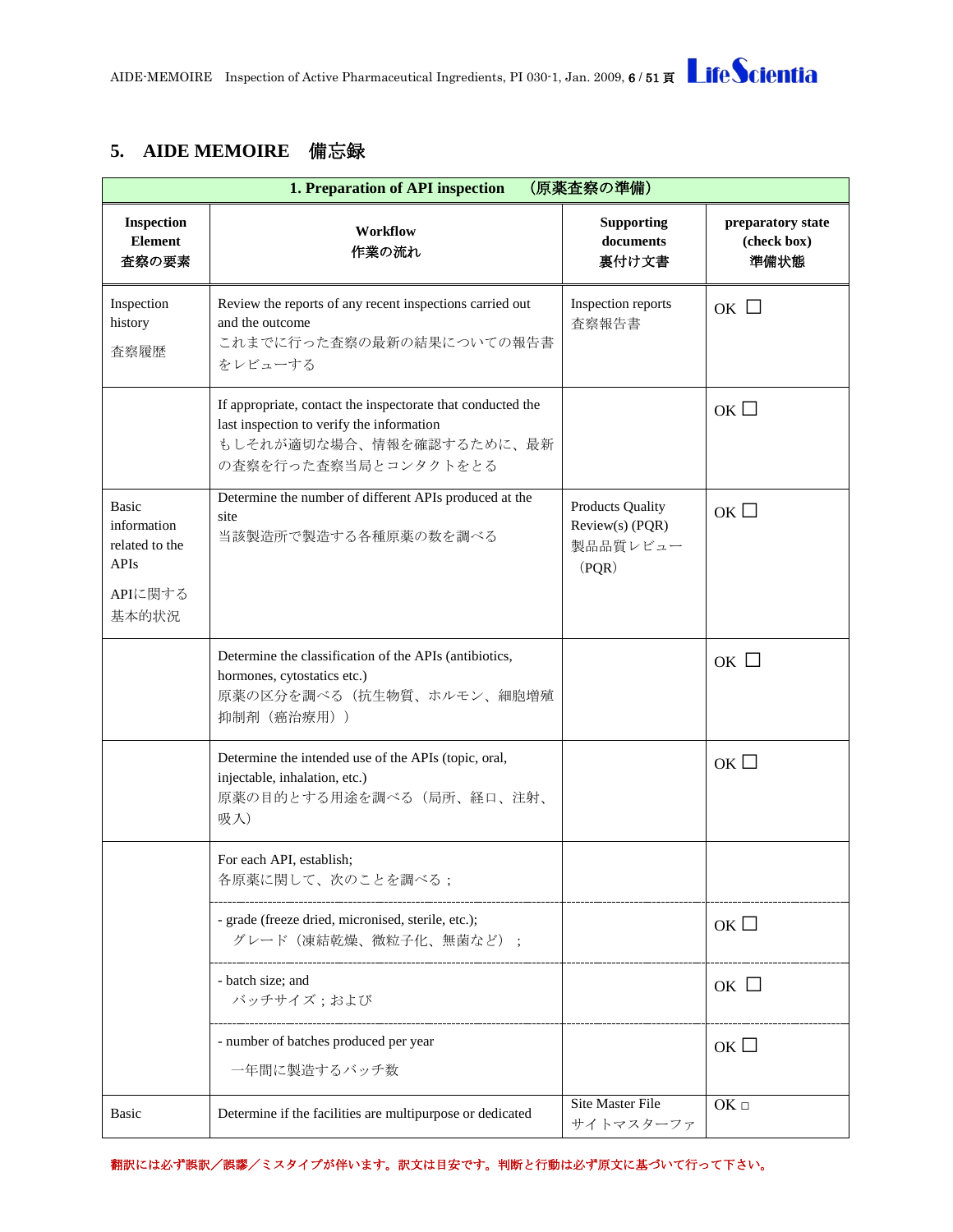|                                                                | 1. Preparation of API inspection<br>(原薬査察の準備)                                                                                                                                                   |                                            |                                          |  |  |
|----------------------------------------------------------------|-------------------------------------------------------------------------------------------------------------------------------------------------------------------------------------------------|--------------------------------------------|------------------------------------------|--|--|
| Inspection<br><b>Element</b><br>査察の要素                          | Workflow<br>作業の流れ                                                                                                                                                                               | <b>Supporting</b><br>documents<br>裏付け文書    | preparatory state<br>(check box)<br>準備状態 |  |  |
| information<br>related to the<br>site<br>製造所に対す<br>る基本的な情<br>報 | 当該施設が多目的(キャンペーン)用か、専用設備か<br>を調べる                                                                                                                                                                | イル                                         |                                          |  |  |
|                                                                | If APIs are potent or highly toxic determine the<br>containment measures<br>もしAPIsが高活性あるいは高い毒性を有するのであ<br>れば、封じ込め方法を調べる。                                                                         |                                            | OK $\Box$                                |  |  |
|                                                                | Review a list of manufacturing equipment<br>製造用設備機器のリストをレビューする                                                                                                                                  |                                            | $OR$ $\square$                           |  |  |
|                                                                | Review a list of SOPs<br>SOPsのリストをレビューする                                                                                                                                                        |                                            | $OK$ $\square$                           |  |  |
|                                                                | Review the flow of personnel and materials through<br>finishing areas<br>最終加工区域に至るまでの、人と原材料の動線をレビ<br>ューする                                                                                       |                                            | ок $\Box$                                |  |  |
|                                                                | If manufacturing operations, products or services, are<br>outsourced establish the name and address of the<br>subcontractors<br>もし製造の作業、製品あるいはサービスを外部委託し<br>ているのであれば、その委託先の名称と住所を確認す<br>$\zeta$ | <b>SMF</b><br>サイトマスターファ<br>イル              | OK                                       |  |  |
| Basic<br>information                                           | Review: (以下をレビューする)                                                                                                                                                                             | Pharmacopoeia;<br>薬局方                      | $OK$ $\square$                           |  |  |
| related to<br>processes<br>プロセスに関<br>係する基本情<br>報               | - API specifications and test methods;<br>原薬の規格と試験法                                                                                                                                             | CEP;<br>(EPの適合性証明)<br>ASMF(previously      | OK $\Box$                                |  |  |
|                                                                | - Process flow charts;<br>プロセスのフローチャート                                                                                                                                                          | $DMF)$ ;<br>(原薬マスターファ                      | ок $\Box$                                |  |  |
|                                                                | - Detailed description of the process;<br>プロセスの詳細な記述                                                                                                                                            | イル;以前のDMFで<br>ある),<br>CTD part 3.2; Batch  | ок $\square$                             |  |  |
|                                                                | - Stability studies results;<br>安定性試験の結果                                                                                                                                                        | Manufacturing<br>Record if<br>appropriate; | ок $\square$                             |  |  |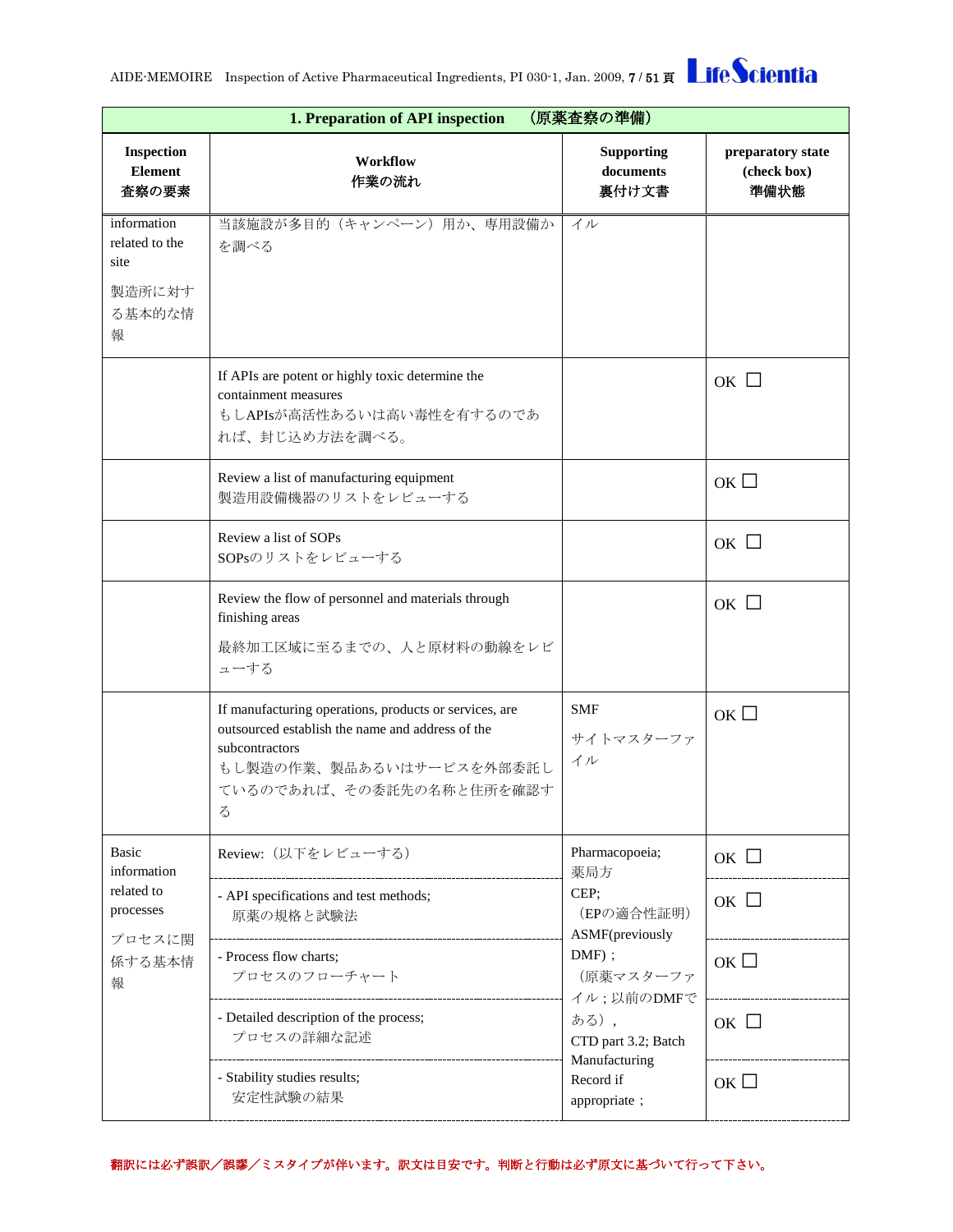|                                              | (原薬査察の準備)<br>1. Preparation of API inspection                                                                                                  |                                                                                                                          |                                          |  |  |
|----------------------------------------------|------------------------------------------------------------------------------------------------------------------------------------------------|--------------------------------------------------------------------------------------------------------------------------|------------------------------------------|--|--|
| <b>Inspection</b><br><b>Element</b><br>査察の要素 | Workflow<br>作業の流れ                                                                                                                              | <b>Supporting</b><br>documents<br>裏付け文書                                                                                  | preparatory state<br>(check box)<br>準備状態 |  |  |
|                                              | - Impurity profile;<br>不純物プロファイル                                                                                                               | もし該当する場合は<br>CTD part 3.2のバッ<br>チ製造記録書                                                                                   | OK                                       |  |  |
|                                              | - API starting materials definition etc.<br>APIの出発物質の規定など                                                                                      |                                                                                                                          | OK                                       |  |  |
|                                              | If appropriate, contact assessors of the dossiers<br>もし該当する場合は、(承認申請書の)添付書類の評<br>価者 (assessors) と連絡をとる                                         |                                                                                                                          | ок $\Box$                                |  |  |
|                                              | Review validation status<br>バリデーションの状況をレビューする。                                                                                                 | <b>Validation Master</b><br>Plan: list of activities<br>scheduled<br>バリデーションマス<br>タープラン;計画さ<br>れている活動のリス<br>$\mathbb{R}$ | OK                                       |  |  |
| Changes<br>変更                                | Review recent major changes (new product, equipment,<br>building renovation or extension etc.)<br>最近の主要な変更をレビューする (新規の製品、機器、<br>建物の改修あるいは拡張など) |                                                                                                                          | ок $\square$                             |  |  |
|                                              | Review scheduled major changes<br>計画されている主要な変更をレビューする                                                                                          |                                                                                                                          | $OK$ $\Box$                              |  |  |

<span id="page-7-0"></span>

| (品質マネジメントシステム)<br>2. Quality Management System       |                                                                                                                     |                                                                                       |                                         |                                         |
|------------------------------------------------------|---------------------------------------------------------------------------------------------------------------------|---------------------------------------------------------------------------------------|-----------------------------------------|-----------------------------------------|
| Area of<br>operations /<br>items<br>作業区城/項目          | <b>Notes</b><br>注目事項                                                                                                | Crucial questions/Show me<br>重要な質問/提示を受けるもの                                           | <b>Supporting</b><br>documents<br>裏付け文書 | <b>Response</b><br>(check box)          |
| Internal audits<br>(Self)<br>inspections)<br>内部監査 (自 | Approved and documented<br>schedule, which covers all GMP<br>activities available<br>承認され、かつ文書化された<br>スケジュール、これは全ての | Are internal audits being performed as<br>scheduled?<br>内部監査はスケジュール通り行われ<br>ているか?     | 2.40                                    | Yes $\Box$<br>$\overline{N_{0}}$        |
| 己点検)                                                 | GMP活動をカバーしているこ<br>と                                                                                                 | Can they be substituted by third party<br>audits?<br>その内部監査は、第三者機関による<br>監査に置き換えが可能か? |                                         | Yes $\Box$<br>$\overline{N_{0}}$ $\Box$ |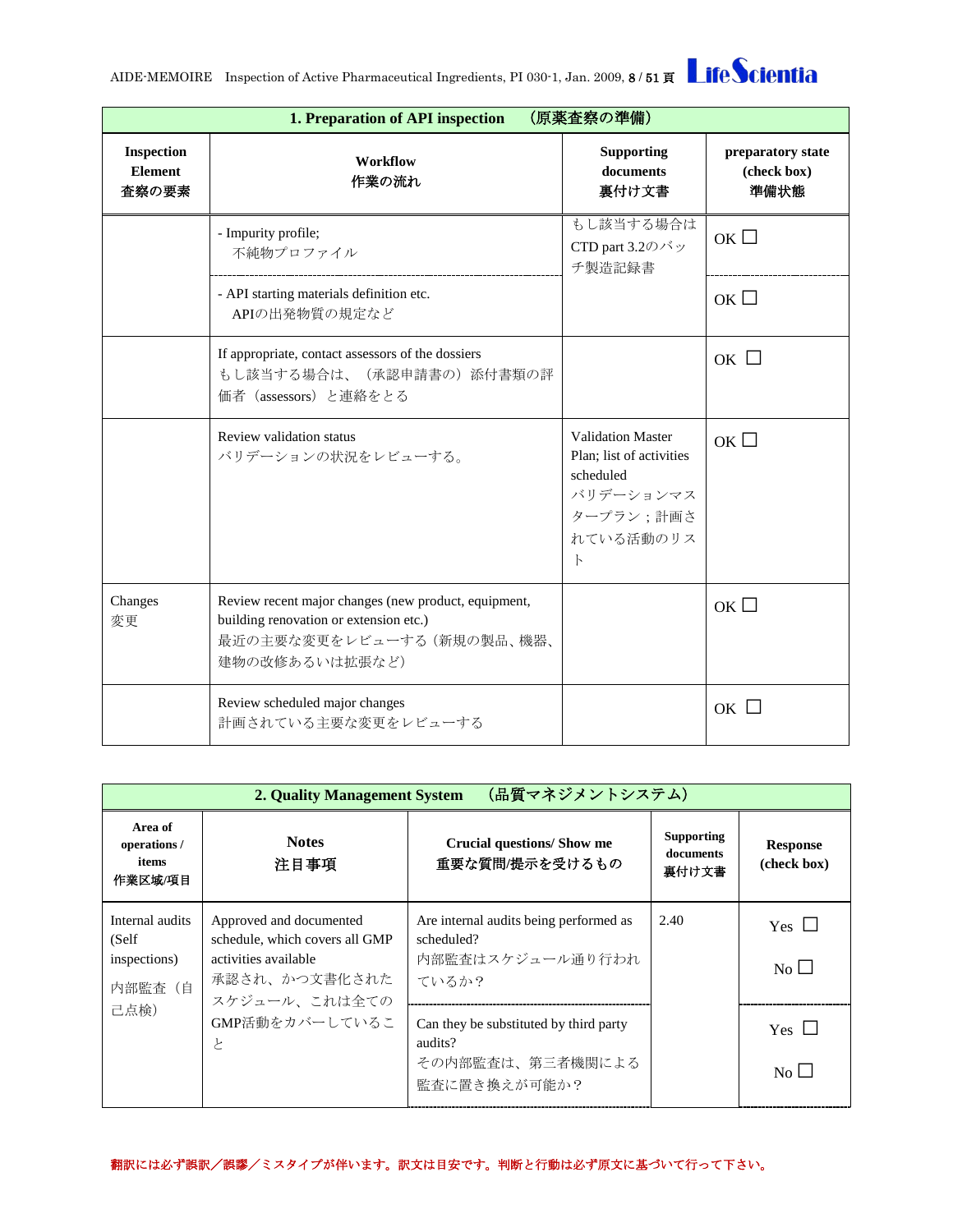|                                             | (品質マネジメントシステム)<br>2. Quality Management System                                                                    |                                                                                                                                                                           |                                         |                                  |  |
|---------------------------------------------|-------------------------------------------------------------------------------------------------------------------|---------------------------------------------------------------------------------------------------------------------------------------------------------------------------|-----------------------------------------|----------------------------------|--|
| Area of<br>operations /<br>items<br>作業区域/項目 | <b>Notes</b><br>注目事項                                                                                              | Crucial questions/ Show me<br>重要な質問/提示を受けるもの                                                                                                                              | <b>Supporting</b><br>documents<br>裏付け文書 | <b>Response</b><br>(check box)   |  |
|                                             |                                                                                                                   | How is the frequency of internal audits<br>determined?<br>決定された内部監査はどの位の頻度<br>であるか?                                                                                       |                                         | /Year                            |  |
|                                             | Composition of the team<br>appropriate                                                                            | Is the composition of the audit team<br>determined according to an SOP?                                                                                                   |                                         | Yes $\Box$ ,                     |  |
|                                             | (内部監査/自己点検) チー<br>ムの構成は適切であること                                                                                    | 監査チームの構成は、SOPに従って<br>決定されているか?                                                                                                                                            |                                         | No $\square$                     |  |
|                                             |                                                                                                                   | Has consideration been given to:<br>以下の事項を考慮しているか?                                                                                                                        |                                         | Yes $\Box$ ,                     |  |
|                                             |                                                                                                                   | - Conflict of interest<br>利害の対立                                                                                                                                           |                                         | $\overline{N_{0}}$ $\Box$        |  |
|                                             |                                                                                                                   | - Code of conduct<br>行動の規範                                                                                                                                                |                                         | Yes $\Box$ ,                     |  |
|                                             |                                                                                                                   |                                                                                                                                                                           |                                         | No                               |  |
|                                             |                                                                                                                   | - Qualifications<br>(監査者の) 適格性評価                                                                                                                                          |                                         | Yes $\Box$ ,                     |  |
|                                             |                                                                                                                   |                                                                                                                                                                           |                                         | $No$ $\square$                   |  |
|                                             |                                                                                                                   | - Independence from the area being<br>audited (e.g. Who inspects the QA<br>function)<br>監査すべき領域からの独立性<br>(例えば、誰がQA機能を査察する<br>か?)                                          |                                         | Yes $\Box$ ,<br>No <sub>1</sub>  |  |
|                                             | Qualification of any external<br>auditors<br>外部監査員の適格性評価                                                          | How is the suitability of external<br>auditors assessed?<br>外部の監査員の適切さをどのように<br>評価しているか?                                                                                  | 2.40,<br>3.30                           | Put comment $(\equiv$<br>メント記入): |  |
|                                             | Effectiveness of the system to<br>plan the corrective and<br>preventive actions<br>是正措置および予防措置を立<br>案するシステムが有効である | How does the company ensure that<br>corrective actions are effective and are<br>completed in a timely manner?<br>その企業は、是正措置が効果的に行<br>われたこと、およびタイムリーに完<br>了したことの確認を、どのように行 | 2.41                                    | Put comment $(\equiv$<br>メント記入): |  |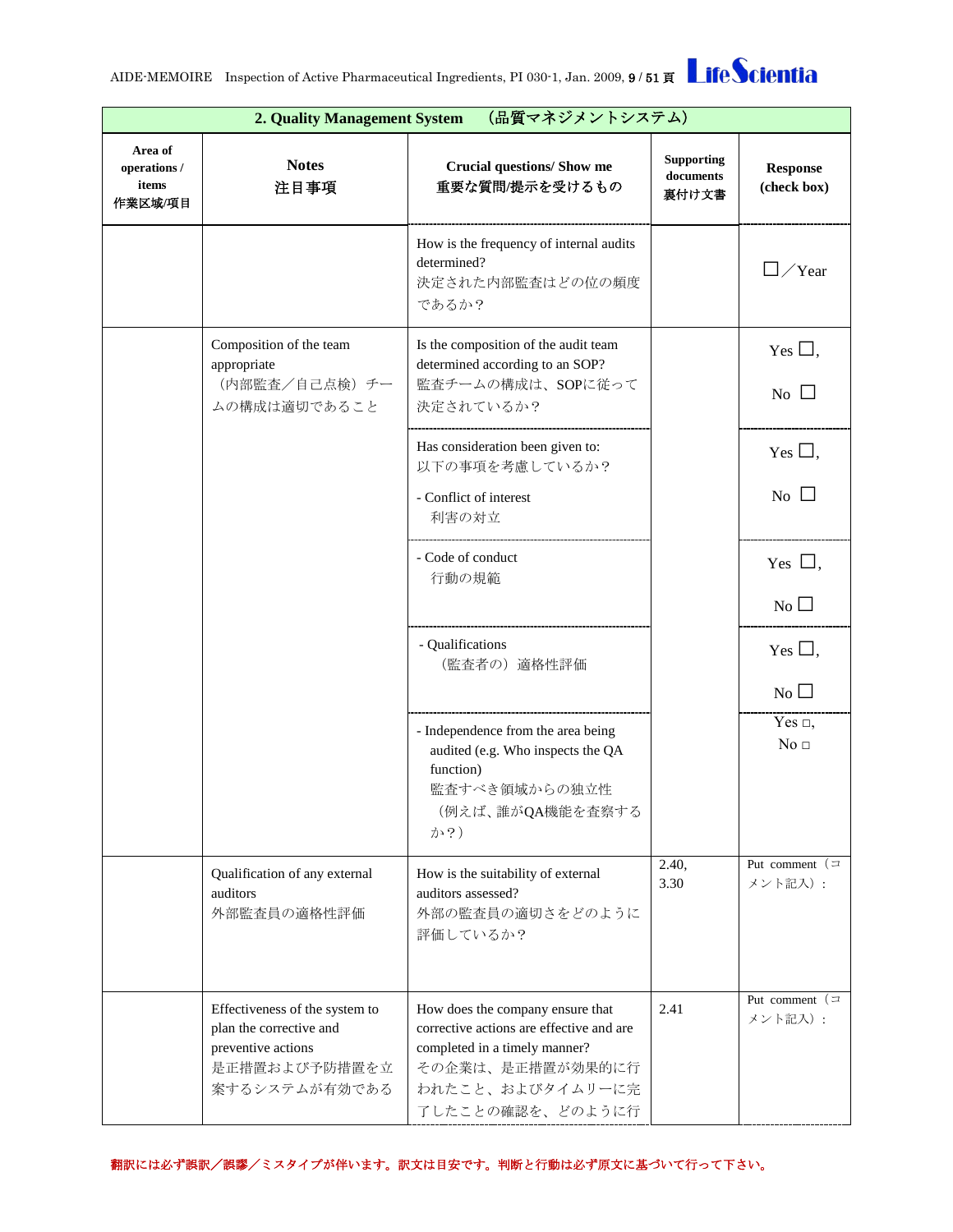

|                                                                  | (品質マネジメントシステム)<br>2. Quality Management System                                                                                                                                                                                                 |                                                                                                                                                                                              |                                         |                                           |  |  |
|------------------------------------------------------------------|------------------------------------------------------------------------------------------------------------------------------------------------------------------------------------------------------------------------------------------------|----------------------------------------------------------------------------------------------------------------------------------------------------------------------------------------------|-----------------------------------------|-------------------------------------------|--|--|
| Area of<br>operations /<br>items<br>作業区域/項目                      | <b>Notes</b><br>注目事項                                                                                                                                                                                                                           | <b>Crucial questions/ Show me</b><br>重要な質問/提示を受けるもの                                                                                                                                          | <b>Supporting</b><br>documents<br>裏付け文書 | <b>Response</b><br>(check box)            |  |  |
|                                                                  | こと<br>Verification of the completion of<br>an action<br>当該措置の完了についての確<br>認システムがあること                                                                                                                                                            | っているか?<br>How do they check the effectiveness of<br>preventive actions?<br>予防措置の有効性をどのようにチェ                                                                                                  |                                         | Put comment: $($<br>メントを記入の<br>こと)        |  |  |
|                                                                  | The flow of information is<br>effective<br>情報の流れが効果的であるこ<br>と                                                                                                                                                                                  | ックしているか?<br>How is the responsible management<br>informed about the results of the audits?<br>監査の結果について連絡を受けた担<br>当経営陣はどのようにするか?                                                             | 2.41,<br>2.18                           | Put comment $($<br>メントを記入):               |  |  |
| Product<br>Quality<br>Review (PQR)<br>製品品質レビ<br>ュー(製品年<br>次レビュー) | Regular PQRs performed in a<br>timely manner (e.g. within three<br>months from the end of the<br>period being evaluated).<br>タイムリーな方法で定期的な<br>PQRsを実施すること(例えば、<br>評価期間の終わりの時点から                                                                | Is the data evaluated for the presence of<br>trends, and are these acted upon?<br>データをトレンドの有無について評<br>価しているか?<br>そしてトレンドがあった場合には、<br>対応をとっているか?                                              | 2.50,<br>2.51                           | Yes $\Box$ .<br>$\overline{N_{0}}$        |  |  |
|                                                                  | 3ケ月間以内)<br>Data from in-process controls,<br>batch release analysis and other<br>key quality indicators e included<br>工程内管理、バッチ出荷のた<br>めの分析、および他の重要な<br>品質指標からのデータが包括                                                                          | Are complaint, out-of-specification<br>(OOS) and deviation investigations,<br>reported, considered and evaluated in<br>the PQRs?<br>クレーム、規格外(OOS)、および逸<br>脱調査は、報告し、考察し、そして<br>PQRsで評価をしているか? |                                         | Yes $\Box$ ,<br>$\overline{N_{0}}$ $\Box$ |  |  |
|                                                                  | されていること                                                                                                                                                                                                                                        | Are the PQR results used to re-evaluate<br>the expected monitoring ranges in<br><b>Batch Manufacturing Records?</b><br>PQRの結果を、バッチ製造記録書の<br>期待されるモニタリング範囲を再評<br>価するために使用しているか?               |                                         | Yes $\square$ .<br>$No$ $\Box$            |  |  |
|                                                                  | A review of OOS, critical IPC<br>and API test results, deviations,<br>complaints, returns and recalls,<br>non conformances and related<br>investigations, including the<br>effectiveness of the corrective<br>and preventive actions conducted | Are required changes highlighted in the<br>PQRs implemented through the change<br>control system?<br>PQRsで注目された必要な変更を、変<br>更管理システムによって実施してい<br>るか?                                           | 2.5,<br>6.61, 6.72,<br>8.36, 11.15      | Yes $\Box$ ,<br>$N_O$ $\Box$              |  |  |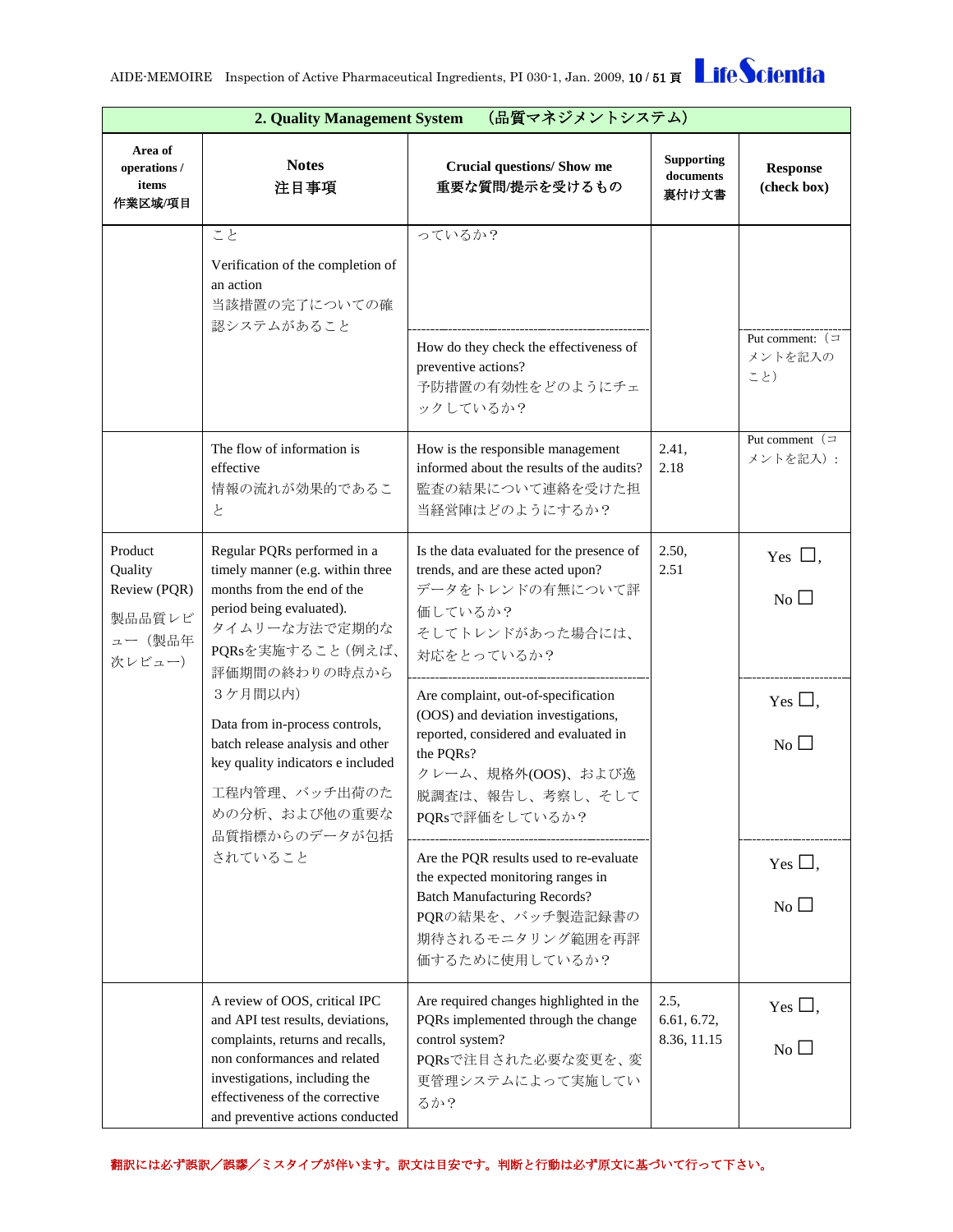

|                                             | (品質マネジメントシステム)<br>2. Quality Management System                                                                                                                                                                                                       |                                                                                                                                                                                                           |                                         |                                  |  |
|---------------------------------------------|------------------------------------------------------------------------------------------------------------------------------------------------------------------------------------------------------------------------------------------------------|-----------------------------------------------------------------------------------------------------------------------------------------------------------------------------------------------------------|-----------------------------------------|----------------------------------|--|
| Area of<br>operations /<br>items<br>作業区域/項目 | <b>Notes</b><br>注目事項                                                                                                                                                                                                                                 | Crucial questions/ Show me<br>重要な質問/提示を受けるもの                                                                                                                                                              | <b>Supporting</b><br>documents<br>裏付け文書 | <b>Response</b><br>(check box)   |  |
|                                             | OOS、重要な工程内管理およ<br>び原薬の試験結果、逸脱、ク<br>レーム、返品と回収、不適合<br>と関連する調査のレビュー。<br>これには行った是正措置およ<br>び予防措置の有効性のレビュ<br>ーも含むこと<br>A review of changes conducted<br>行った変更のレビュー<br>Stability program data verified<br>確認した安定性プログラムの<br>データ                              |                                                                                                                                                                                                           |                                         |                                  |  |
|                                             | Based upon the review, the<br>validation status of a<br>manufacturing process is<br>evaluated and recorded<br>レビューに基づいて、製造プ<br>プロセスのバリデーション状<br>態を評価して、記録する                                                                                          |                                                                                                                                                                                                           | 2.5,<br>12.60                           | Put comment $($<br>メントを記入):      |  |
| Complaints<br>クレーム                          | All quality related complaints<br>recorded and investigated<br>according to a written procedure<br>品質に係る全てのクレーム<br>が、手順書に従って記録され<br>調査されていること                                                                                                        | How are complaints reported, including<br>orally, recorded and investigated?<br>クレームは、どのように報告(口頭<br>を含む)され、記録され、調査をさ<br>れているか?                                                                            | 15.10                                   | Put comment $($<br>メントを記入):      |  |
|                                             | Complaint records include all<br>relevant details (date and source<br>of the complaint, nature of the<br>complaint, references to batch<br>number and production date)<br>クレームの記録は、関連する<br>全ての詳細事項を含んでいる<br>こと(クレームの発生日付と<br>発生場所、バッチ番号と製造<br>日への参照) | Is the nature of the complaint correctly<br>reported $-$ i.e. is it possible to establish<br>if there is a recurring problem?<br>クレームの性格が、正しく報告され<br>ているか? - すなわち、(訳注:<br>同じクレームが)再発の可能性があ<br>るかを見定めているか? | 15.11                                   | Put comment $($<br>メントを記入):      |  |
|                                             | The complaint investigation<br>report identifies corrective<br>actions and follow up/preventive<br>actions                                                                                                                                           | Has the impact of this complaint on<br>other batches been considered?<br>このクレームが他のバッチにインパ<br>クトを与えるかを考慮しているか?                                                                                             | 15.11                                   | Yes $\Box$ ,<br>$\overline{N_0}$ |  |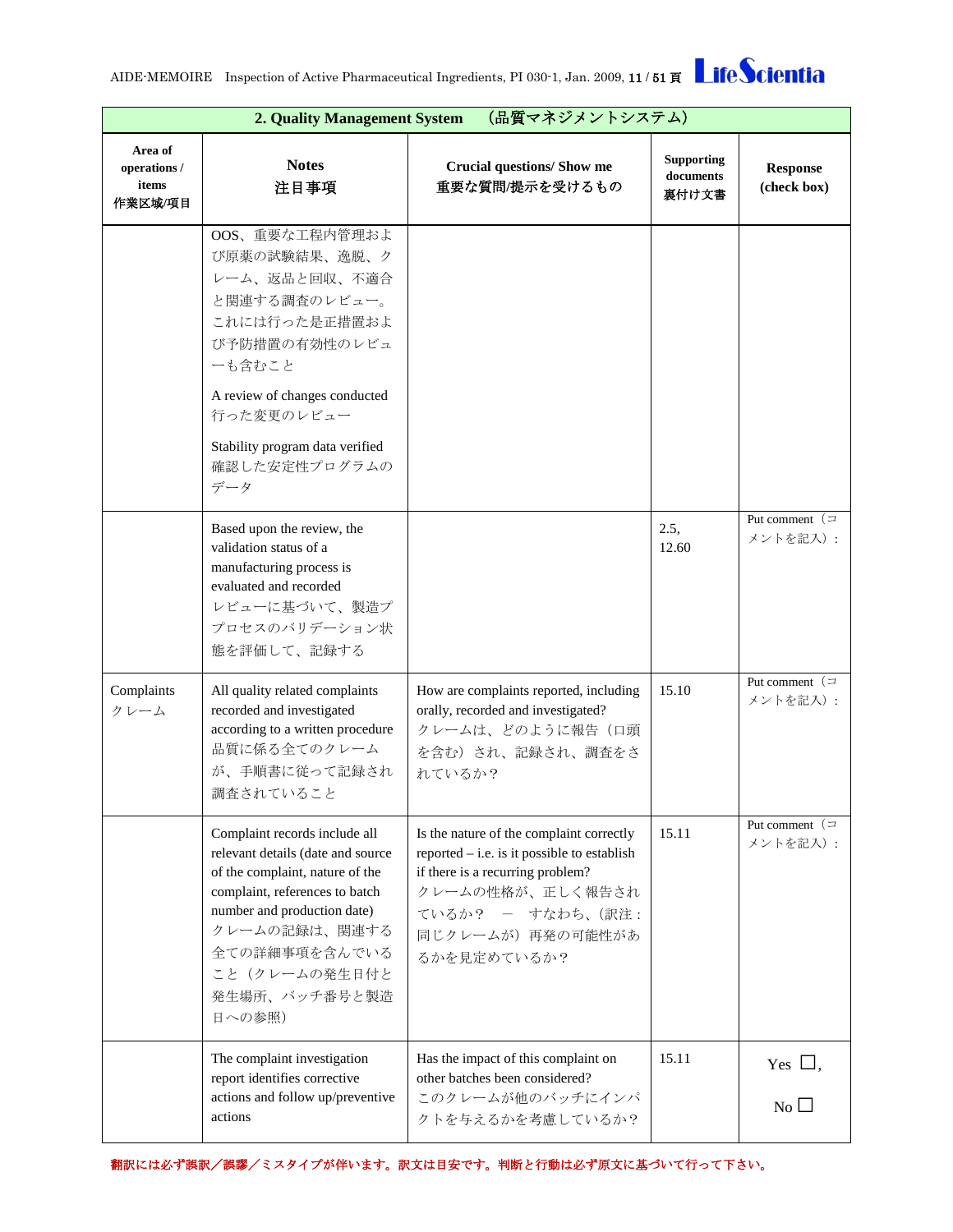

| (品質マネジメントシステム)<br>2. Quality Management System |                                                                                                                                                                                                                          |                                                                                                                                                                                                                                                                                                                                                                                                                                                                                                                                            |                                         |                                                                          |
|------------------------------------------------|--------------------------------------------------------------------------------------------------------------------------------------------------------------------------------------------------------------------------|--------------------------------------------------------------------------------------------------------------------------------------------------------------------------------------------------------------------------------------------------------------------------------------------------------------------------------------------------------------------------------------------------------------------------------------------------------------------------------------------------------------------------------------------|-----------------------------------------|--------------------------------------------------------------------------|
| Area of<br>operations /<br>items<br>作業区域/項目    | <b>Notes</b><br>注目事項                                                                                                                                                                                                     | <b>Crucial questions/ Show me</b><br>重要な質問/提示を受けるもの                                                                                                                                                                                                                                                                                                                                                                                                                                                                                        | <b>Supporting</b><br>documents<br>裏付け文書 | <b>Response</b><br>(check box)                                           |
|                                                | クレーム調査報告書は、是正<br>措置と、フォローアップ/予<br>防措置を特定することが可能<br>であること                                                                                                                                                                 |                                                                                                                                                                                                                                                                                                                                                                                                                                                                                                                                            |                                         |                                                                          |
|                                                | The final report specifies the<br>kind of response provided to the<br>originator of the complaint and<br>the decision on the status of the<br>product<br>最終報告書は、①当該クレー<br>ムの申し立て者への回答の種<br>類と、2その製品の取扱い、<br>について規定していること | Does the corrective action correctly<br>address the problem, or it is focused on<br>"customer satisfaction"? (i.e. the<br>company looked for the root cause of<br>the problem, or simply "reimbursed" the<br>originator of the complaint?)<br>是正措置は、当該問題に正しく取り<br>組むものであるか? または"顧客<br>満足"に焦点を合わせたものである<br>か?<br>(すなわち、企業はその問題の根本<br>原因を見据えたものであるか? そ<br>れとも単にクレームの申し立て者に<br>"補償"をしたものであるか?)<br>Was source of the complaint removed<br>in an effective manner through<br>preventive actions?<br>クレームの原因を、予防措置を通じ<br>て、効果的な方法で、取り除いてい<br>るか? | 15.11                                   | Put comment $($<br>メントを記入):<br>Put comment $($<br>メントを記入):               |
|                                                | Complaint records and reports<br>are evaluated in the PQRs in<br>order to identify trends, product<br>related frequencies, and severity<br>クレームの記録書および報告<br>書は、PQRsで評価すること。<br>これはトレンド、製品に係わ<br>る頻度、および重大性を特定<br>するためである | Are complaints correctly evaluated in<br>PQRs? (i.e. is there any evaluation of<br>reoccurrence and trends?)<br>クレームは、PQRsにおいて適正に評<br>価されているか? (すなわち、再発<br>やトレンドについての評価が行われ<br>ているか?)<br>Are corrective/preventive actions<br>managed through the change control<br>system?                                                                                                                                                                                                                                                                | 13.12-13.<br>15.12                      | Put comment $($<br>メントを記入):<br>Yes $\Box$ ,<br>$\overline{N_{0}}$ $\Box$ |
| Recalls<br>回収                                  | The "recalls SOP" specifies the<br>threshold (by way of example<br>cases, or other means) for which                                                                                                                      | 是正措置/予防措置は変更管理シス<br>テムを通して運営されているか?<br>Is the recall process clearly documented<br>and easy to follow?<br>回収のプロセスは、明確に文書化さ                                                                                                                                                                                                                                                                                                                                                                                                                 | 15.13, 15.14                            | Put comment $($<br>メントを記入):                                              |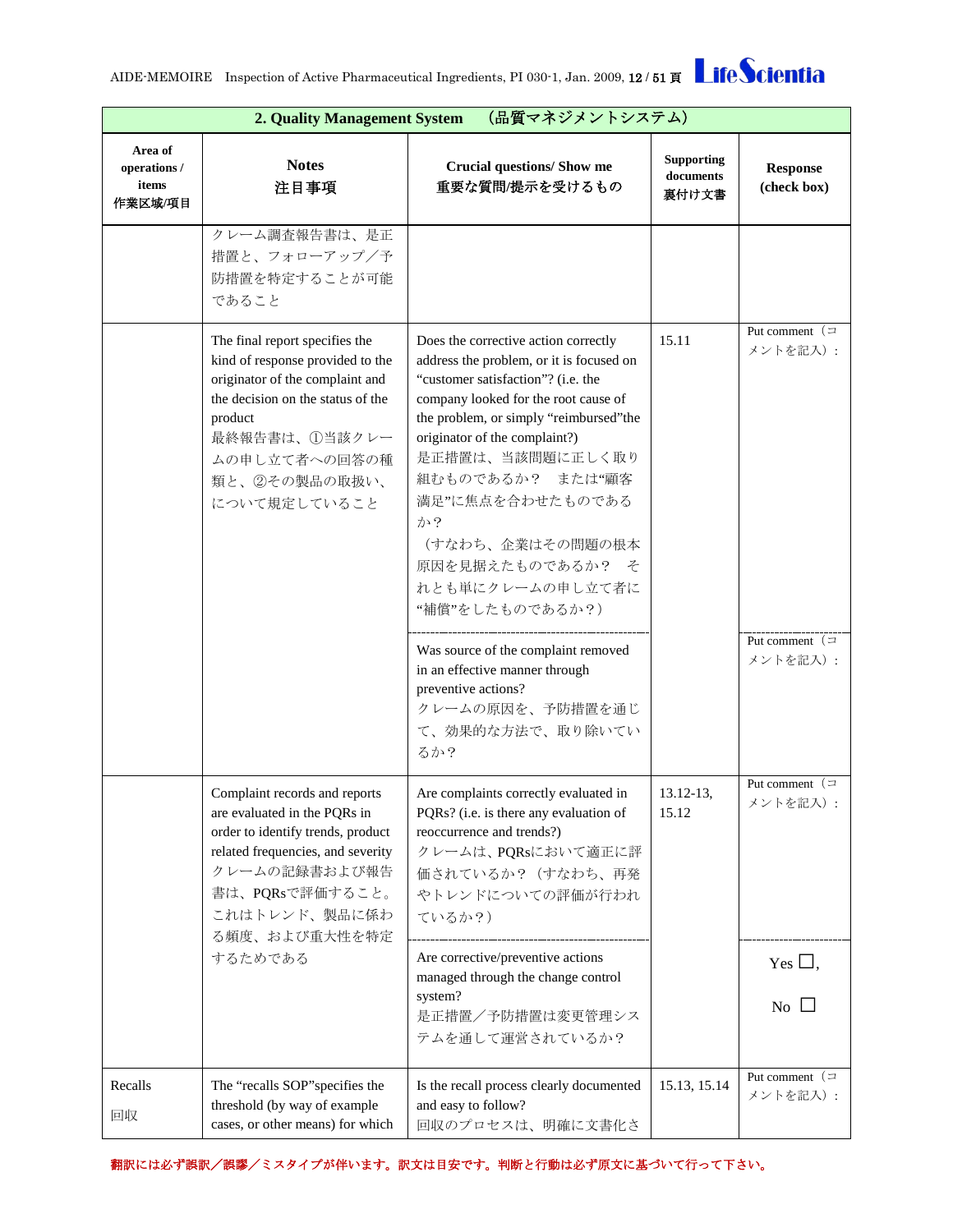

|                                             | (品質マネジメントシステム)<br>2. Quality Management System                                                                                                                                                                                                                                                                                                                                                                                                       |                                                                                                                                                                                                                                                                                                             |                                         |                                           |  |
|---------------------------------------------|------------------------------------------------------------------------------------------------------------------------------------------------------------------------------------------------------------------------------------------------------------------------------------------------------------------------------------------------------------------------------------------------------------------------------------------------------|-------------------------------------------------------------------------------------------------------------------------------------------------------------------------------------------------------------------------------------------------------------------------------------------------------------|-----------------------------------------|-------------------------------------------|--|
| Area of<br>operations /<br>items<br>作業区域/項目 | <b>Notes</b><br>注目事項                                                                                                                                                                                                                                                                                                                                                                                                                                 | <b>Crucial questions/ Show me</b><br>重要な質問/提示を受けるもの                                                                                                                                                                                                                                                         | <b>Supporting</b><br>documents<br>裏付け文書 | <b>Response</b><br>(check box)            |  |
|                                             | a recall shall be considered<br>"回収手順書"は、回収を考慮す<br>べき閾値(事例や他の方法に<br>よって決める)を規定してい<br>ること<br>The "recalls SOP" specifies who<br>can initiate a recall, and how the<br>recall process shall be managed.<br>(i.e. who is to be informed, and<br>how recalled goods are to be<br>treated and stored)<br>"回収手順書"は、誰が開始する<br>ことが出来るかを規定してい<br>ること。そして、どのように<br>回収のプロセスを管理するか<br>を規定していること(すなわ<br>ち、誰が連絡を行い、そして<br>回収された物品をどのように<br>処理し、保管するかを規定し<br>ていること) | れ、それに従って行うことが容易で<br>あるか?                                                                                                                                                                                                                                                                                    |                                         |                                           |  |
|                                             | The recall procedure clearly<br>defines how to inform the<br>regulatory authorities in the case<br>of recall related to a serious<br>problem<br>回収手順は、重大な問題に係<br>わる回収の場合においては、<br>行政当局にどのように連絡す<br>るかが、明確に規定されてい<br>ること                                                                                                                                                                                                                              | Is there a requirement to inform the<br>authorities, and request cooperation (in<br>terms of advices and/or actions), in<br>cases where the recall is related to a<br>potentially life-threatening situation?<br>回収が、その状況が生命に係る可能<br>性がある場合、行政当局に回収を通<br>知し、(アドバイス/措置という観<br>点からの) 連携を求めるという規定<br>が存在しているか? | 15.15                                   | Yes $\Box$ .<br>$\overline{N_{0}}$ $\Box$ |  |

<span id="page-12-0"></span>

| (職員)<br>3. Personnel                        |                           |                                                     |                                         |                                |  |
|---------------------------------------------|---------------------------|-----------------------------------------------------|-----------------------------------------|--------------------------------|--|
| Area of<br>operations /<br>items<br>作業区域/項目 | <b>Notes</b><br>注目事項      | <b>Crucial questions/ Show me</b><br>重要な質問/提示を受けるもの | <b>Supporting</b><br>documents<br>裏付け文書 | <b>Response</b><br>(check box) |  |
|                                             | Cf. Scope 4.2             |                                                     | 3.                                      |                                |  |
|                                             | この文書「適用範囲」の4.2項<br>を参照のこと |                                                     |                                         |                                |  |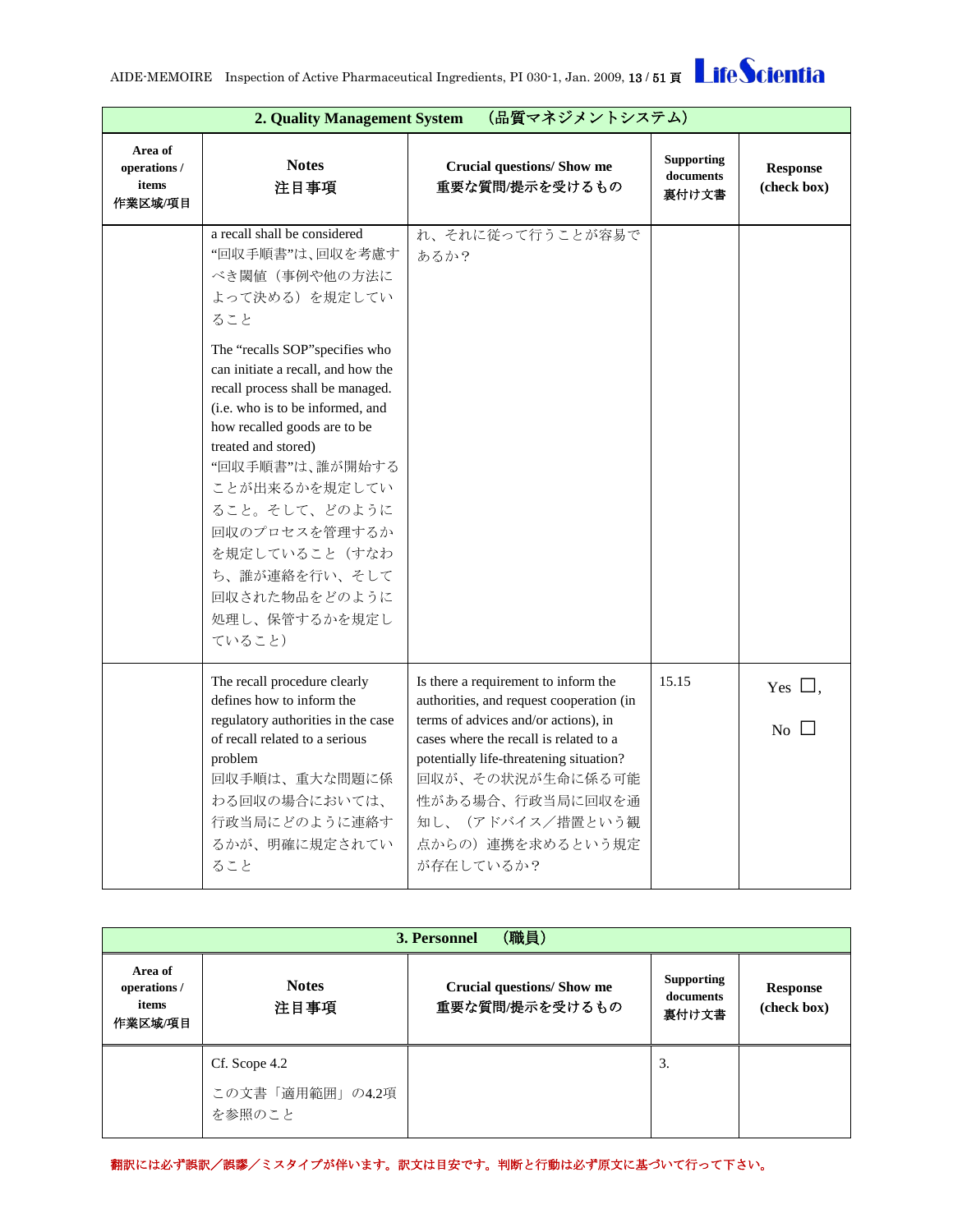<span id="page-13-0"></span>

|                                             | (建物および施設)<br><b>4. Building and facilities</b>                                                                                                                                  |                                                                                                                                                                                                                                                                    |                                         |                                            |  |
|---------------------------------------------|---------------------------------------------------------------------------------------------------------------------------------------------------------------------------------|--------------------------------------------------------------------------------------------------------------------------------------------------------------------------------------------------------------------------------------------------------------------|-----------------------------------------|--------------------------------------------|--|
| Area of<br>operations /<br>items<br>作業区域/項目 | <b>Notes</b><br>注目事項                                                                                                                                                            | <b>Crucial questions/ Show me</b><br>重要な質問/提示を受けるもの                                                                                                                                                                                                                | <b>Supporting</b><br>documents<br>裏付け文書 | <b>Response</b><br>(check box)             |  |
| General<br>一般的事項                            | Product protection increases<br>from early through to final<br>manufacturing steps<br>製品への保護は、初期段階か<br>ら最終製造段階に向けて、次<br>第に手厚くしてゆくもので<br>あること                                    | Have procedures been implemented to<br>protect the API from contamination<br>during the final stages of manufacture?<br>(e.g. sieving, milling and packaging)<br>製造の最終段階で、汚染からAPIを保<br>護の手順はあるか? (例えば篩過、<br>粉砕および包装)                                               | 4.10                                    | Yes $\Box$ ,<br>$No$ $\square$             |  |
|                                             | The level of product protection<br>is dependent upon the product<br>type and the expected time of<br>exposure to the environment<br>製品の保護レベルは、製品の<br>タイプと、環境への暴露時間<br>によって定まること | Have procedures been implemented to<br>protect the API when exposed to each<br>stage of the manufacturing environment<br>(sampling, loading, unloading, etc.)?<br>各製造段階でAPIが製造環境に暴露<br>される場合(サンプリング、ローデ<br>ィング、あるいはアンローディング<br>を行う場合)、APIの保護のために何<br>らかの手段を講じているか? | 4.10                                    | Yes $\Box$ ,<br>No                         |  |
|                                             | APIs with microbiological<br>specifications require<br>additional controls<br>微生物の規格を持つAPIは、<br>通常よりも付加的な管理を<br>必要とする                                                           | What are the additional controls?<br>どのような追加の管理を行っている<br>か?                                                                                                                                                                                                        | 4.10                                    | Put comment $( =$<br>メントを記入):              |  |
|                                             |                                                                                                                                                                                 | Have controls been implemented to<br>ensure that the activities in surrounding<br>areas/neighborhood are not an actual<br>source of contamination?<br>周囲の場所/区域での作業が、API<br>への実際の汚染源とならないことを<br>保証するための管理を何か行ってい<br>るか?                                             | <b>SMF</b>                              | Yes $\square$ ,<br>$\overline{N_0}$ $\Box$ |  |
|                                             |                                                                                                                                                                                 | Have controls been implemented to<br>ensure that highly toxic non<br>pharmaceutical materials (herbicides,<br>pesticides, etc.) are not manufactured in<br>the same building/equipment as used for<br>API <sub>s</sub> .<br>非常に毒性の高い非医薬品の物質<br>(除草剤、殺虫剤など)が、APIsに  | 4.43                                    | Yes $\Box$ ,<br>$\overline{N_0}$           |  |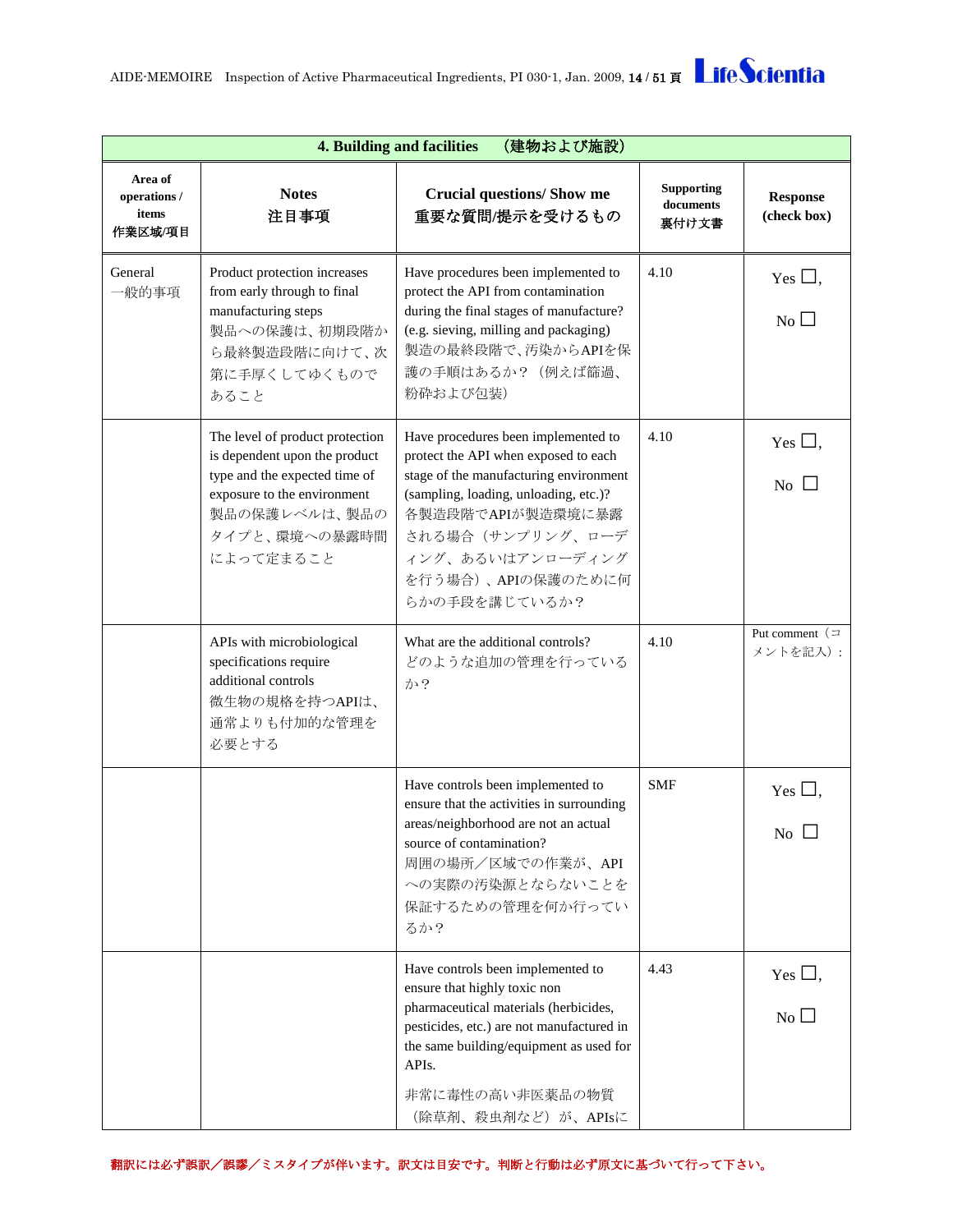| (建物および施設)<br><b>4. Building and facilities</b>                  |                                    |                                                                                                                                                                                                          |                                         |                                              |  |
|-----------------------------------------------------------------|------------------------------------|----------------------------------------------------------------------------------------------------------------------------------------------------------------------------------------------------------|-----------------------------------------|----------------------------------------------|--|
| Area of<br>operations /<br>items<br>作業区域/項目                     | <b>Notes</b><br>注目事項               | <b>Crucial questions/ Show me</b><br>重要な質問/提示を受けるもの                                                                                                                                                      | <b>Supporting</b><br>documents<br>裏付け文書 | <b>Response</b><br>(check box)               |  |
|                                                                 |                                    | 使用する建物/設備で製造しないと<br>いう管理を行っているか?                                                                                                                                                                         |                                         |                                              |  |
| APIs specific<br>areas /<br>activities<br>APIに特異的<br>な区域/作<br>業 | Tank farms<br>タンク集合区域              | Are the general condition of tanks and<br>ancillary equipment (pumps, pipes,<br>vents, etc.) appropriate for their<br>intended use?<br>タンクおよびその付帯機器 (ポンプ、<br>パイプ、弁など)の全般的状態は、<br>その意図する用途に対して適切であ<br>るか? | 7.21,<br>7.22                           | Yes $\Box$ ,<br>No $\Box$                    |  |
|                                                                 |                                    | Are all tanks and associated pipes<br>appropriately labelled and secure?<br>全てのタンクおよび付帯する配管類<br>は適切に表示され、安全な状態にな<br>っているか?                                                                               |                                         | Yes $\Box$ ,<br>No $\Box$                    |  |
|                                                                 | Solvent recovery plant<br>溶剤回収プラント | See recovery chapter<br>回収の章を参照のこと                                                                                                                                                                       |                                         |                                              |  |
|                                                                 | Washing rooms<br>洗浄室               | Are washing areas appropriately<br>managed and controlled?(equipment<br>flow, storage of dirty and clean<br>equipment, labelling)<br>洗浄室は適切に管理・運営されてい<br>るか? (機器の動線、汚れたあるい<br>は清浄化した機器の保管、表示関係)          | 4.10,<br>4.11                           | Yes $\square$ ,<br>$\overline{N_{0}}$ $\Box$ |  |
|                                                                 | Control rooms<br>管理室               | Have computerised systems been<br>validated?<br>コンピュータ化システムはバリデー<br>トされているか?                                                                                                                             | 5.4                                     | Yes $\Box$ ,<br>$No$ $\Box$                  |  |
|                                                                 |                                    | Have the backup systems been verified?<br>バックアップシステムは検証 (確認)<br>されているか?                                                                                                                                  |                                         | Yes $\square$ .<br>$No$ $\square$            |  |
|                                                                 |                                    | Are procedures in place for the analysis<br>of data?<br>データの分析に適切な手順は存在し<br>ているか?                                                                                                                        |                                         | Yes $\Box$<br>N <sub>o</sub>                 |  |
|                                                                 | Compressed air/nitrogen/           |                                                                                                                                                                                                          | PIC/S                                   |                                              |  |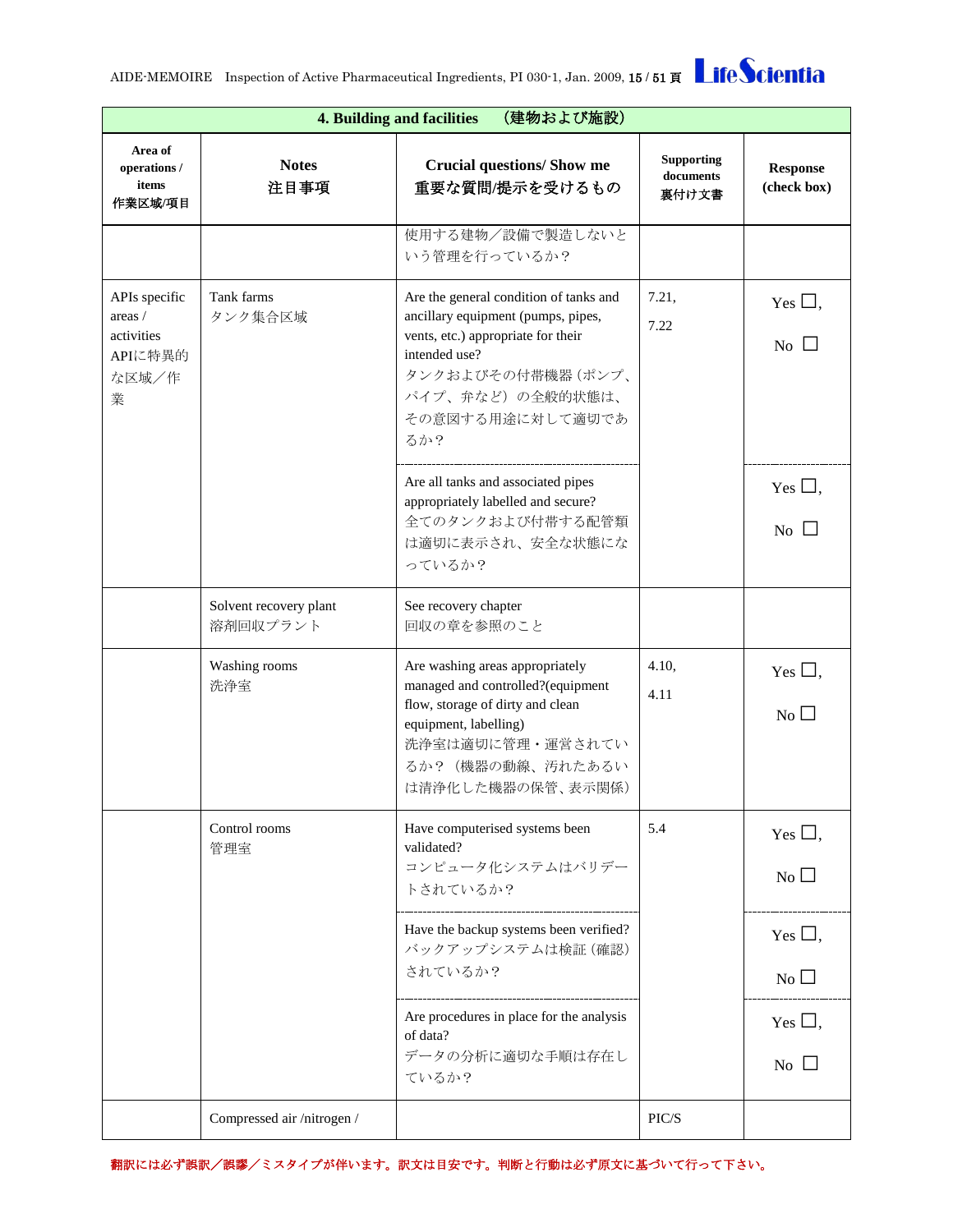|                                             | (建物および施設)<br>4. Building and facilities                                                |                                                                                                                                                                                                                                                                                                                  |                                                                                                                    |                                         |  |  |
|---------------------------------------------|----------------------------------------------------------------------------------------|------------------------------------------------------------------------------------------------------------------------------------------------------------------------------------------------------------------------------------------------------------------------------------------------------------------|--------------------------------------------------------------------------------------------------------------------|-----------------------------------------|--|--|
| Area of<br>operations /<br>items<br>作業区域/項目 | <b>Notes</b><br>注目事項                                                                   | <b>Crucial questions/ Show me</b><br>重要な質問/提示を受けるもの                                                                                                                                                                                                                                                              | <b>Supporting</b><br>documents<br>裏付け文書                                                                            | <b>Response</b><br>(check box)          |  |  |
|                                             | other utilities<br>圧縮空気/窒素/他のユー<br>ティリティ                                               |                                                                                                                                                                                                                                                                                                                  | Aide-Memoire<br>on Utilities (PI<br>009)                                                                           |                                         |  |  |
|                                             | Sewage and refuse<br>下水および塵芥                                                           | Is waste effectively removed from<br>production areas (e.g. using closed<br>systems like containers or plastic bags<br>to prevent contamination of other<br>areas)?<br>廃棄物は効果的に製造区域から取り<br>除かれているか? (例えば、他の<br>区域の汚染を防ぐために、容器ある<br>いはプラスチックバックのような閉<br>鎖系を使用しているか?)                                              | 4.60                                                                                                               | Yes $\Box$ ,<br>No                      |  |  |
|                                             |                                                                                        | Are all waste disposal systems correctly<br>identified?<br>廃棄物のシステムは何れも適正に識<br>別をしているか?                                                                                                                                                                                                                          | 4.60                                                                                                               | Yes $\Box$ ,<br>No                      |  |  |
|                                             | <b>HVAC</b><br>空調 (Heating Ventilating and<br>Air Conditoning)                         | Does the HVAC system provide an<br>appropriate environment for finishing<br>areas where APIs are exposed?<br>APIが環境に暴露される場合、空調シ<br>ステムは適正な環境を与えているか                                                                                                                                                              | 4.21,<br>4.22                                                                                                      | Yes $\Box$ ,<br>No $\Box$               |  |  |
| Water<br>水                                  | Drinking (potable) water<br>acceptable if suitable for<br>intended use<br>その目的とする用途に適切 | Are records of CoA available?<br>分析証明書は入手可能か?                                                                                                                                                                                                                                                                    | 4.30, 4.31,<br>PIC/S<br>Aide-Memoire<br>on Utilities (PI<br>009)<br><b>WHO</b><br>Guidelines for<br>drinking-water | Yes $\Box$ .<br>$\overline{N_0}$ $\Box$ |  |  |
| るものであること                                    | であれば、飲料水が許容され                                                                          | Has testing at an appropriate frequency<br>been conducted?<br>試験は適切な頻度で行っているか?                                                                                                                                                                                                                                   |                                                                                                                    | Yes $\square$ ,<br>No $\square$         |  |  |
|                                             |                                                                                        | Does potable water meet at the<br>minimum WHO guidelines (e.g. free<br>from chemicals such as carcinogens,<br>toxic substances, metals, organochlorine<br>pesticides, lindane, DDT, organic<br>compounds, etc; radiologicals and<br>microorganisms)<br>飲料水は最低限でもWHOのガイド<br>ラインに従っているか? (例えば、<br>次のような化学薬剤が存在しないこ | quality                                                                                                            | Yes $\Box$ ,<br>$No$ $\Box$             |  |  |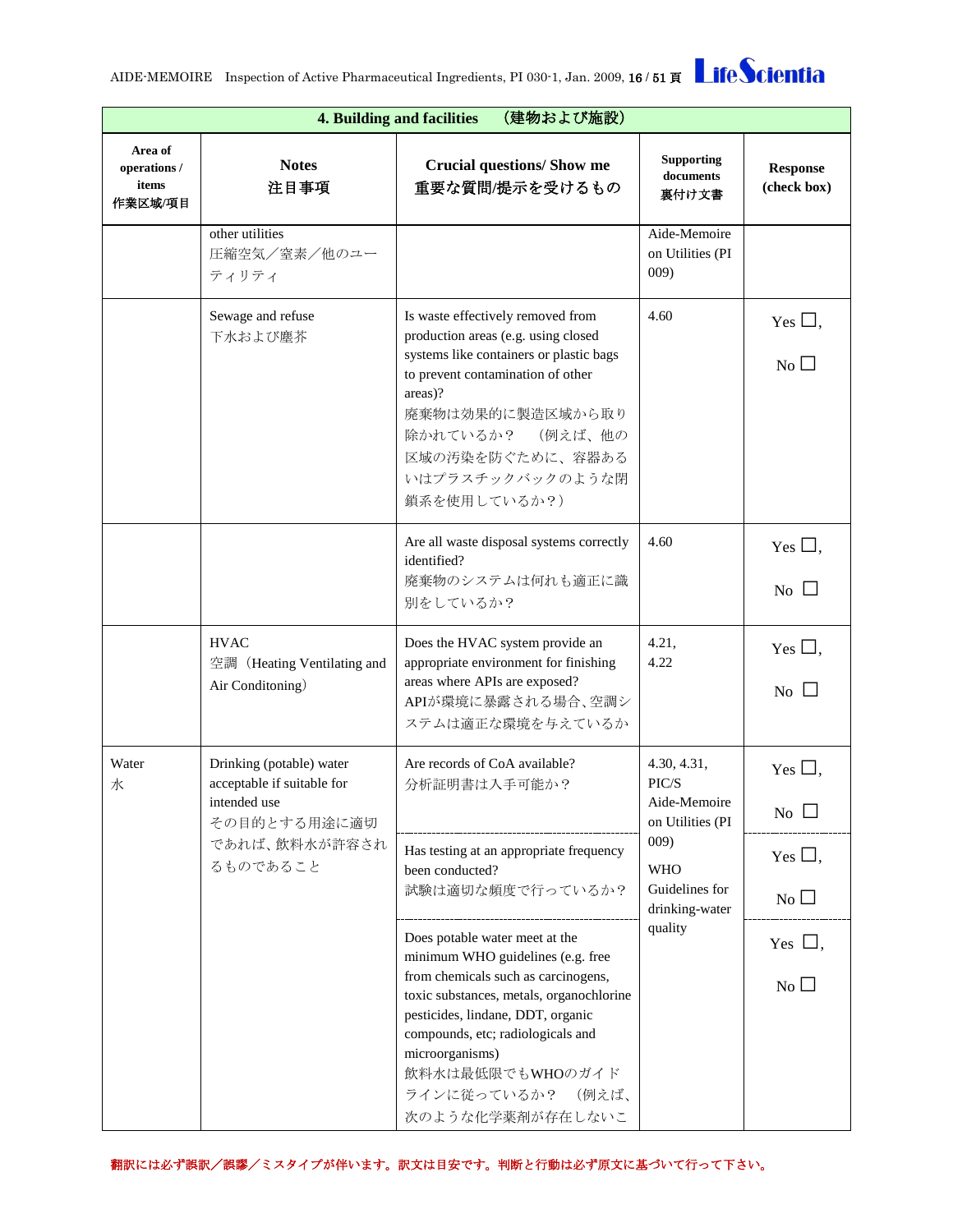|                                             | (建物および施設)<br>4. Building and facilities                                                                                                                                                            |                                                                                                                                                                                                                                                  |                                         |                                         |  |  |
|---------------------------------------------|----------------------------------------------------------------------------------------------------------------------------------------------------------------------------------------------------|--------------------------------------------------------------------------------------------------------------------------------------------------------------------------------------------------------------------------------------------------|-----------------------------------------|-----------------------------------------|--|--|
| Area of<br>operations /<br>items<br>作業区域/項目 | <b>Notes</b><br>注目事項                                                                                                                                                                               | <b>Crucial questions/ Show me</b><br>重要な質問/提示を受けるもの                                                                                                                                                                                              | <b>Supporting</b><br>documents<br>裏付け文書 | <b>Response</b><br>(check box)          |  |  |
|                                             |                                                                                                                                                                                                    | と;発がん性物質、毒性物質、重金<br>属、有機塩素系殺虫剤、リンデン、<br>DDT、有機化合物など;放射性物質<br>および微生物)                                                                                                                                                                             |                                         |                                         |  |  |
|                                             |                                                                                                                                                                                                    | If water sourced from river, wells, etc.<br>and treated by the manufacturer, has the<br>treatment process been validated?<br>もし、河川や井戸などを水源とする<br>水を製造業者が処理をしているので<br>あれば、その処理水は適切にバリデ<br>ートされているか?                                               | 4.33                                    | Yes $\Box$ ,<br>$\overline{N_0}$ $\Box$ |  |  |
|                                             |                                                                                                                                                                                                    | Have the affects of seasonal variation<br>and human activity on the water quality<br>been addressed?<br>水質の季節変動および人の活動によ<br>る影響を考慮し、またそれについて<br>取り組みをしているか?                                                                                      |                                         | Yes $\Box$ .<br>No $\Box$               |  |  |
|                                             |                                                                                                                                                                                                    | Is the process monitored?<br>水の処理プロセスはモニターがされ<br>ているか?                                                                                                                                                                                           |                                         | Yes $\Box$ ,<br>$\overline{N_0}$ $\Box$ |  |  |
|                                             | Non-sterile API intended to be<br>used in a sterile drug<br>無菌医薬品に使用すること<br>を目的とする非無菌原薬                                                                                                            | Is the water used in the final isolation<br>and purification steps monitored and<br>controlled for microbial counts,<br>objectionable organisms and<br>endotoxins?<br>最終的な分離・精製段階で使用する<br>用水は、微生物菌数、特定菌および<br>エンドトキシンについてモニターが<br>され、かつ管理されているか? | 4.34                                    | Yes $\square$ ,<br>No l                 |  |  |
| Design<br>設 計                               | Defined areas or other control<br>system for different activities<br>(storage, sampling, quarantine,<br>production, etc.)<br>各種活動 (保管、サンプリン<br>グ、隔離、製造など)につい<br>て、規定された区域あるいは<br>他の管理システムがあるこ<br>と |                                                                                                                                                                                                                                                  | 4.14, SMF                               | Put comment $($<br>メントを記入):             |  |  |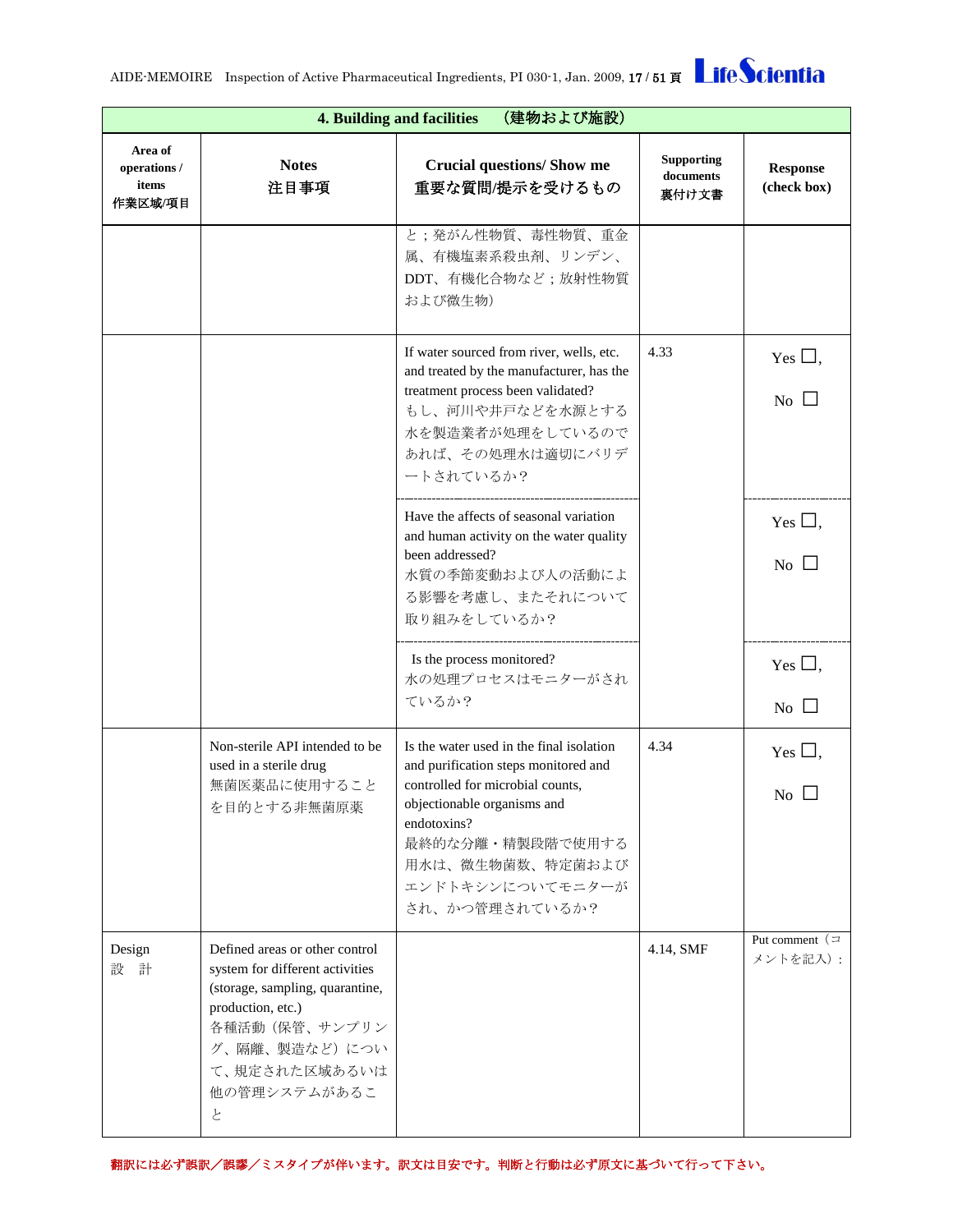| (建物および施設)<br>4. Building and facilities        |                                                                                                                                                                                |                                                                                                                                                                                                                                                  |                                         |                                     |
|------------------------------------------------|--------------------------------------------------------------------------------------------------------------------------------------------------------------------------------|--------------------------------------------------------------------------------------------------------------------------------------------------------------------------------------------------------------------------------------------------|-----------------------------------------|-------------------------------------|
| Area of<br>operations /<br>items<br>作業区域/項目    | <b>Notes</b><br>注目事項                                                                                                                                                           | <b>Crucial questions/ Show me</b><br>重要な質問/提示を受けるもの                                                                                                                                                                                              | <b>Supporting</b><br>documents<br>裏付け文書 | <b>Response</b><br>(check box)      |
|                                                | Potential contamination and<br>cross-contamination has been<br>prevented by the location and<br>placement of equipment<br>汚染や交叉汚染の可能性は、<br>機器の設置位置およびレイ<br>アウトにより防止されてい<br>ること |                                                                                                                                                                                                                                                  | 4.11                                    | Put comment $( =$<br>メントを記入):       |
| Flow of<br>materials and<br>personnel<br>原材料およ |                                                                                                                                                                                | Are the flow of materials and personnel<br>appropriate for the processes?<br>原材料および職員の動線は、当該加<br>工処理に適切なものであるか?                                                                                                                                  | 4.13                                    | Yes $\Box$ ,<br>$No$ $\Box$         |
| び作業者の<br>動線                                    |                                                                                                                                                                                | Are appropriate indications displayed in<br>critical areas?<br>(gowning instructions, labelling for<br>clean/unclean areas,<br>incoming/outcoming materials, etc.)<br>重要区域には、適切な表示がされて<br>いるか? (更衣の指示、清浄/非清<br>浄区域の表示、持ち込み/持ち出し<br>の原材料に対する表示など) |                                         | Yes $\square$ ,<br>$\rm{No}$ $\Box$ |
| Containment<br>封じ込め                            | Design of the multipurpose use<br>containment area<br>多目的用の封じ込め区域の<br>設計                                                                                                       | Has the containment area been qualified<br>for multipurpose use?<br>封じ込め区画は、多目的用に適格性<br>の確認がされているか?                                                                                                                                              |                                         | Yes $\Box$ ,<br>No $\Box$           |
|                                                |                                                                                                                                                                                | If HVAC is not dedicated, what controls<br>are in place to prevent<br>cross-contamination?<br>もし空調が専用でないのであれば、<br>交叉汚染を防ぐために、どのような<br>適切な管理がされているか?                                                                                              | 4.22                                    | Put comment $( =$<br>メントを記入):       |
|                                                | Penicillins and cephalosporins<br>ペニシリンおよびセファロ<br>スポリン                                                                                                                         | Are they produced in dedicated areas?<br>その原薬は専用区域で製造されてい<br>るか?                                                                                                                                                                                 | 4.40                                    | Yes $\Box$ ,<br>$\overline{N_{0}}$  |
|                                                | Other highly sensitizing, toxic,<br>potent materials<br>他の非常に感作性、毒性、整                                                                                                          | Are sensitizing, toxic and potent<br>materials either produced in dedicated<br>areas or are validated inactivation<br>and/or cleaning procedures established                                                                                     | 4.41                                    | Yes $\Box$ ,<br>$No$ $\Box$         |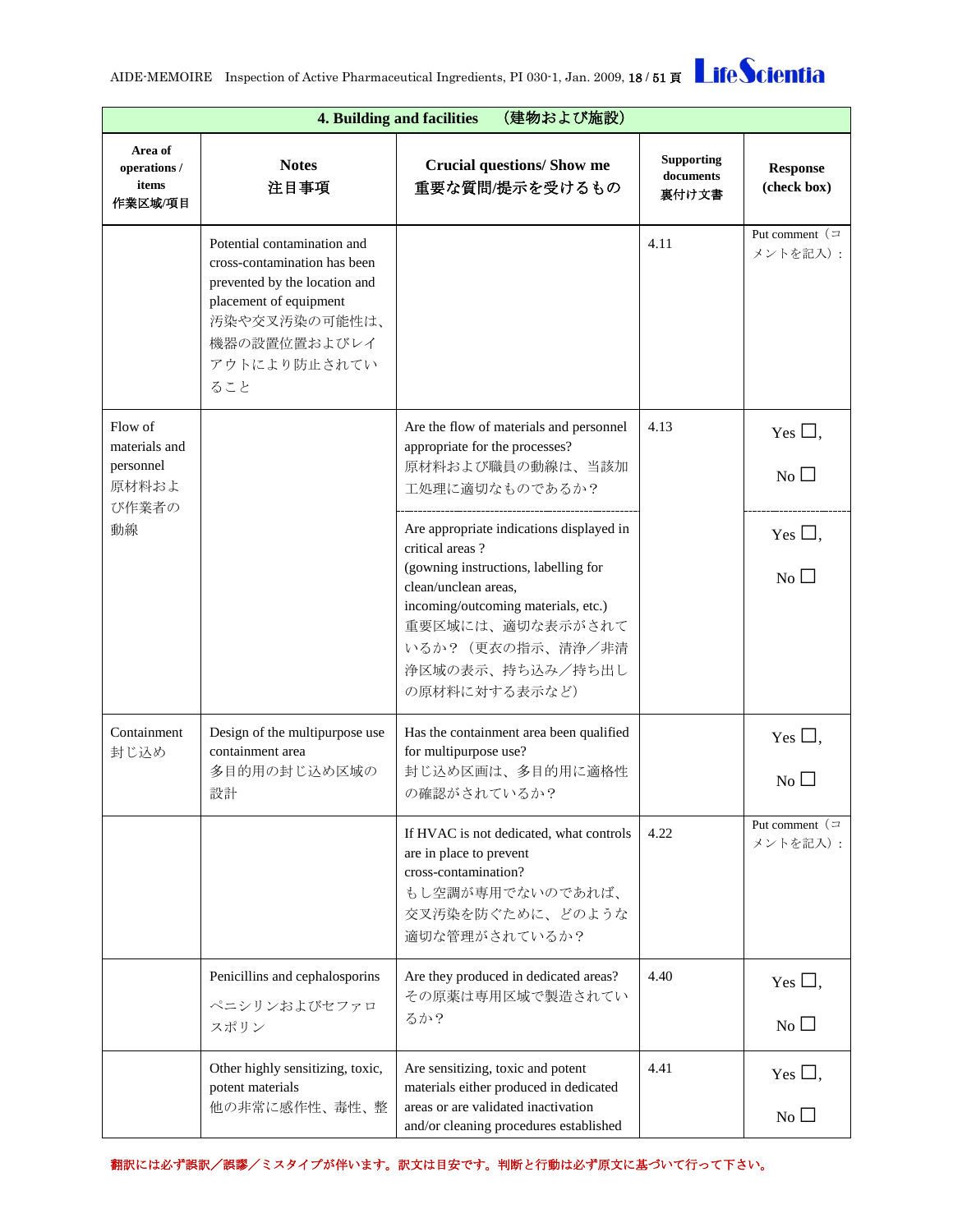|                                             | (建物および施設)<br>4. Building and facilities                    |                                                                                                                                                                                                                                                    |                                         |                                 |  |
|---------------------------------------------|------------------------------------------------------------|----------------------------------------------------------------------------------------------------------------------------------------------------------------------------------------------------------------------------------------------------|-----------------------------------------|---------------------------------|--|
| Area of<br>operations /<br>items<br>作業区域/項目 | <b>Notes</b><br>注目事項                                       | <b>Crucial questions/ Show me</b><br>重要な質問/提示を受けるもの                                                                                                                                                                                                | <b>Supporting</b><br>documents<br>裏付け文書 | <b>Response</b><br>(check box)  |  |
|                                             | 理活性が高い物質                                                   | and maintained.<br>感作性、毒性、あるいは高生理活性<br>の物質は、専用区域で製造されてい<br>るか?<br>あるいはバリデートされた不活化/<br>清浄化の方法が、確立され、維持さ<br>れているか?                                                                                                                                   |                                         |                                 |  |
|                                             | Controls to prevent<br>cross-contamination<br>交叉汚染を防ぐための管理 | Have procedures to prevent<br>cross-contamination been established?<br>交叉汚染を防ぐための手順を確立し<br>ているか?                                                                                                                                                   | 4.42                                    | Yes $\Box$ ,<br>N <sub>0</sub>  |  |
|                                             |                                                            | Is the performance of these procedures<br>being monitored?<br>それらの手順の性能はモニターを行<br>っているか?                                                                                                                                                           |                                         | Yes $\Box$ ,<br>$No$ $\square$  |  |
|                                             |                                                            | Are staffs exhibiting appropriate<br>behaviour and personal gowning<br>techniques to prevent cross<br>contamination?<br>スタッフは、交叉汚染を防ぐための<br>適切な行動、および作業者の更衣テ<br>クニックを示しているか?                                                                       |                                         | Yes $\square$ ,<br>No $\square$ |  |
|                                             |                                                            | Are measures in place to ensure that<br>cross-contamination from equipment,<br>materials and personnel moving from<br>one dedicated area to another area is<br>avoided?<br>ある専用区域から他の区域に移動す<br>る機器、原材料および職員の交叉汚<br>染が避けられることを適切に保証す<br>るための方法があるか? | 4.42                                    | Yes l<br>$No\square$            |  |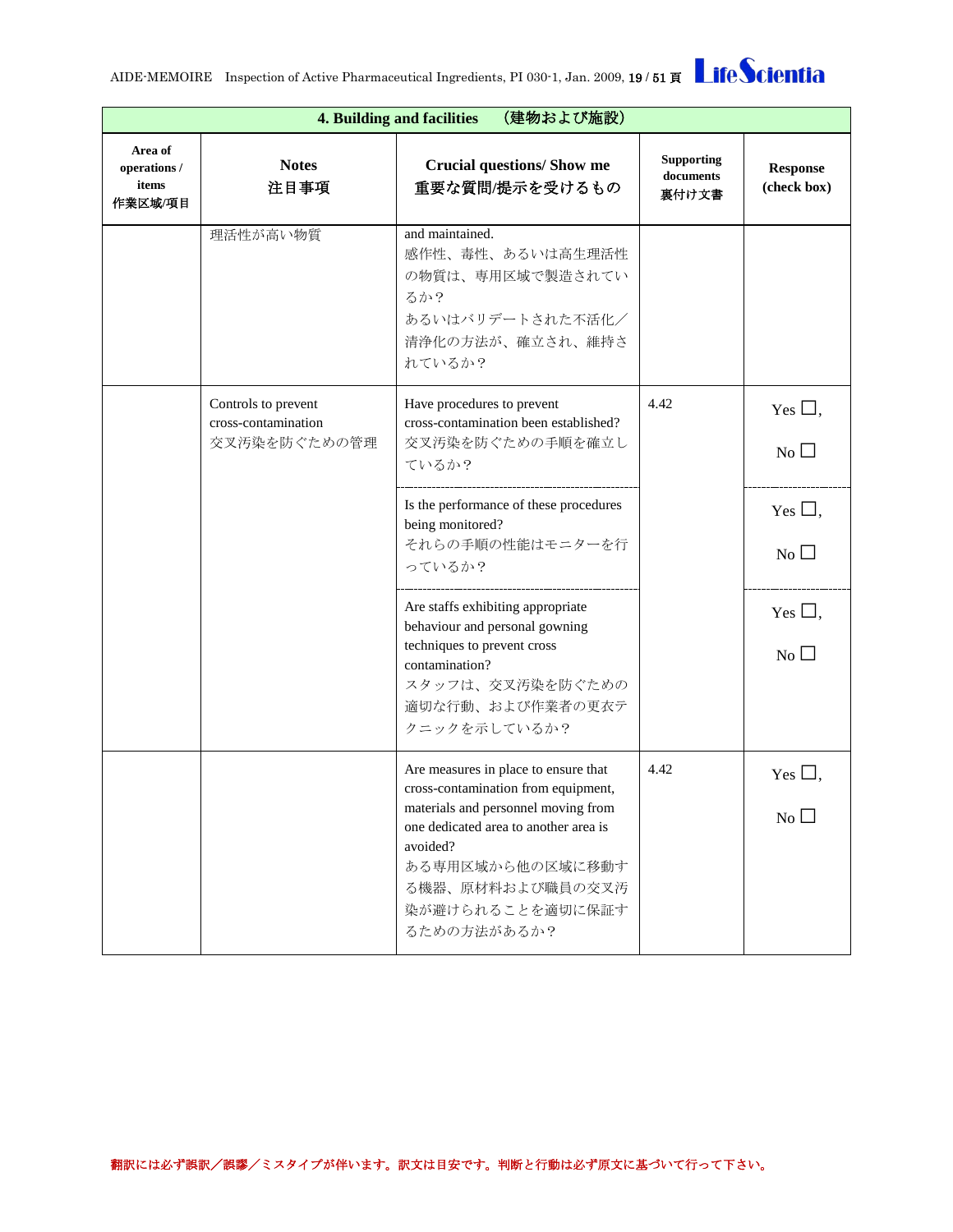<span id="page-19-0"></span>

| 5. Process equipment (工程用装置)               |                      |                                                                                                                |                                         |                                |
|--------------------------------------------|----------------------|----------------------------------------------------------------------------------------------------------------|-----------------------------------------|--------------------------------|
| Area of<br>operations/<br>items<br>作業区域/項目 | <b>Notes</b><br>注目事項 | Crucial questions/Show me<br>重要な質問/提示を受けるもの                                                                    | <b>Supporting</b><br>documents<br>裏付け文書 | <b>Response</b><br>(check box) |
|                                            |                      | This section is to be developed at the<br>next revision of the Aide-Memoire<br>本章は、Aide-Memoireの次の改訂<br>版で制定する | 5.                                      |                                |

<span id="page-19-1"></span>

| (文書化および記録)<br><b>6. Documentation and records</b> |                                            |                                                     |                                         |                                |
|---------------------------------------------------|--------------------------------------------|-----------------------------------------------------|-----------------------------------------|--------------------------------|
| Area of<br>operations /<br>items<br>作業区域/項目       | <b>Notes</b><br>注目事項                       | <b>Crucial questions/ Show me</b><br>重要な質問/提示を受けるもの | <b>Supporting</b><br>documents<br>裏付け文書 | <b>Response</b><br>(check box) |
|                                                   | Cf. Scope 4.2<br>この文書の「適用範囲」の4.2<br>項参照のこと |                                                     | 6.                                      |                                |

<span id="page-19-2"></span>

|                                             | (原材料管理)<br>7. Materials management                        |                                                                                                                                                                 |                                         |                                    |  |  |
|---------------------------------------------|-----------------------------------------------------------|-----------------------------------------------------------------------------------------------------------------------------------------------------------------|-----------------------------------------|------------------------------------|--|--|
| Area of<br>operations /<br>items<br>作業区域/項目 | <b>Notes</b><br>注目事項                                      | <b>Crucial questions/Show me</b><br>重要な質問/提示を受けるもの                                                                                                              | <b>Supporting</b><br>documents<br>裏付け文書 | <b>Response</b><br>(check box)     |  |  |
| Suppliers<br>qualification<br>供給者の適格<br>性評価 | Critical materials and their<br>suppliers<br>重要な原材料とその供給者 | Have supplier control procedures<br>been defined and implemented?<br>供給者管理手順書が規定され、実<br>行されているか?                                                                | 7.11                                    | Yes $\Box$ .<br>$No \perp$         |  |  |
|                                             | Supplier evaluation<br>供給者の評価                             | Have the following been considered<br>in supplier control procedures?<br>供給者管理手順書では、以下の事<br>項が考慮されているか?<br>- a review of the history of supplier<br>供給者の履歴のレビュー | 7.31                                    | Yes $\Box$ .<br>$\overline{N_{0}}$ |  |  |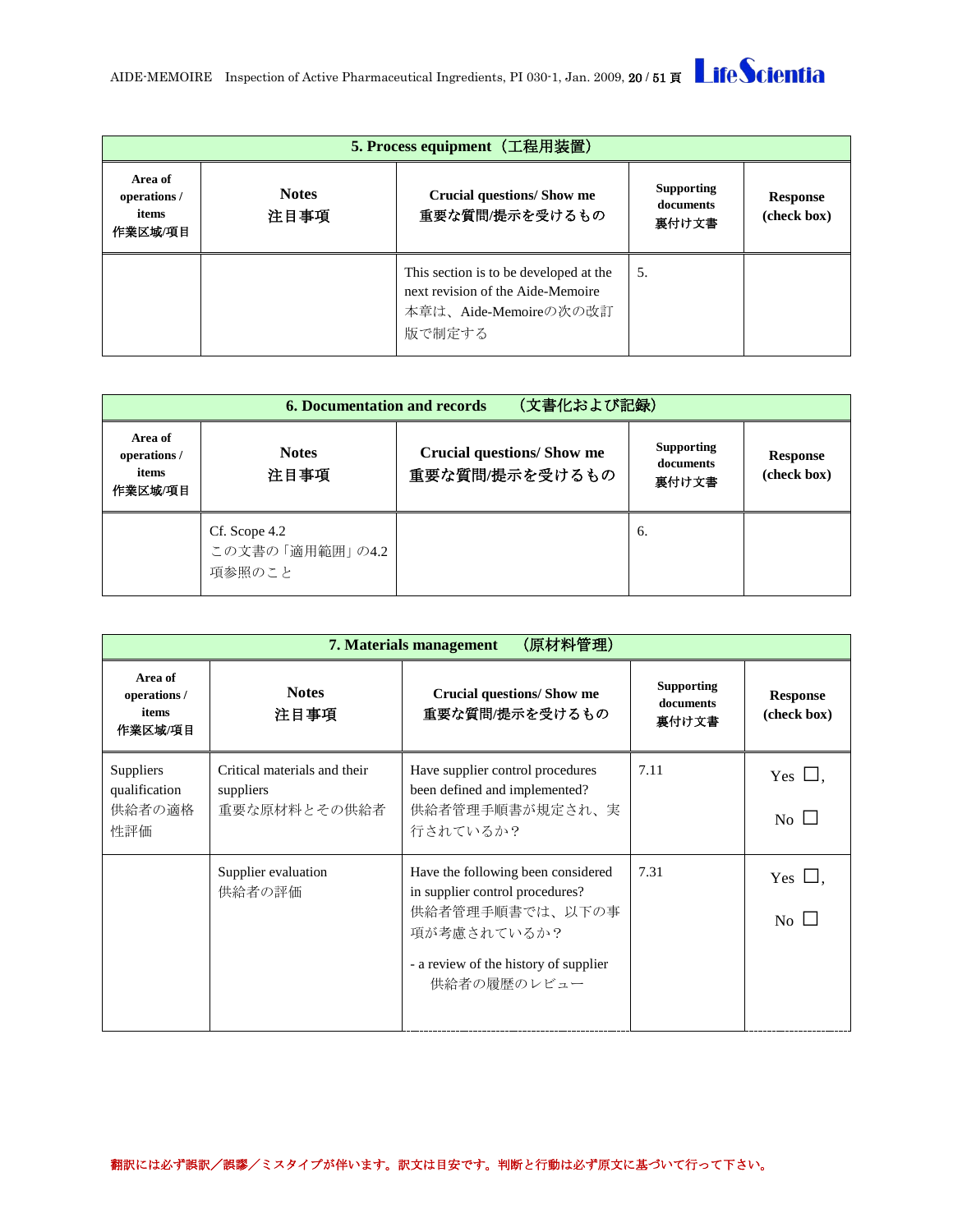|                                                             | (原材料管理)<br>7. Materials management     |                                                                                                                                                                                                                                                                   |                                                                           |                                           |  |
|-------------------------------------------------------------|----------------------------------------|-------------------------------------------------------------------------------------------------------------------------------------------------------------------------------------------------------------------------------------------------------------------|---------------------------------------------------------------------------|-------------------------------------------|--|
| Area of<br>operations /<br>items<br>作業区域/項目                 | <b>Notes</b><br>注目事項                   | <b>Crucial questions/ Show me</b><br>重要な質問/提示を受けるもの                                                                                                                                                                                                               | <b>Supporting</b><br>documents<br>裏付け文書                                   | <b>Response</b><br>(check box)            |  |
|                                                             |                                        | - completion of a questionnaire by<br>the supplier including information<br>about quality system, quality<br>certifications, third party audits,<br>site master file etc<br>供給者毎に質問書が完結して<br>いること。この質問書には次の<br>ような事項を含む。;品質シス<br>テム、品質の認証、第三者監査、<br>サイトマスターファイルなど |                                                                           | Yes $\Box$ ,<br>$\overline{N}$ $\Box$     |  |
|                                                             |                                        | - a supplier audit including QC labs<br>(considered for critical materials)<br>QCラボを含む供給者監査(重<br>要な原材料について考慮する)                                                                                                                                                   |                                                                           | Yes $\Box$ ,<br>$\overline{N_{0}}$        |  |
|                                                             |                                        | - evaluation of samples (for new<br>suppliers)<br>サンプルの評価 (新規供給者の<br>場合)                                                                                                                                                                                          |                                                                           | Yes $\Box$ .<br>No $\Box$                 |  |
|                                                             | Approved suppliers list<br>承認済の供給者・リスト | Does the list include the name and<br>address of the manufacturer (not only<br>trader)?<br>リストは、(貿易業者のみならず)<br>製造業者の名前と住所が含まれて<br>いるか?                                                                                                                            | 7.12, 7.13                                                                | Yes $\Box$ ,<br>No L                      |  |
|                                                             |                                        | Is it an updated and controlled<br>document?<br>供給業者・リストは更新がされ、<br>管理されている文書となっている<br>か?                                                                                                                                                                          | 7.20                                                                      | Yes $\Box$ ,<br>$\overline{N_{0}}$ $\Box$ |  |
|                                                             |                                        | Is it available for people in charge of<br>receiving goods?<br>物品の受取責任者は、このリスト<br>の利用が可能となっているか?                                                                                                                                                                  |                                                                           | Yes $\Box$ ,<br>$\overline{N_{0}}$        |  |
| Starting<br>material from<br>animal origin<br>with TSE risk | Additional records<br>追加の記録類           | - Origin of raw materials: country,<br>supply chain, veterinary<br>inspection / certificates, age of<br>animals<br>原料の起源:国名、サプライチ                                                                                                                                 | National or<br>international<br>guidance<br>documents (e.g.<br>EP general | Yes $\Box$ ,<br>$No$ $\Box$               |  |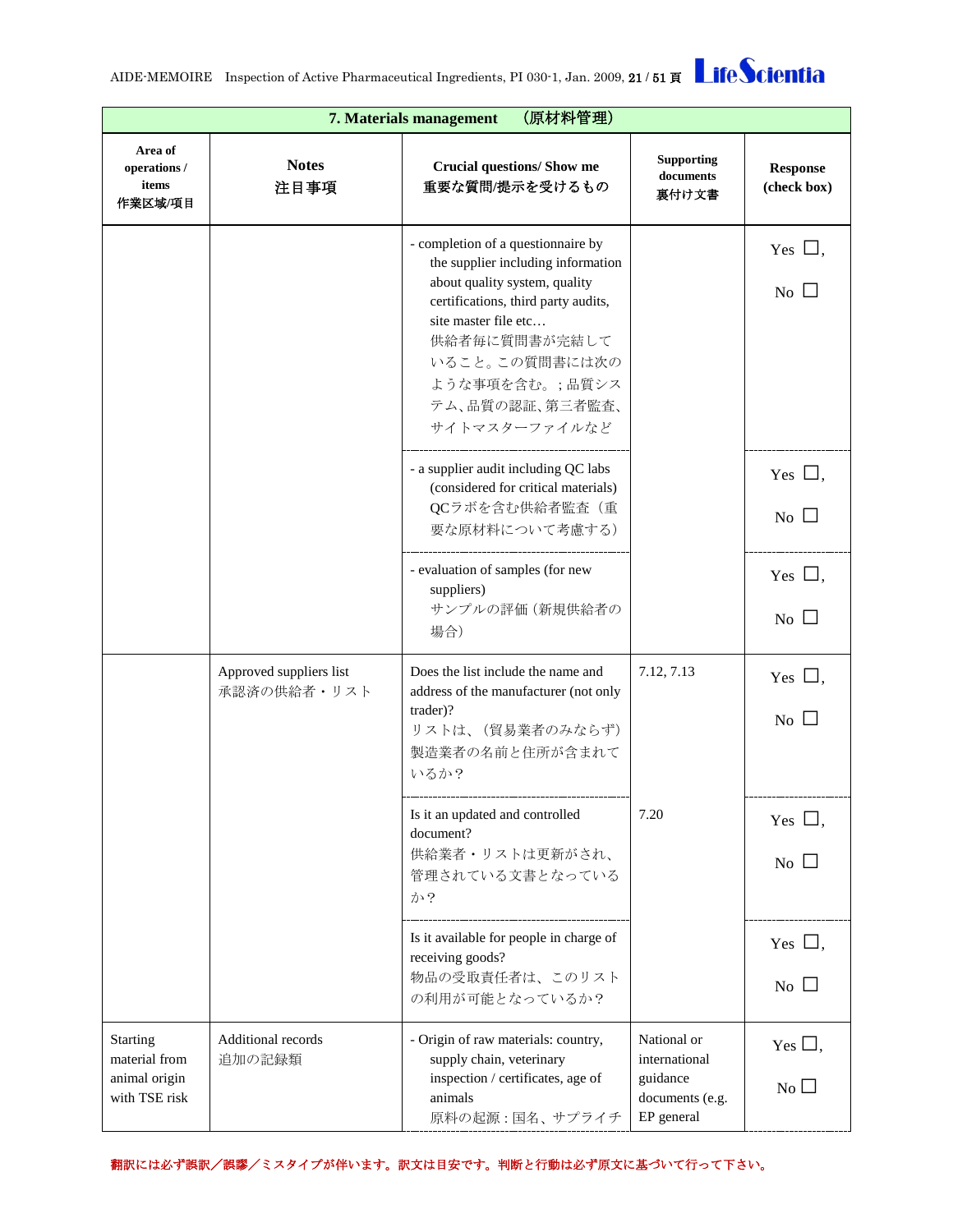|                                             | (原材料管理)<br>7. Materials management                                                                                                         |                                                                                                                                                                                                                            |                                         |                                 |  |
|---------------------------------------------|--------------------------------------------------------------------------------------------------------------------------------------------|----------------------------------------------------------------------------------------------------------------------------------------------------------------------------------------------------------------------------|-----------------------------------------|---------------------------------|--|
| Area of<br>operations /<br>items<br>作業区域/項目 | <b>Notes</b><br>注目事項                                                                                                                       | <b>Crucial questions/ Show me</b><br>重要な質問/提示を受けるもの                                                                                                                                                                        | <b>Supporting</b><br>documents<br>裏付け文書 | <b>Response</b><br>(check box)  |  |
| TSEのリスク<br>を有する動物<br>起源の出発物                 |                                                                                                                                            | ェーン、獣医学的な検査/証明<br>書、動物の年齢                                                                                                                                                                                                  | monograph<br>5.2.8                      |                                 |  |
| 質                                           |                                                                                                                                            | - Type of tissue used, collection<br>method, risk of cross<br>contamination during the<br>collection<br>使用する組織のタイプ、採取方<br>法、採取中の交叉汚染リスク                                                                                    |                                         | Put comment $($<br>メント記入):      |  |
|                                             |                                                                                                                                            | - Manufacturing process: overview of<br>the process, reduction of the TSE<br>risk (validation), risk of cross<br>contamination, cleaning<br>validation<br>製造工程:工程の概観、TSEリ<br>スクの低減(バリデーション)、<br>交叉汚染リスク、クリーニン<br>グ・バリデーション |                                         | Put comment $($<br>メント記入):      |  |
|                                             |                                                                                                                                            | - Traceability: supply chain,<br>availability of the information<br>back to the slaughterhouses /<br>animals<br>トレーサビリティ (データの遡<br>及性):サプライチェーン、食<br>肉解体場/動物にまで戻って<br>の情報の入手可能性                                            |                                         | Put comment $($<br>メント記入):      |  |
| Change control<br>変更管理                      | Changes are effectively<br>managed through the change<br>control system<br>変更は、変更管理システムを<br>通して効率的に運用されて<br>いること                           | Is the Change Control system used to<br>manage changes to materials and<br>suppliers?<br>原材料および供給者に対する変更<br>を管理するために、変更管理シス<br>テムが使用されているか?                                                                                | 7.14,<br>13.                            | Yes $\Box$ ,<br>No <sub>□</sub> |  |
| Storage<br>保管管理                             | Transportation and storage for<br>raw materials, and<br>intermediates requiring special<br>handling<br>特別な取扱いを必要とする<br>原材料および中間体の移送<br>と保管 | What systems are in place to ensure<br>appropriate transport and storage<br>conditions have been maintained?<br>適切な移送を保証するためにどの<br>様なシステムがあるか? また、<br>保管条件が維持されているか?                                                       | 7.20                                    | Put comment $($<br>メントを記入):     |  |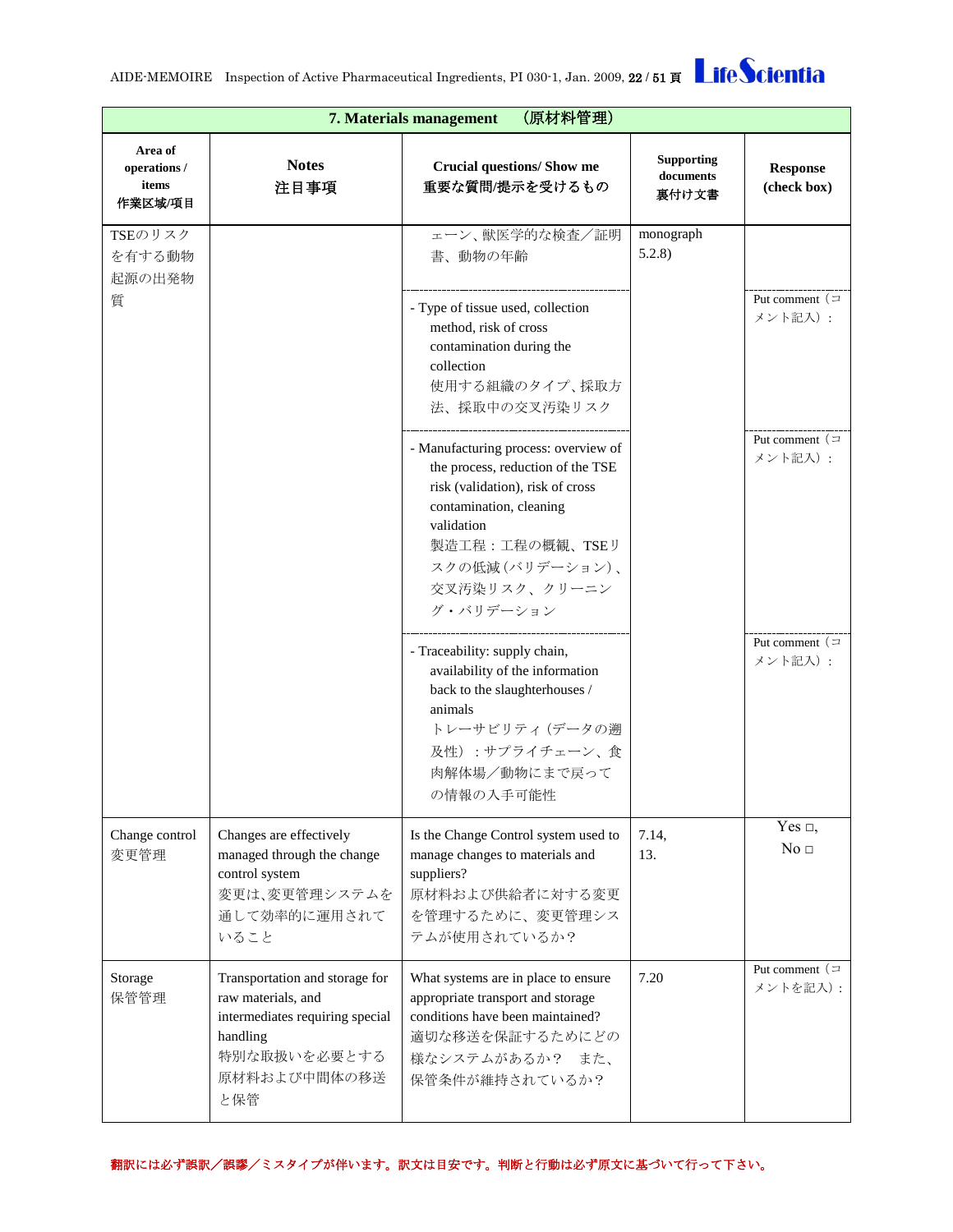|                                             | (原材料管理)<br>7. Materials management                                                                                                                                                                                                          |                                                                                                                                                                                                                                     |                                         |                                              |  |
|---------------------------------------------|---------------------------------------------------------------------------------------------------------------------------------------------------------------------------------------------------------------------------------------------|-------------------------------------------------------------------------------------------------------------------------------------------------------------------------------------------------------------------------------------|-----------------------------------------|----------------------------------------------|--|
| Area of<br>operations /<br>items<br>作業区域/項目 | <b>Notes</b><br>注目事項                                                                                                                                                                                                                        | <b>Crucial questions/ Show me</b><br>重要な質問/提示を受けるもの                                                                                                                                                                                 | <b>Supporting</b><br>documents<br>裏付け文書 | <b>Response</b><br>(check box)               |  |
|                                             | Validated electronic systems<br>for material status control are<br>acceptable. In such cases,<br>physical segregation may not<br>be required<br>原材料の状態 (ステイタス)<br>管理のためのバリデートさ<br>れた電子システムが許容さ<br>れるものであること。そのよ<br>うな場合、物理的な隔離は必<br>要とされない。 | Where status control of material is by<br>physical location are the locations<br>well marked?<br>原材料の状態(ステイタス)区分<br>が物理的な位置関係によっている<br>場合、その場所は十分に標示をし<br>ているか?                                                                     | 10.11,<br>5.40,<br>7.20                 | Yes $\square$ ,<br>$\overline{N_{0}}$ $\Box$ |  |
|                                             |                                                                                                                                                                                                                                             | Is access to these locations restricted<br>to designated personnel?<br>当該箇所へのアクセスは、指定さ<br>れた職員に限定されているか?                                                                                                                            |                                         | Yes $\Box$ ,<br>$No$ $\square$               |  |
|                                             |                                                                                                                                                                                                                                             | Where status control of material is by<br>electronic means, is access to the<br>electronic system restricted to<br>designated personnel?<br>原材料の状態(ステイタス)管理<br>が電子的な方法による場合は、そ<br>の電子的なシステムは、指定され<br>た職員のみがアクセスできるもの<br>となっているか?    |                                         | Yes $\square$ ,<br>$\overline{N_{0}}$ $\Box$ |  |
| <b>Bulk materials</b><br>バルク原薬              | Non dedicated tankers<br>非専用の輸送タンカー(媒<br>体)                                                                                                                                                                                                 | Does the cleaning procedure, and<br>certificate of cleaning, for<br>non-dedicated tankers cover<br>accessory parts, including transfer<br>hoses?<br>非専用の輸送タンカー (媒体)に<br>ついて、清浄化の方法、および清<br>浄化の証明は、付属部品(移送ホ<br>ースを含む)をもカバーしている<br>か? | 7.22                                    | Yes $\square$ ,<br>$No$ $\Box$               |  |
|                                             | Note: Section 7.22 is<br>applicable to reusable<br>containers<br>注: Section 7.22は、再使用さ<br>れる容器に適用されるもの<br>である                                                                                                                               | If non dedicated reusable containers<br>are used, is there evidence that they<br>are properly cleaned?<br>もし非専用の再使用可能な容器を<br>使用するのであれば、適正に清浄<br>化されているとの証拠はあるか?                                                                     | 7.22,<br>8.51                           | Yes $\square$ ,<br>$\overline{N_0}$          |  |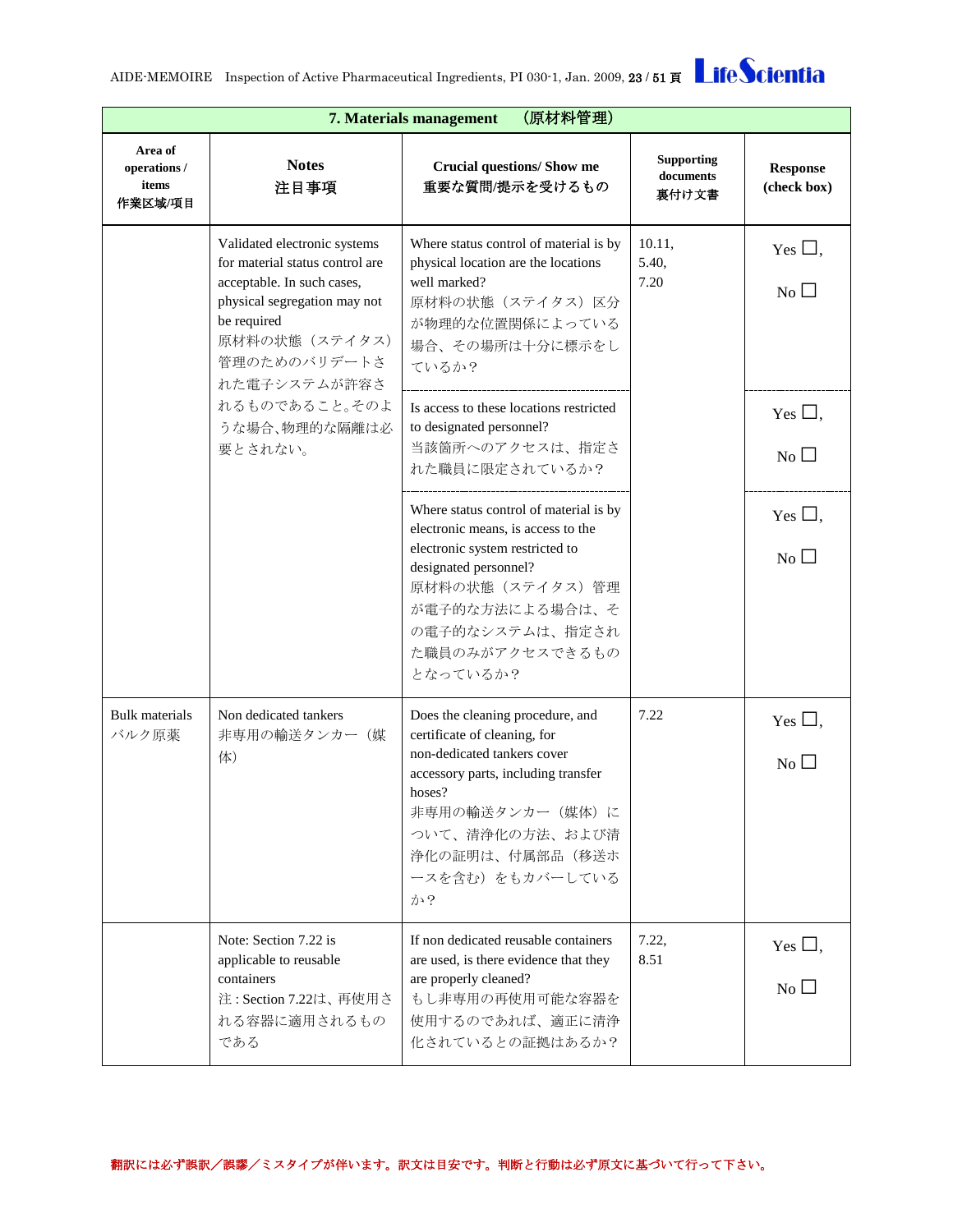|                                             | (原材料管理)<br>7. Materials management                                                                                   |                                                                                                                                                                                                                                                                          |                                         |                                           |  |
|---------------------------------------------|----------------------------------------------------------------------------------------------------------------------|--------------------------------------------------------------------------------------------------------------------------------------------------------------------------------------------------------------------------------------------------------------------------|-----------------------------------------|-------------------------------------------|--|
| Area of<br>operations /<br>items<br>作業区域/項目 | <b>Notes</b><br>注目事項                                                                                                 | <b>Crucial questions/ Show me</b><br>重要な質問/提示を受けるもの                                                                                                                                                                                                                      | <b>Supporting</b><br>documents<br>裏付け文書 | <b>Response</b><br>(check box)            |  |
| Sampling<br>サンプリング                          | Sampling plan<br>サンプリング計画                                                                                            | Are sampling plans appropriate for<br>each type of raw material being<br>selected for testing?<br>サンプリング計画は、試験を行う<br>ために選定した原料の各タイプに<br>ついて適切なものであるか?                                                                                                                    | 7.33                                    | Yes $\Box$ ,<br>$\overline{N_0}$          |  |
|                                             |                                                                                                                      | Does each sampling plan include a<br>rationale for the selected method?<br>各サンプリング計画は、選定した<br>方法についての論理的な根拠を含<br>んでいるか?                                                                                                                                                  |                                         | Yes $\square$ ,<br>No                     |  |
|                                             | Sampling environments<br>appropriate for the materials<br>being sampled<br>サンプリング環境は、サンプ<br>リングを行う原材料に対し<br>て適切であること | Has consideration been given to the<br>sampling environment for each<br>material being sampled?<br>サンプリングを行う各原材料に対<br>して、サンプリング環境について<br>の考慮がされているか?                                                                                                                     | 7.34                                    | Yes $\square$ ,<br>$No$ $\square$         |  |
|                                             |                                                                                                                      | Does the plan take into account the<br>material type, its susceptibility to<br>microbial contamination, its use in a<br>particular manufacturing step and the<br>final dosage form?<br>サンプリング計画は、次の点を考<br>慮しているか?:原材料のタイプ、<br>微生物汚染に対する感受性、特定<br>な製造段階での使用、および最終<br>投与剤型 |                                         | Yes $\Box$ ,<br>$\overline{N_{0}}$ $\Box$ |  |
| Analysis<br>分析                              | Identity testing<br>確認試験                                                                                             | Is each batch identity tested?<br>バッチ毎に確認試験を行っている<br>か?                                                                                                                                                                                                                  | 7.30                                    | Yes $\Box$ ,<br>$No$ $\Box$               |  |
|                                             | Extent and frequency of<br>testing<br>試験の実施範囲と頻度                                                                     | If reduced testing performed, how<br>was the supplier approved?<br>もし省略試験を行っているのであ<br>れば、その供給者をどのように評<br>価したのか?                                                                                                                                                          | 7.31                                    | Put comment $($<br>メントを記入):               |  |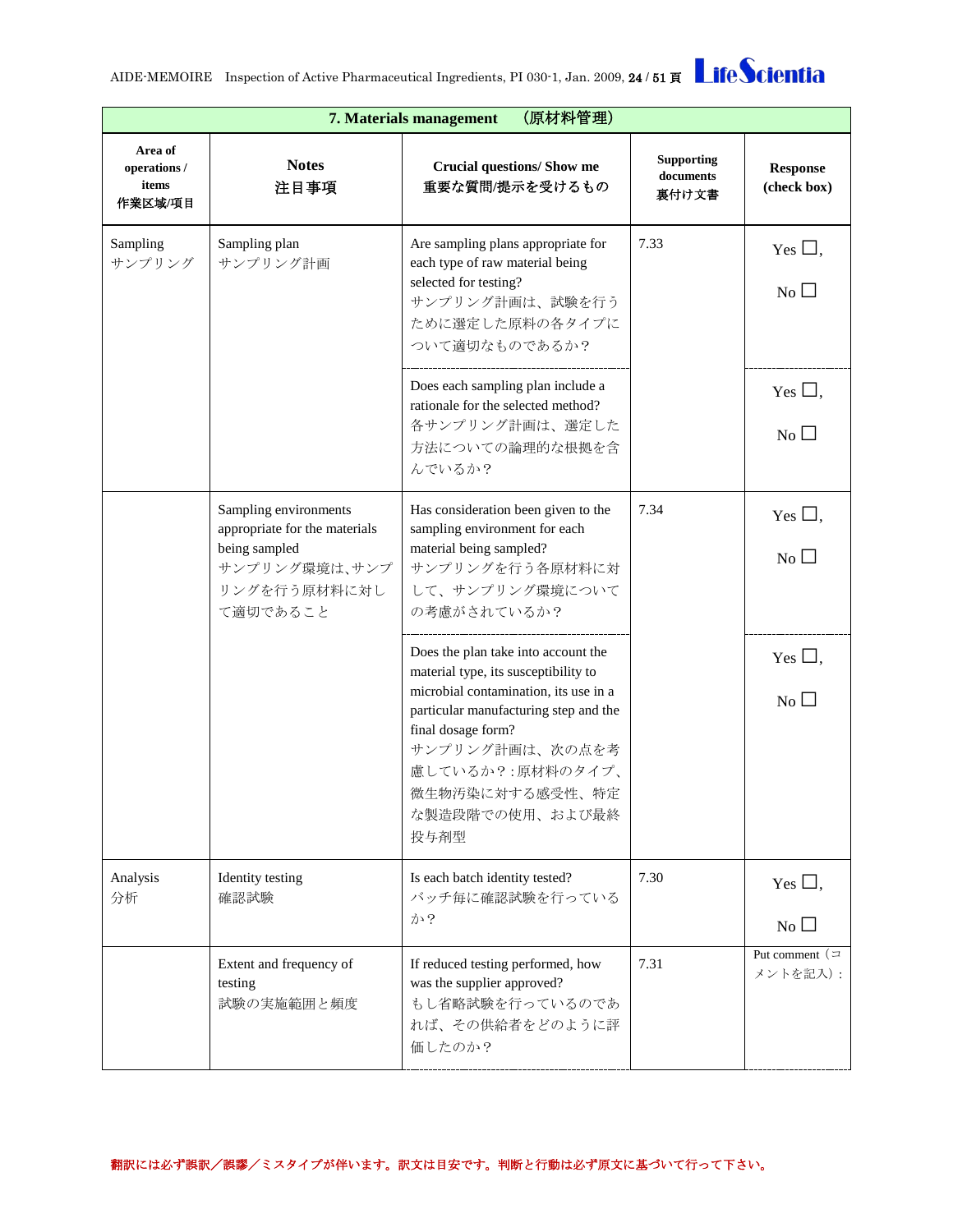| (原材料管理)<br>7. Materials management         |                      |                                                                                    |                                         |                                |  |
|--------------------------------------------|----------------------|------------------------------------------------------------------------------------|-----------------------------------------|--------------------------------|--|
| Area of<br>operations/<br>items<br>作業区域/項目 | <b>Notes</b><br>注目事項 | <b>Crucial questions/Show me</b><br>重要な質問/提示を受けるもの                                 | <b>Supporting</b><br>documents<br>裏付け文書 | <b>Response</b><br>(check box) |  |
|                                            |                      | At what intervals is full testing<br>conducted?<br>どの様な間隔で、フル (全試験項<br>目)の試験を行うのか? |                                         | Put comment $($<br>メントを記入):    |  |

<span id="page-24-0"></span>

|                                                                                                                                                                                | (製造と工程内管理)<br>8. Production and in process controls                                                                                                                                                                                                                          |                                                                                                                                    |                                                        |                                       |  |
|--------------------------------------------------------------------------------------------------------------------------------------------------------------------------------|------------------------------------------------------------------------------------------------------------------------------------------------------------------------------------------------------------------------------------------------------------------------------|------------------------------------------------------------------------------------------------------------------------------------|--------------------------------------------------------|---------------------------------------|--|
| Area of<br>operations / items<br>作業区域/項目                                                                                                                                       | <b>Notes</b><br>注目事項                                                                                                                                                                                                                                                         | <b>Crucial questions/ Show me</b><br>重要な質問/提示を受けるもの                                                                                | <b>Supporting</b><br>documents<br>裏付け文書                | <b>Response</b><br>(check box)        |  |
| General<br>considerations<br>on the<br>production<br>operations and<br>on facilities                                                                                           | All the production operations<br>verified for compliance with<br>the production documents<br>specified in 6.2, 6.3, 6.4, 6.5<br>of the GMP Guide, and the<br>process described in the<br>ASMF or module 3, part 3.2.1<br>of CTD or as described by<br>ICH M4Q<br>全ての製造作業は、この | Are production operations actually<br>performed in dedicated or<br>multipurpose facilities?<br>製造作業を実際に行っているの<br>は、専用設備が多目的設備か?    | 8.<br>PIC/S<br>Aide-Memoire<br>on the<br>Inspection of | Put comment $($<br>メントを記入):           |  |
| 製造作業および<br>製造設備につい<br>ての一般的な考<br>慮事項                                                                                                                                           |                                                                                                                                                                                                                                                                              | Are the critical parameters recorded<br>and controlled?<br>重要なパラメータは、記録され、<br>管理されているか?                                            | Biotechnology<br>manufactures<br>(1.4)                 | Yes $\Box$ ,<br>$No$ $\square$        |  |
| GMPガイドの6.2, 6.3, 6.4,<br>6.5の各項に規定されている<br>製造文書との適合性を確認<br>すること。そして、ASMF<br>(原薬登録簿) あるいは<br>CTDのpart 3.2.1のmodule 3<br>(あるいはICH M4Q)に述<br>べられている所のプロセス<br>に適合していることを確認<br>すること | Do formal procedures describing the<br>production process exist?<br>製造プロセスを述べている正式な<br>手順書は存在しているか?                                                                                                                                                                          |                                                                                                                                    | Yes $\Box$ ,<br>$No$ $\square$                         |                                       |  |
|                                                                                                                                                                                | Do production operations correspond<br>with the defined process?<br>製造作業は、規定されたプロセス<br>と一致するものであるか?                                                                                                                                                                          |                                                                                                                                    | Yes $\Box$ ,<br>No                                     |                                       |  |
|                                                                                                                                                                                |                                                                                                                                                                                                                                                                              | Is the facility monitored to ensure<br>appropriate conditions are<br>maintained?<br>当該施設は、適切な条件が維持さ<br>れていることを確認するモニター<br>がされているか? |                                                        | Yes $\square$ ,<br>$\overline{N_{0}}$ |  |
|                                                                                                                                                                                |                                                                                                                                                                                                                                                                              | Has the method of monitoring been<br>verified?<br>モニタリングの方法は確認されて                                                                  |                                                        | Yes $\square$ ,<br>$No\square$        |  |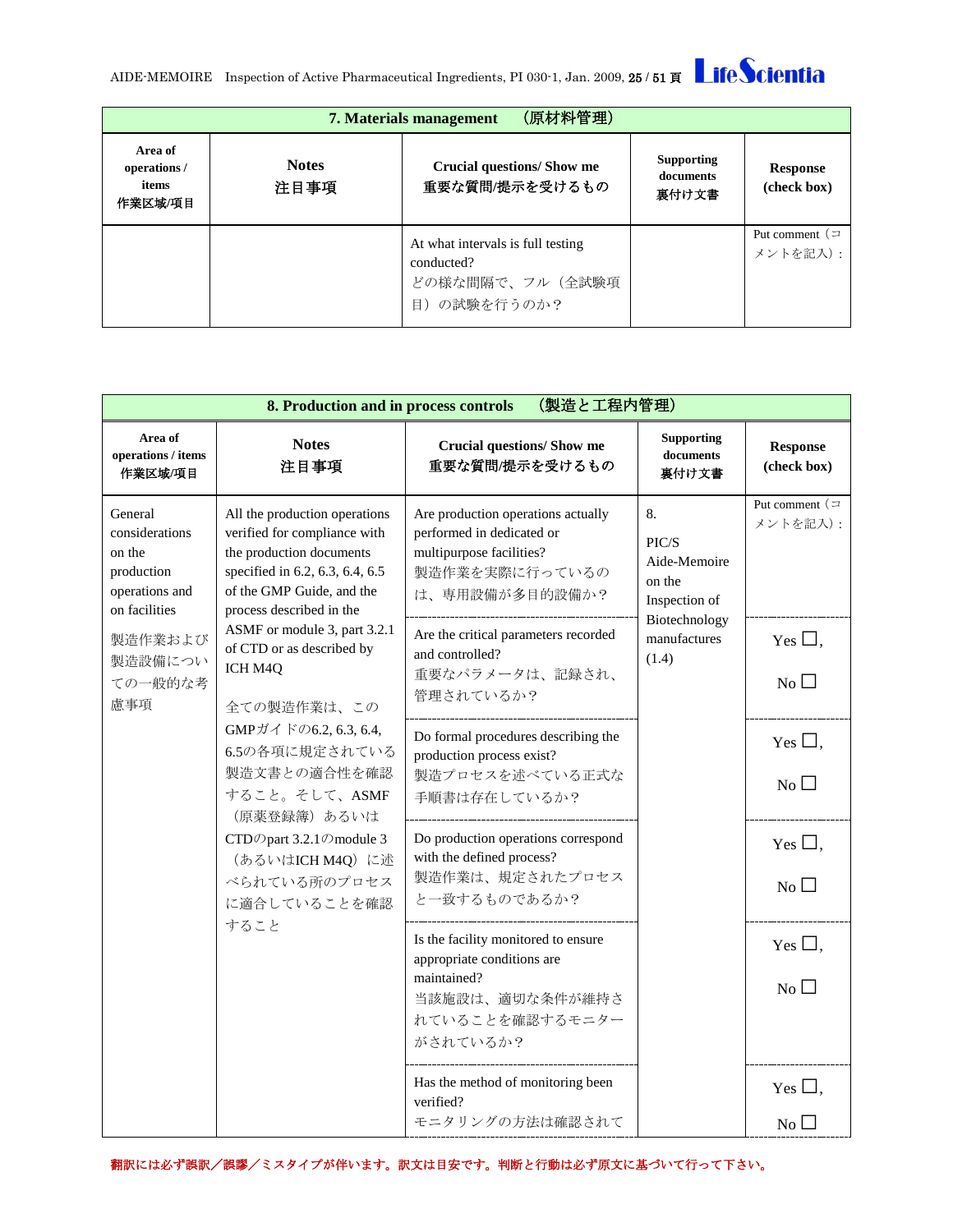|                                                           | (製造と工程内管理)<br>8. Production and in process controls |                                                                                               |                                         |                                |  |
|-----------------------------------------------------------|-----------------------------------------------------|-----------------------------------------------------------------------------------------------|-----------------------------------------|--------------------------------|--|
| Area of<br>operations / items<br>作業区域/項目                  | <b>Notes</b><br>注目事項                                | <b>Crucial questions/ Show me</b><br>重要な質問/提示を受けるもの                                           | <b>Supporting</b><br>documents<br>裏付け文書 | <b>Response</b><br>(check box) |  |
|                                                           |                                                     | いるか?                                                                                          |                                         |                                |  |
|                                                           |                                                     | Is an appropriate level of protection<br>given to centrifuges, filters, ovens,                |                                         | Yes $\Box$ ,                   |  |
|                                                           |                                                     | etc?<br>適切なレベルの保護が、遠心分離<br>機、フィルター、オーブンなどに<br>与えられているか?                                       |                                         | No                             |  |
|                                                           |                                                     | Does the monitoring of the quality of<br>water demonstrate that the                           |                                         | Yes $\Box$ ,                   |  |
|                                                           |                                                     | specification has been met<br>水の品質のモニタリングは、規格<br>に合致していることを証明するに<br>足りるものであるか?                |                                         | No                             |  |
|                                                           |                                                     | Are the critical parameters trended?<br>重要なパラメータはトレンドをみ                                       |                                         | Yes $\Box$ ,                   |  |
|                                                           |                                                     | ているか?                                                                                         |                                         | No                             |  |
| Compliance to<br>registered file                          |                                                     | Do the parameters stated in the<br>registered file relate to the operations                   | $1.1 \,$ §4<br>Registered file          | Yes $\Box$ ,                   |  |
| and general<br>consistency<br>登録済ファイル<br>の順守と、一般<br>的な整合性 |                                                     | documented in the Batch Record?<br>作業に関連した登録済ファイルに<br>述べられたパラメータが、バッチ<br>製造記録書に文書化されている<br>か? |                                         | No                             |  |
|                                                           |                                                     | - Process parameters,<br>プロセス・パラメータ                                                           |                                         |                                |  |
|                                                           |                                                     | $-$ IPC,<br>工程内管理                                                                             |                                         |                                |  |
|                                                           |                                                     | - Specifications for intermediates and<br>finished product<br>中間体および最終製品に対する<br>規格            |                                         |                                |  |
|                                                           |                                                     | Does the facility have the capability<br>to manufacture the batch size of the                 |                                         | Yes $\Box$ ,                   |  |
|                                                           |                                                     | APIs produced?<br>設備は、製造するAPIsのバッチサ<br>イズを製造するのに (適した)能                                       |                                         | $No$ $\Box$                    |  |
|                                                           |                                                     | 力を有しているか?                                                                                     |                                         |                                |  |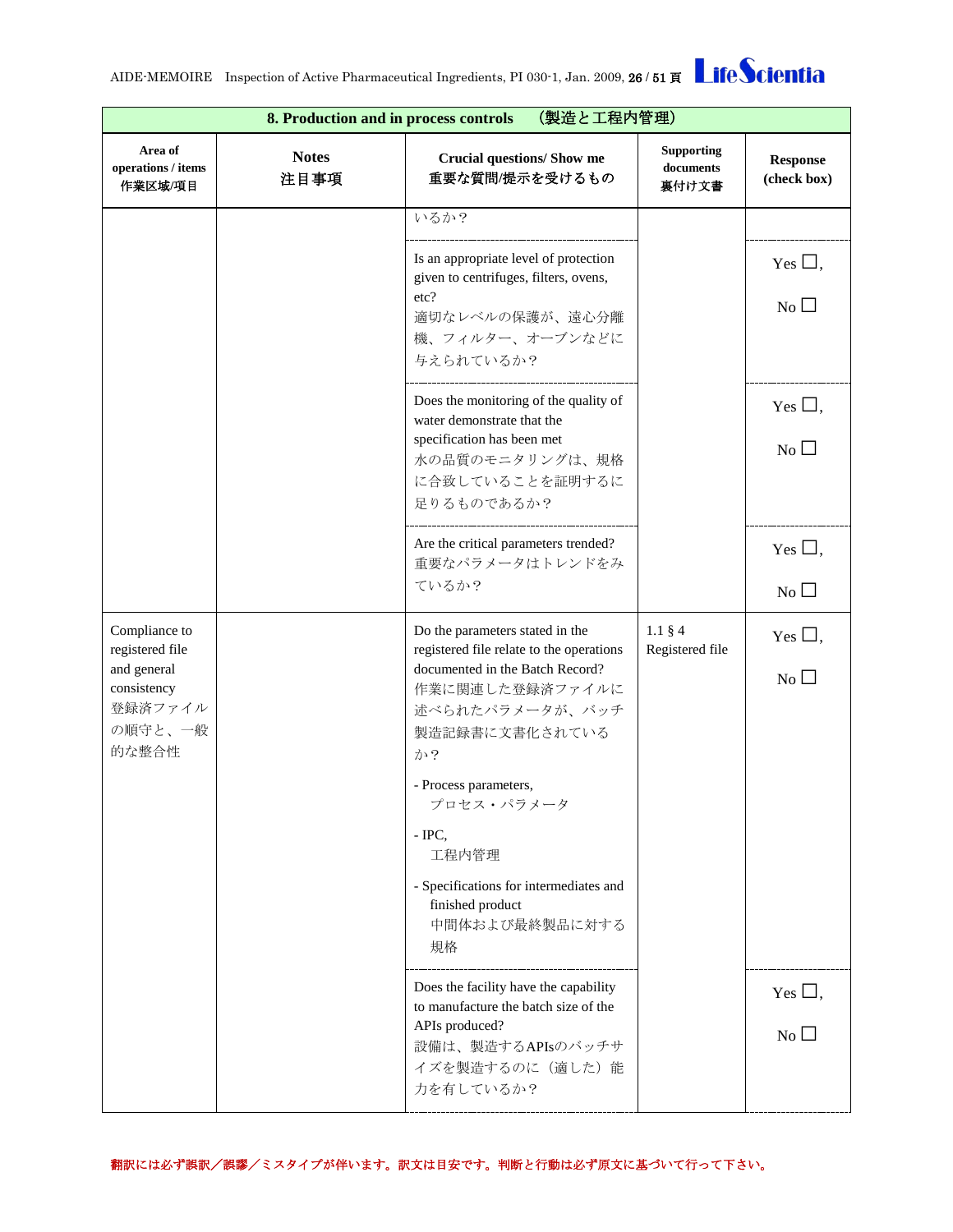|                                          | (製造と工程内管理)<br>8. Production and in process controls                                                                     |                                                                                                                              |                                         |                                       |  |
|------------------------------------------|-------------------------------------------------------------------------------------------------------------------------|------------------------------------------------------------------------------------------------------------------------------|-----------------------------------------|---------------------------------------|--|
| Area of<br>operations / items<br>作業区域/項目 | <b>Notes</b><br>注目事項                                                                                                    | <b>Crucial questions/ Show me</b><br>重要な質問/提示を受けるもの                                                                          | <b>Supporting</b><br>documents<br>裏付け文書 | <b>Response</b><br>(check box)        |  |
|                                          |                                                                                                                         | Is the inspected site's address<br>consistent with the registered file?<br>査察を行った製造所の所在地は登<br>録済ファイルと一致するものであ<br>るか?         |                                         | Yes $\square$ ,<br>$\overline{N_{0}}$ |  |
|                                          |                                                                                                                         | Are all production areas declared in<br>the registered file?<br>製造区域は、いずれも登録済ファ<br>イルで宣言したものであるか?                            |                                         | Yes $\square$ ,<br>$No$ $\Box$        |  |
| Production<br>Operations<br>製造作業         | Raw materials: Dispensing<br>area surfaces, equipment and<br>environment<br>原料:小分け区域の表面、<br>機器および環境                     | Are dispensing areas and equipment<br>fit for purpose?<br>小分け (秤量) 区域と (そこにあ<br>る)設備機器は、目的に対して適<br>合するものであるか?                | 8.10, 6.52                              | Yes $\square$ ,<br>N <sub>0</sub>     |  |
|                                          |                                                                                                                         | Are containers suitable and<br>appropriately labelled?<br>(使用する) 容器はその目的に適<br>合したものであり、かつ適切に標<br>示されているか?                    | 8.11                                    | Yes $\Box$ ,<br>No                    |  |
|                                          |                                                                                                                         | Is material status controlled?<br>原材料の状態(ステイタス)は管<br>理されているか?                                                                |                                         | Yes $\square$ ,<br>No                 |  |
|                                          | Critical weighing activities<br>independently confirmed and<br>verified<br>重要な秤量作業は、独立し<br>て(訳注:別の作業員が、<br>あるいはシステムと作業員 | Are all critical activities witnessed or<br>subject to equivalent controls?<br>全ての重要な作業は立ち合いをす<br>るか、それと同等な管理をしてい<br>るか?     | 8.12,<br>8.13                           | Yes $\Box$<br>No                      |  |
|                                          | で)確認と検証をすること                                                                                                            | Do production personnel verify that<br>materials are correct prior to use?<br>製造作業に立ち会っている職員<br>は、使用前に原材料が正しいこと<br>を確認しているか? |                                         | Yes $\square$ ,<br>$\overline{N_{0}}$ |  |
|                                          | Yield within expected range<br>期待範囲内の収率 (収量)                                                                            | Have appropriate yield ranges been<br>set?<br>適正な収率範囲が設定されている<br>か?                                                          | 8.14                                    | Yes $\Box$ ,<br>No                    |  |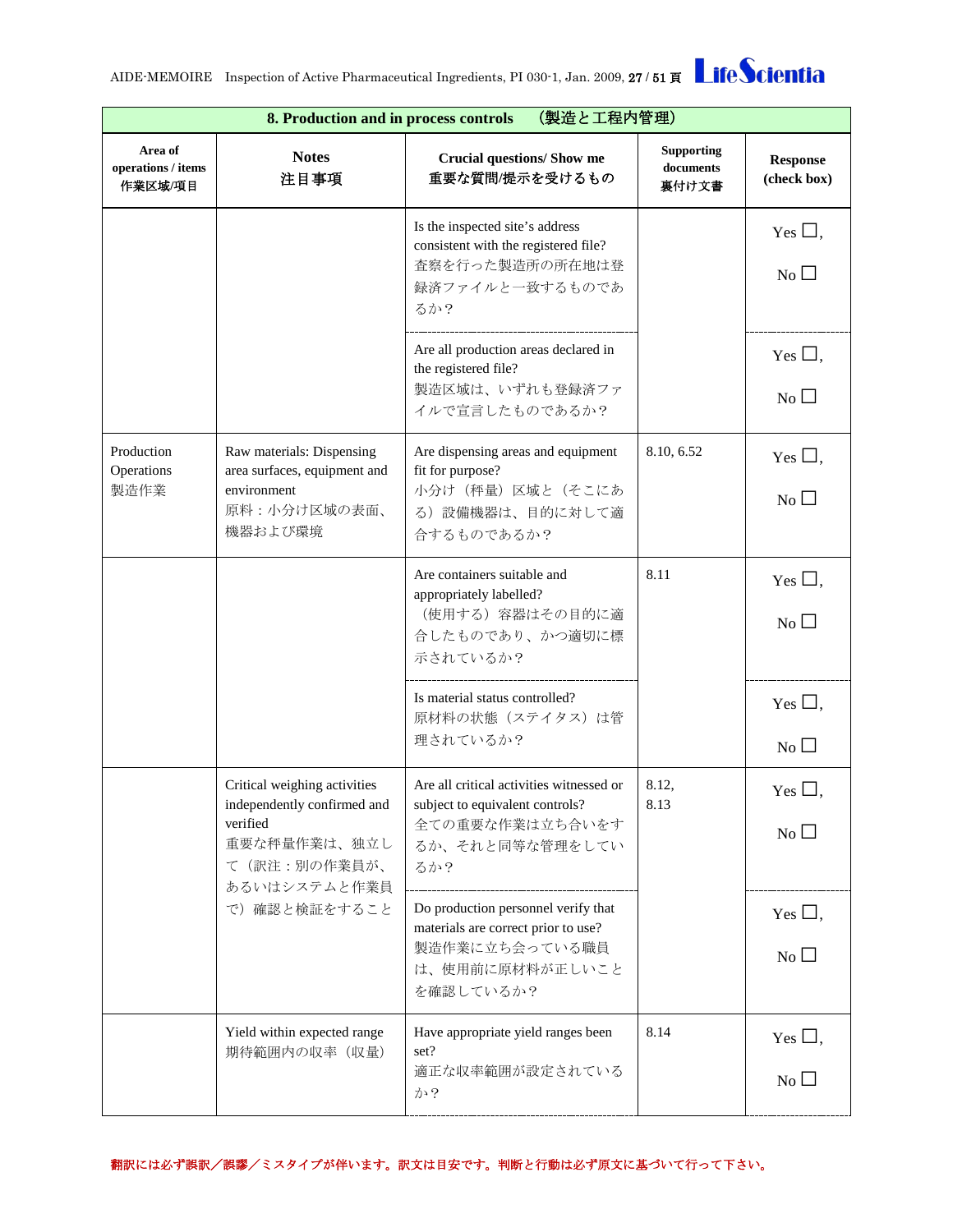| (製造と工程内管理)<br>8. Production and in process controls |                                                                                                                |                                                                                                                                                                                            |                                         |                                |
|-----------------------------------------------------|----------------------------------------------------------------------------------------------------------------|--------------------------------------------------------------------------------------------------------------------------------------------------------------------------------------------|-----------------------------------------|--------------------------------|
| Area of<br>operations / items<br>作業区域/項目            | <b>Notes</b><br>注目事項                                                                                           | <b>Crucial questions/ Show me</b><br>重要な質問/提示を受けるもの                                                                                                                                        | <b>Supporting</b><br>documents<br>裏付け文書 | <b>Response</b><br>(check box) |
|                                                     |                                                                                                                | Is the batch yield within range?<br>バッチの収率は (予め定められた)                                                                                                                                      |                                         | Yes $\square$ ,                |
|                                                     |                                                                                                                | 範囲内か?                                                                                                                                                                                      |                                         | No                             |
|                                                     |                                                                                                                | For critical process steps, are<br>deviations in yield investigated?                                                                                                                       |                                         | Yes $\Box$ ,                   |
|                                                     |                                                                                                                | 重要なプロセスの段階では、収率<br>(収量)の逸脱を調査をしている<br>か?                                                                                                                                                   |                                         | $No$ $\square$                 |
|                                                     | Deviations documented and<br>investigated                                                                      | Are deviations documented and<br>explained?                                                                                                                                                | 8.15                                    | Yes $\square$ ,                |
|                                                     | 逸脱は文書化と調査を行う<br>こと                                                                                             | いかなる逸脱も文書化され、かつ<br>説明がされているか?                                                                                                                                                              |                                         | $No$ $\square$                 |
|                                                     |                                                                                                                | Has an investigation been performed<br>for critical deviations and, if                                                                                                                     |                                         | Yes $\square$ ,                |
|                                                     |                                                                                                                | necessary, corrective actions<br>implemented?<br>重要な逸脱については調査が行わ<br>れ、もし必要であれば是正措置が<br>行われているか?                                                                                            |                                         | $\overline{N_{0}}$ $\Box$      |
|                                                     | Process status indicated<br>プロセスの状態(ステイタ<br>ス)は表示をすること                                                         | For each major unit of equipment is<br>the processing status identified?<br>主要な各機器には、その加工処理                                                                                                | 8.16                                    | Yes $\Box$<br>No               |
|                                                     |                                                                                                                | の状態 (ステイタス)の識別をし<br>ているか?                                                                                                                                                                  |                                         |                                |
|                                                     | Reprocessing and Reworking<br>appropriately controlled<br>再加工および再処理は適切<br>に管理すること                              | What systems are in place to track<br>materials for rework, or reprocessing,<br>and to prevent unauthorised use?<br>再加工や再処理の原材料を適切に<br>追跡するために、および承認され<br>ない使用を防ぐために、どのよう<br>な適切なシステムがあるか? | 8.17,<br>14.2;<br>14.3                  | Put comment $($<br>メントを記入):    |
| <b>Time Limits</b><br>時間制限                          | Time limits for process<br>operations, and for the storage<br>of intermediates<br>加工処理作業に関しての、<br>および中間体の保管に関し | Where time limits have been set, are<br>these being met?<br>時間制限を設定しているのであれ<br>ば、それらは(訳注:諸要件に)<br>合致しているか?                                                                                 | 8.20,<br>8.21                           | Yes $\square$ ,<br>No          |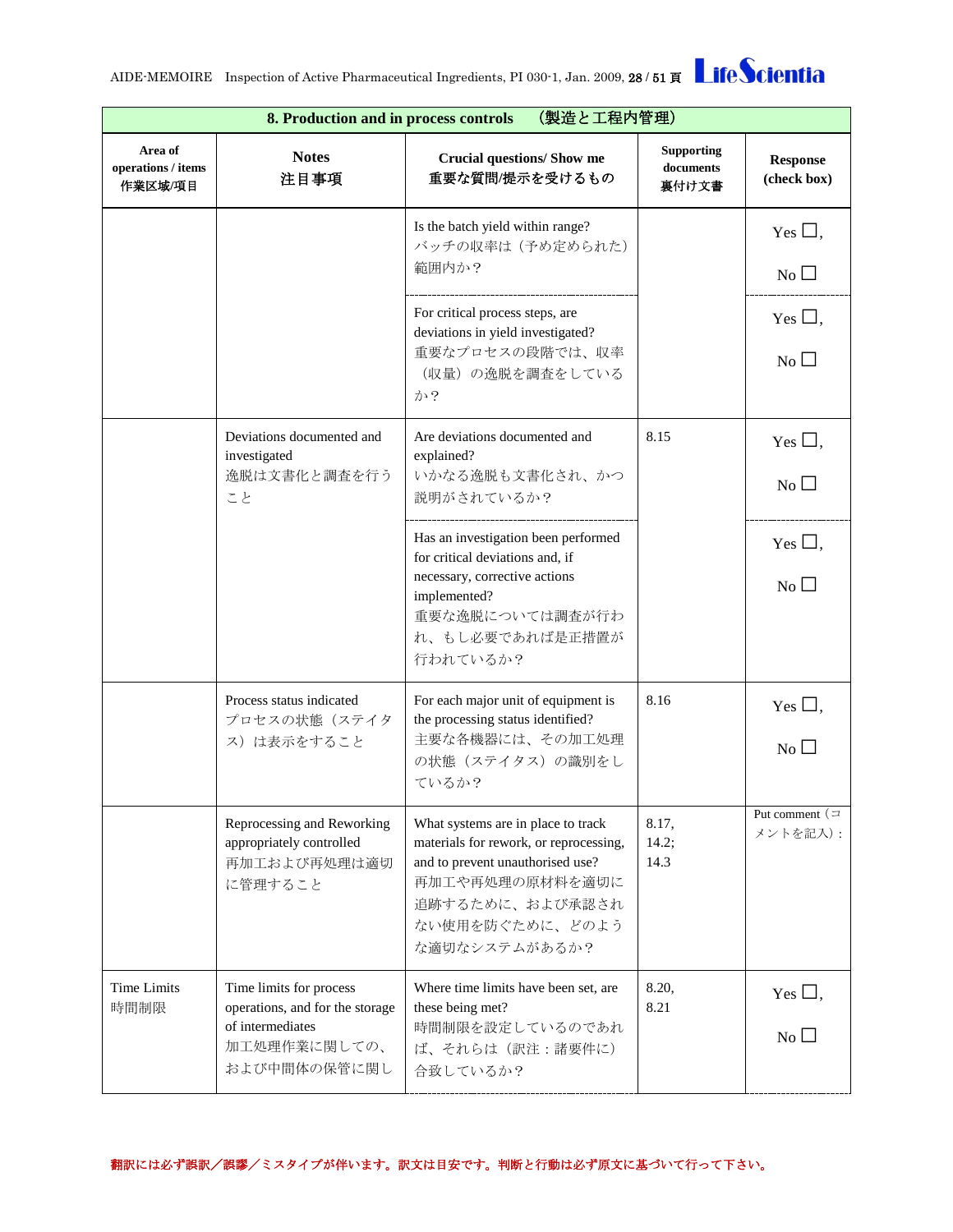| (製造と工程内管理)<br>8. Production and in process controls          |                                                                                                                                                                |                                                                                                                                                                     |                                         |                                 |
|--------------------------------------------------------------|----------------------------------------------------------------------------------------------------------------------------------------------------------------|---------------------------------------------------------------------------------------------------------------------------------------------------------------------|-----------------------------------------|---------------------------------|
| Area of<br>operations / items<br>作業区域/項目                     | <b>Notes</b><br>注目事項                                                                                                                                           | <b>Crucial questions/ Show me</b><br>重要な質問/提示を受けるもの                                                                                                                 | <b>Supporting</b><br>documents<br>裏付け文書 | <b>Response</b><br>(check box)  |
|                                                              | ての時間制限                                                                                                                                                         | Are deviations documented and<br>evaluated?<br>逸脱は文書化し、評価を行ってい<br>るか?                                                                                               |                                         | Yes $\Box$ ,<br>N <sub>0</sub>  |
| In-process<br>Sampling and<br>Controls<br>工程内でのサン<br>プリングと管理 | Written Procedures available<br>for the monitoring and control<br>of production process<br>製造工程のモニタリングと<br>管理に関しての手順書があ                                        | Do written procedures exist to<br>monitor and control the production<br>process?<br>製造工程のモニタリングと管理の<br>ための手順書が存在しているか?                                              | 8.30                                    | Yes $\Box$ ,<br>No              |
|                                                              | ること                                                                                                                                                            | Are the procedures based upon<br>development / historical information?<br>その製造工程の手順は、開発時/<br>これまでの履歴での情報に基づい<br>たものであるか?                                            |                                         | Yes $\Box$ ,<br>No              |
|                                                              | Acceptance Criteria<br>appropriate to process step /<br>stage<br>許容基準は、当該プロセス<br>のステップ/あるいは段階<br>に適切なものであること                                                   | Do the in-process controls and<br>acceptance criteria become more<br>stringent for the later processing<br>steps?<br>工程内管理とその許容判断値は、<br>工程の後半になるほど、より厳し<br>くなっているか? | 8.31                                    | Yes $\Box$ ,<br>No <sub>1</sub> |
|                                                              | Critical in-process controls<br>are documented and approved<br>by the Quality Unit<br>重要な工程内管理は、文書<br>化を行い、品質部門が承認<br>を行うこと                                    | Has the Quality Unit given approval<br>for in-process controls?<br>品質部門は、工程内管理に関して<br>の承認を行っているか?                                                                   | 8.32                                    | Yes $\square$ ,<br>No           |
|                                                              | In-process controls performed<br>and documented by qualified<br>staff<br>工程内管理は、適格性を有                                                                          | Are qualified staffs performing<br>in-process controls?<br>適格性を有する職員が工程内管理<br>をおこなっているか?                                                                            | 8.33                                    | Yes $\Box$ ,<br>No              |
| する職員が実施し、かつ文<br>書化すること                                       | Are adjustments made to processes in<br>accordance with pre-established and<br>validated limits?<br>予め確立された、そしてバリデー<br>トされた限度値に従って、プロセ<br>スに対する調整が行われている<br>か? |                                                                                                                                                                     | Yes $\Box$ ,<br>No                      |                                 |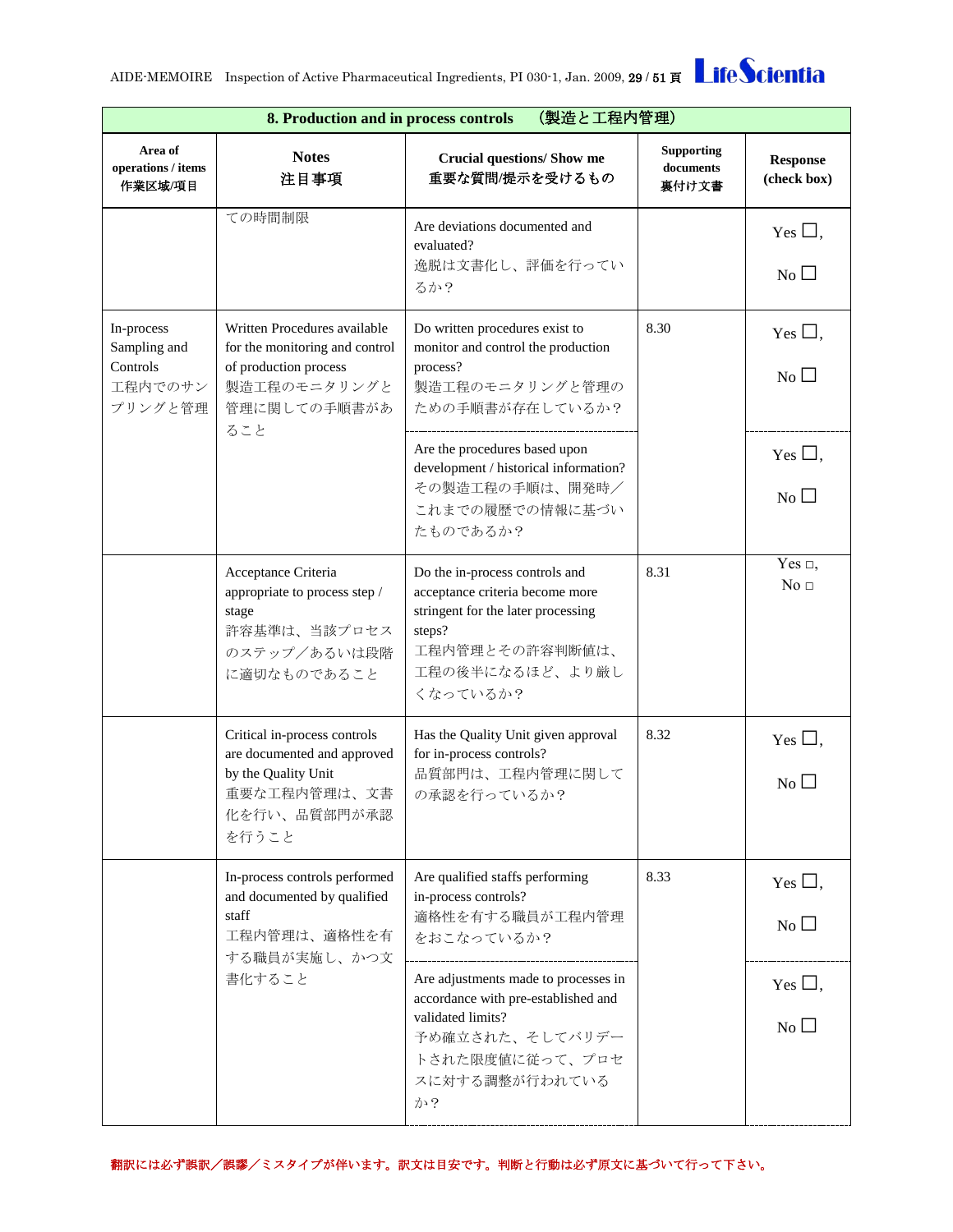|                                                                                        | 8. Production and in process controls<br>(製造と工程内管理)                                                                                              |                                                                                                                                                                                                                       |                                         |                                              |  |
|----------------------------------------------------------------------------------------|--------------------------------------------------------------------------------------------------------------------------------------------------|-----------------------------------------------------------------------------------------------------------------------------------------------------------------------------------------------------------------------|-----------------------------------------|----------------------------------------------|--|
| Area of<br>operations / items<br>作業区域/項目                                               | <b>Notes</b><br>注目事項                                                                                                                             | <b>Crucial questions/ Show me</b><br>重要な質問/提示を受けるもの                                                                                                                                                                   | <b>Supporting</b><br>documents<br>裏付け文書 | <b>Response</b><br>(check box)               |  |
|                                                                                        |                                                                                                                                                  | Are IPC results documented in the<br>batch record?<br>工程内管理 (IPC) の結果は、バッ<br>チ製造記録書に文書化されている<br>か?                                                                                                                    |                                         | Yes $\square$ ,<br>$\overline{N_{0}}$ $\Box$ |  |
|                                                                                        | <b>Sampling Procedures</b><br>documented and scientifically<br>sound<br>サンプリングの手順は文書<br>化され、かつ科学的な正当<br>性をもつこと                                   | Are there written sampling procedures<br>which are scientifically sound?<br>科学的な正当性を持つサンプリン<br>グ手順書が存在しているか?                                                                                                          | 8.34                                    | Yes $\Box$ ,<br>$No$ $\Box$                  |  |
|                                                                                        | In process sampling :<br>Prevention of contamination<br>and assurance of the integrity<br>of the sample<br>工程内管理:汚染の防止と<br>当該サンプルの完全性を保<br>証すること | Are sampling procedures designed to<br>prevent contamination and ensure the<br>integrity of the sample?<br>サンプリング手順は、当該サンプ<br>ルの汚染を防止し、かつ完全性を<br>保証するようにデザインされてい<br>るか?                                               | 8.35                                    | Yes $\Box$ ,<br>No                           |  |
| Blending<br>Batches of<br>Intermediates or<br><b>APIs</b><br>中間体あるいは<br>APIsの混合バ<br>ッチ | Blending of batches defined<br>and controlled<br>バッチの混合は、規定を行<br>い、管理をすること                                                                       | Does the company blend batches and<br>is this process defined and controlled?<br>当該企業はバッチを混合している<br>か、そしてその工程(プロセス)を規<br>定し、かつ管理しているか?                                                                                | 8.40                                    | Yes $\square$ ,<br>No                        |  |
|                                                                                        | Only batches meeting<br>approved specifications may<br>be blended<br>承認済の規格に適合したバ<br>ッチのみの混合が許される<br>こと                                          | Have all input batches been<br>manufactured by the same process,<br>been individually tested and meet<br>specification?<br>混合に供する全てのバッチは同じ<br>プロセスにより製造されたもので<br>あって、かつそれぞれのバッチに<br>ついて独立して試験を行い、規格<br>に適合しているものであるか? | 8.40                                    | Yes $\Box$ ,<br>No                           |  |
|                                                                                        |                                                                                                                                                  | Is the blended batch tested for<br>conformance with specification?<br>混合を行ったバッチは、規格の適<br>合性を試験しているか?                                                                                                                  | 8.43                                    | Yes $\Box$ ,<br>N <sub>0</sub>               |  |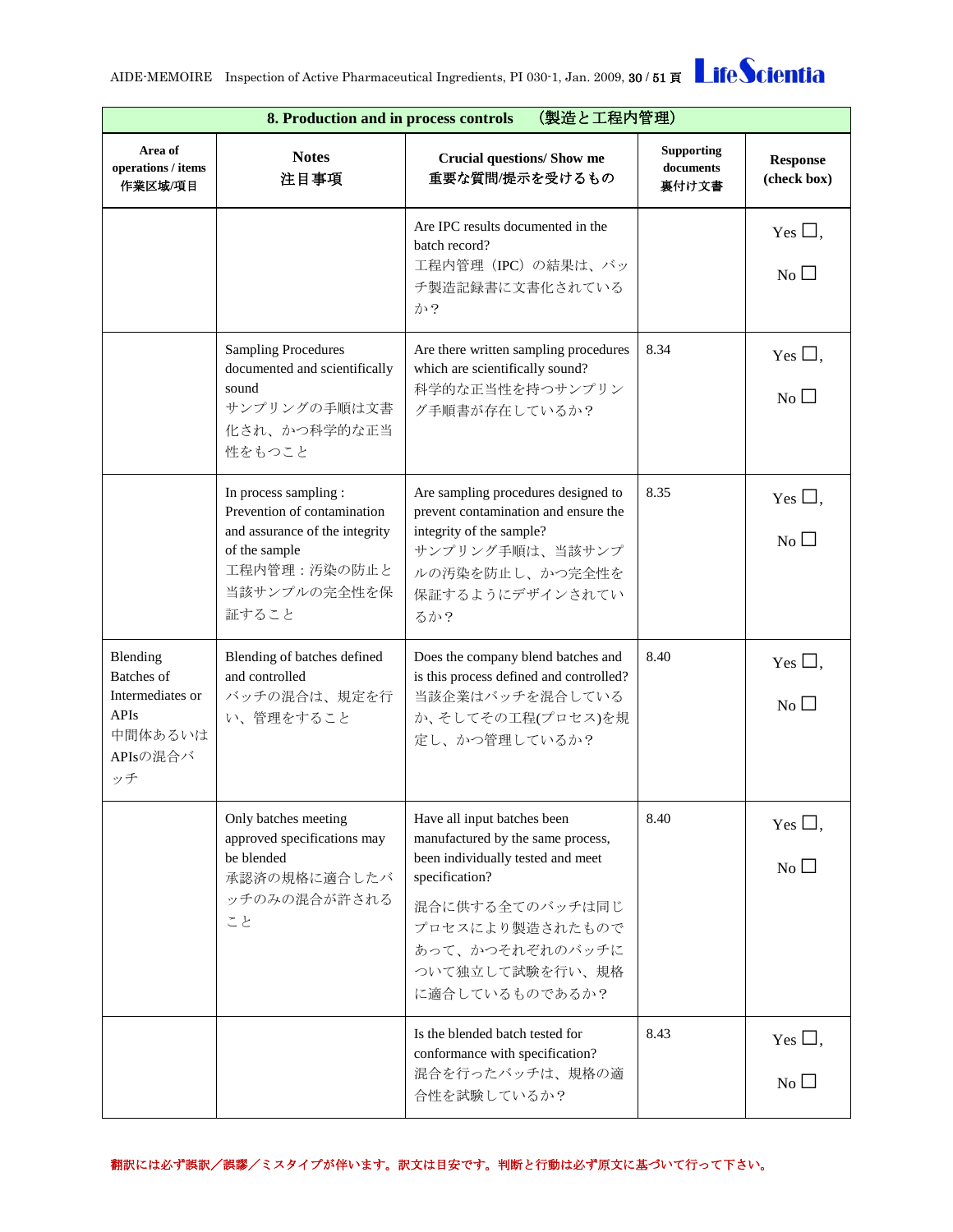|                                          | 8. Production and in process controls<br>(製造と工程内管理)                                                                                    |                                                                                                                                                                                                                                                   |                                         |                                       |
|------------------------------------------|----------------------------------------------------------------------------------------------------------------------------------------|---------------------------------------------------------------------------------------------------------------------------------------------------------------------------------------------------------------------------------------------------|-----------------------------------------|---------------------------------------|
| Area of<br>operations / items<br>作業区域/項目 | <b>Notes</b><br>注目事項                                                                                                                   | <b>Crucial questions/ Show me</b><br>重要な質問/提示を受けるもの                                                                                                                                                                                               | <b>Supporting</b><br>documents<br>裏付け文書 | <b>Response</b><br>(check box)        |
|                                          | Traceability of material used<br>in a blended batch<br>混合に使用した原材料はト<br>レーサビリティがとれるこ<br>と                                               | Is it possible to identify all the input<br>batches that make up the blended<br>batch?<br>混合バッチをつくるために使用し<br>た投入バッチの全てについて特定<br>(訳注:バッチ番号やその量を含め)<br>が可能であるか?                                                                                     | 8.44                                    | Yes $\Box$ ,<br>N <sub>0</sub>        |
|                                          | Validation of the homogeneity<br>of the blended batch<br>混合バッチの均一性につい<br>てのバリデーションがある<br>こと                                            | Is the blending operation validated to<br>show homogeneity of the combined<br>batch where physical attributes of<br>API's are critical in the dosage form?<br>混合作業は、APIsの物理的特性が<br>当該剤型にとって重要である場合<br>には、その組み合わせたバッチの<br>均一性を立証するバリデーション<br>があるか? | 8.45                                    | Yes $\square$ ,<br>$\overline{N_{0}}$ |
|                                          | Impact of blending process on<br>product stability<br>混合工程(プロセス)の製<br>品安定性への影響が把握さ<br>れていること                                           | Does the blending operation<br>adversely affect product stability? If<br>so have further stability tests been<br>performed.<br>混合作業は製品の安定性に悪影響<br>を与えていないか?<br>もしそのような恐れがあるならば<br>更なる安定性調査を行うこと                                                   | 8.46                                    | Put comment $($<br>メントを記入):           |
|                                          | Expiry / Retest date<br>determination<br>使用期限日/再試験日の決<br>定                                                                             | Is the expiry/retest date of the blended<br>batch based upon the expiry/retest<br>date of the oldest batch in the blend?<br>混合バッチの使用期限日/再試験<br>日は、当該混合を行った最も古い<br>バッチの使用期限日/再試験日に<br>基づいているか?                                                     | 8.47                                    | Yes $\square$ ,<br>No                 |
| Contamination<br>Control<br>汚染制御         | Prevention of contamination<br>of batches by carry over from<br>a previous batch<br>先行するバッチのキャリー<br>オーバー (持越し)による<br>バッチの汚染を防止するこ<br>と | Is the carryover of degradants and<br>microbial contamination, that could<br>impact upon the established API<br>impurity profile, prevented?<br>当該APIの確立された不純物プロ<br>ファイルに影響を及ぼすであろう<br>所の分解物のキャリオーバーおよ<br>び微生物汚染は、防止されている<br>か?                   | 8.45, 8.50, 8.51,<br>8.52               | Put comment $($<br>メントを記入):           |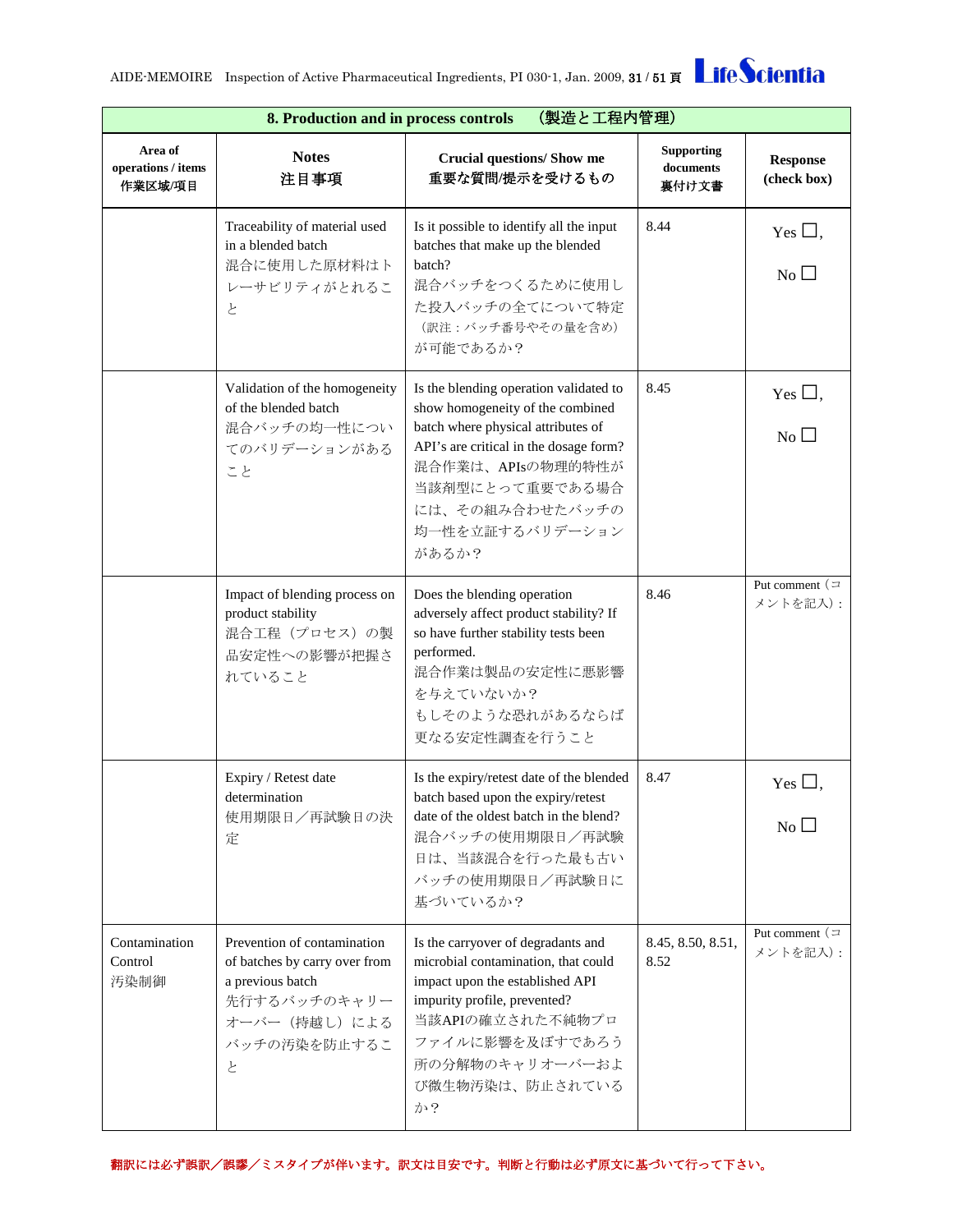|                                          | (製造と工程内管理)<br>8. Production and in process controls |                                                      |                                         |                                |  |
|------------------------------------------|-----------------------------------------------------|------------------------------------------------------|-----------------------------------------|--------------------------------|--|
| Area of<br>operations / items<br>作業区域/項目 | <b>Notes</b><br>注目事項                                | <b>Crucial questions/Show me</b><br>重要な質問/提示を受けるもの   | <b>Supporting</b><br>documents<br>裏付け文書 | <b>Response</b><br>(check box) |  |
|                                          |                                                     | Consider (考慮点):                                      |                                         |                                |  |
|                                          |                                                     | - Frequency of inter batch cleaning.<br>バッチ間での清浄化の頻度 |                                         |                                |  |
|                                          |                                                     | - Environmental controls<br>環境管理                     |                                         |                                |  |
|                                          |                                                     | - Open processing operations<br>開放状態での加工処理作業         |                                         |                                |  |

<span id="page-31-0"></span>

|                                          | 9. Packaging and identification labelling of APIs and Intermediates<br>(原薬と中間体の包装と識別表示)                   |                                                                                                                                                                                                                       |                                         |                                 |  |
|------------------------------------------|-----------------------------------------------------------------------------------------------------------|-----------------------------------------------------------------------------------------------------------------------------------------------------------------------------------------------------------------------|-----------------------------------------|---------------------------------|--|
| Area of<br>operations / items<br>作業区域/項目 | <b>Notes</b><br>注目事項                                                                                      | <b>Crucial questions/ Show me</b><br>重要な質問/提示を受けるもの                                                                                                                                                                   | <b>Supporting</b><br>documents<br>裏付け文書 | <b>Response</b><br>(check box)  |  |
| Packaging and<br>labeling<br>包装および表示     | Impact of packaging<br>materials on product quality<br>製品品質への包装資材のイ<br>ンパクト                               | Do Packaging materials alter the<br>quality of the API or intermediate?<br>当該包装資材は、APIあるいは中間<br>体の品質を変えることは無いか?                                                                                                       | 9.21                                    | Put comment $($<br>メントを記入):     |  |
|                                          | Representative label<br>代表となるラベルの管理                                                                       | Does the BMR include a<br>representative label?<br>バッチ製造記録書 (BMR) は、代<br>表となる見本ラベル (訳注:使用し<br>たラベルのサンプル)を含んでいる<br>か?                                                                                                  | 9.36                                    | Yes $\square$ ,<br>No $\Box$    |  |
|                                          | Prevention of cross<br>contamination if containers<br>reused<br>もし容器を再使用している<br>のであれば、交叉汚染の防<br>止がされていること | Are there appropriate procedures to<br>avoid mix-up and cross<br>contamination?<br>異種混同および交叉汚染を防止す<br>るための適切な手順が存在してい<br>ろか?<br>Consider (考慮点):<br>- cleaning (洗浄方法)<br>- removal of labels<br>容器に貼られていた使用済ラベ<br>ルの除去 | 9.22                                    | Yes $\Box$ ,<br>No              |  |
|                                          | The issue of labels must be<br>controlled                                                                 | Is there an effective system for the<br>issuing of labels?                                                                                                                                                            | 9.3                                     | Yes $\Box$ ,<br>No <sub>1</sub> |  |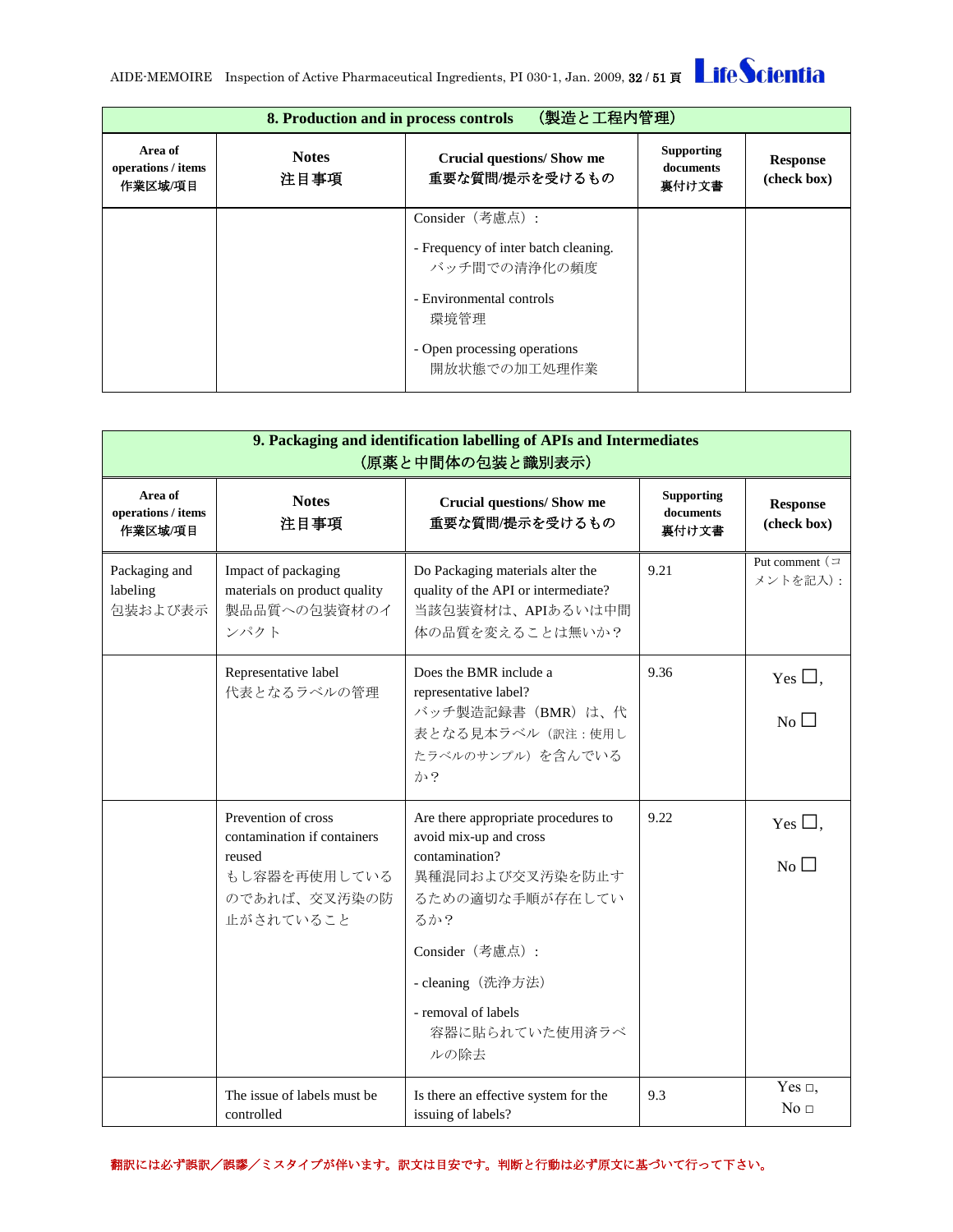| 9. Packaging and identification labelling of APIs and Intermediates<br>(原薬と中間体の包装と識別表示) |                                                                             |                                                                                          |                                         |                                   |
|-----------------------------------------------------------------------------------------|-----------------------------------------------------------------------------|------------------------------------------------------------------------------------------|-----------------------------------------|-----------------------------------|
| Area of<br>operations / items<br>作業区域/項目                                                | <b>Notes</b><br>注目事項                                                        | <b>Crucial questions/ Show me</b><br>重要な質問/提示を受けるもの                                      | <b>Supporting</b><br>documents<br>裏付け文書 | <b>Response</b><br>(check box)    |
|                                                                                         | ラベルに係る事項は管理を<br>していなければならない                                                 | レベルに係る事項についての有効<br>な(運営管理の)システムは存在し<br>ているか?                                             |                                         |                                   |
|                                                                                         | The labelling of an API must<br>ensure traceability and                     | If and API is transferred outside the<br>control of the manufacturer is the              | 9.43,<br>10.22                          | Yes $\Box$ ,                      |
|                                                                                         | provided instruction on any<br>special transport or storage<br>requirements | name and address of the manufacturer<br>incorporated into the label?<br>もしAPIを当該製造業者の管理外 |                                         | $\overline{N_{0}}$ $\Box$         |
|                                                                                         | APIの表示は、トレーサビリ<br>ティを保証し、輸送あるい<br>は保管時の特異的な要求事<br>項についての指示を与える<br>こと        | に移送しているのであれば、その<br>(訳注:移送先の) 製造業者の名称お<br>よび住所をラベルに記入してある<br>か?                           |                                         | $N/A$ $\square$                   |
|                                                                                         |                                                                             | If required, are special storage<br>conditions incorporated into the<br>label?           |                                         | Yes $\square$ ,                   |
|                                                                                         |                                                                             | もし必要な場合には、特別な保管条<br>件がラベルに記入されているか?                                                      |                                         | N <sub>0</sub><br>$N/A$ $\square$ |
|                                                                                         | Effectiveness of the sealing<br>system                                      | Has the sealing system been<br>validated?                                                | 9.46                                    | Yes $\Box$ ,                      |
|                                                                                         | シーリング・システムの有<br>効性                                                          | シールを行う所のシステムをバリ<br>デートしているか?                                                             |                                         | No                                |

<span id="page-32-0"></span>

| 10. Storage and distribution (保管および配送)   |                                                |                                                                                                                                                                              |                                         |                                |
|------------------------------------------|------------------------------------------------|------------------------------------------------------------------------------------------------------------------------------------------------------------------------------|-----------------------------------------|--------------------------------|
| Area of<br>operations / items<br>作業区域/項目 | <b>Notes</b><br>注目事項                           | <b>Crucial questions/Show me</b><br>重要な質問/提示を受けるもの                                                                                                                           | <b>Supporting</b><br>documents<br>裏付け文書 | <b>Response</b><br>(check box) |
| Storage and<br>distribution<br>保管および配送   | Appropriate storage areas<br>適切な保管区域を有するこ<br>と | Is there adequate space including<br>specific areas for returned, rejected,<br>quarantined materials?<br>適切なスペースが存在している<br>か?<br>これには、返品、廃棄および隔離す<br>べき原材料のための特定な区画も<br>含まれる | 4.11,<br>10.10                          | Yes $\Box$ ,<br>$No$ $\Box$    |
|                                          |                                                | Have the specified storage conditions.<br>been fulfilled?<br>その規定されている保管条件を満                                                                                                 | 10.10                                   | Yes $\Box$ ,                   |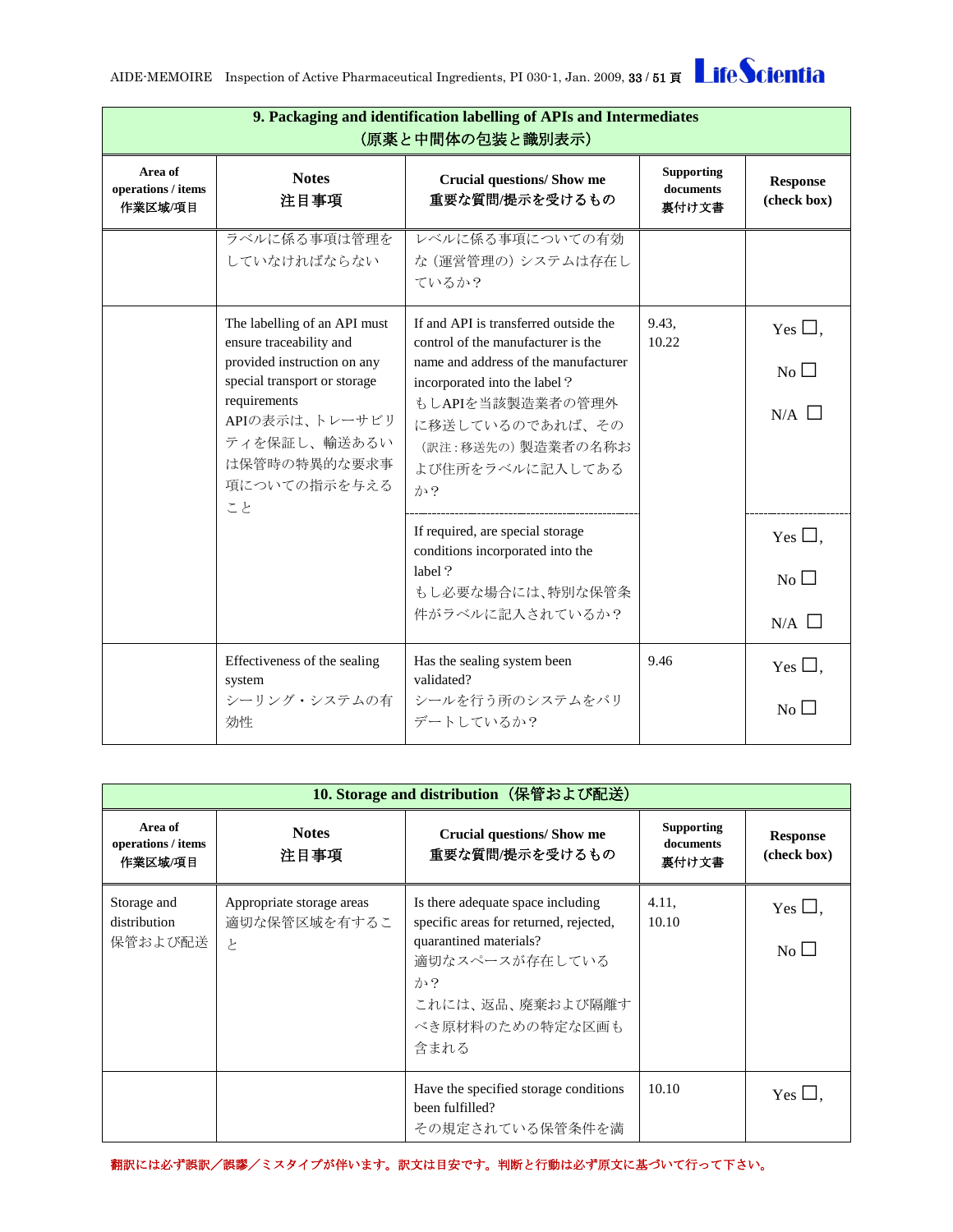| 10. Storage and distribution (保管および配送)   |                                                                            |                                                                                                                                                                                                                                                                              |                                         |                                                        |
|------------------------------------------|----------------------------------------------------------------------------|------------------------------------------------------------------------------------------------------------------------------------------------------------------------------------------------------------------------------------------------------------------------------|-----------------------------------------|--------------------------------------------------------|
| Area of<br>operations / items<br>作業区域/項目 | <b>Notes</b><br>注目事項                                                       | <b>Crucial questions/ Show me</b><br>重要な質問/提示を受けるもの                                                                                                                                                                                                                          | <b>Supporting</b><br>documents<br>裏付け文書 | <b>Response</b><br>(check box)                         |
|                                          |                                                                            | たしているか?                                                                                                                                                                                                                                                                      |                                         | No                                                     |
|                                          |                                                                            | Are FEFO / FIFO rules met?<br>FEFO/FIFOのルールに適合してい<br>るか?                                                                                                                                                                                                                     | 7.42                                    | Yes $\Box$ ,<br>No                                     |
|                                          |                                                                            | 訳注;<br>FEFOとは"First-Expired First-Out"の略<br>記で、先に使用期限が切れるものから<br>先出しすること。<br>FIFOとは"First-In First-Out"の略記で、<br>先入れ先出しをすること。<br>ちなみに、LIFOとは"Last-In First-Out"<br>であり、後入れ先出しを意味する                                                                                            |                                         |                                                        |
|                                          | Controls of transfers under<br>quarantine<br>区分 (隔離) 保管中の (原<br>材料の) 移送の管理 | If quarantined material is to be<br>transferred, are there effective<br>controls and documentation in place<br>to prevent use before formal release<br>by the manufacturer?<br>もし区分 (隔離) 保管されている原<br>材料を移送するのであれば、製造業<br>者による正式な出荷前にそれが使<br>用されることを防ぐための有効な<br>管理と文書化が存在すること | 10.20                                   | Yes $\square$ ,<br>$\overline{N_0}$<br>$N/A$ $\square$ |
|                                          | Transport methods and<br>conditions<br>移送の方法と条件                            | Has the responsibility for the transport<br>been assigned?<br>移送に係る責任は、明確化されてい<br>るか                                                                                                                                                                                         |                                         | Yes $\Box$ ,<br>No                                     |
|                                          |                                                                            | Is the assignment appropriate?<br>その責任体制は適切であるか?                                                                                                                                                                                                                             |                                         | Yes $\Box$ ,<br>No                                     |
|                                          |                                                                            | How are the specified storage<br>conditions maintained during<br>transport?<br>移送中にあっても、規定された保管<br>条件が維持されているか?                                                                                                                                                              | 10.21                                   | Yes $\Box$ ,<br>No                                     |
|                                          |                                                                            | Is the level of control over the<br>contractor for transportation<br>adequate?<br>移送を委託している業者への管理                                                                                                                                                                            | 10.23                                   | Put comment $($<br>メントを記入):                            |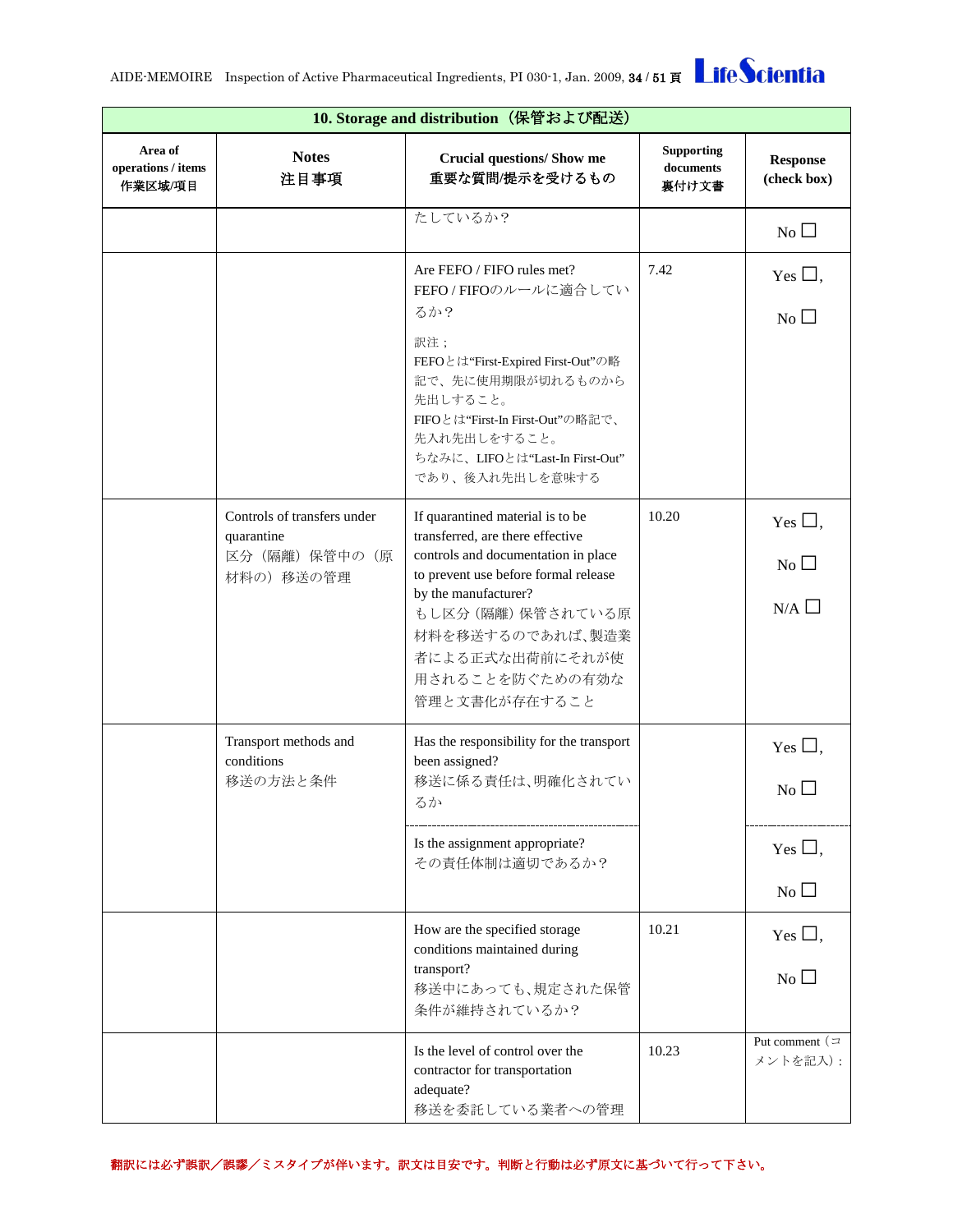| 10. Storage and distribution (保管および配送)        |                                                                                                                                             |                                                                                                                                                     |                                         |                                |
|-----------------------------------------------|---------------------------------------------------------------------------------------------------------------------------------------------|-----------------------------------------------------------------------------------------------------------------------------------------------------|-----------------------------------------|--------------------------------|
| Area of<br>$\,$ operations / items<br>作業区域/項目 | <b>Notes</b><br>注目事項                                                                                                                        | <b>Crucial questions/ Show me</b><br>重要な質問/提示を受けるもの                                                                                                 | <b>Supporting</b><br>documents<br>裏付け文書 | <b>Response</b><br>(check box) |
|                                               |                                                                                                                                             | レベルは適切なものであるか?<br>Consider (考慮点):<br>- audits by the API manufacturer<br>API業者による監査<br>- agreements<br>取り決め書の締結<br>- questionnaire, etc.<br>アンケートなど |                                         |                                |
|                                               | The traceability of materials<br>and products extends to the<br>point of first supply<br>原材料および製品のトレー<br>サビリティは、最初の供給<br>時点にまで及ぶものである<br>こと | Is there a system in place for product<br>recall?<br>製品回収に適切なシステムが存在<br>しているか?                                                                      | 10.24                                   | Put comment $($<br>メントを記入)     |

<span id="page-34-0"></span>

| 11. Laboratory controls (ラボの管理)          |                                  |                                                                                                       |                                         |                                |
|------------------------------------------|----------------------------------|-------------------------------------------------------------------------------------------------------|-----------------------------------------|--------------------------------|
| Area of<br>operations / items<br>作業区域/項目 | <b>Notes</b><br>注目事項             | <b>Crucial questions/Show me</b><br>重要な質問/提示を受けるもの                                                    | <b>Supporting</b><br>documents<br>裏付け文書 | <b>Response</b><br>(check box) |
|                                          | See PIC/S Aide Memoire<br>PI-023 | 訳注: Aide Memoire PI-023のタイトル<br>は"INSPECTION OF<br>PHARMACEUTICAL OUALITY<br>CONTROL LABORATORIES"である | 11.                                     |                                |

<span id="page-34-1"></span>

|                                          | 12. Validation (バリデーション) |                                                                                    |                                         |                                |  |
|------------------------------------------|--------------------------|------------------------------------------------------------------------------------|-----------------------------------------|--------------------------------|--|
| Area of<br>operations / items<br>作業区域/項目 | <b>Notes</b><br>注目事項     | <b>Crucial questions/ Show me</b><br>重要な質問/提示を受けるもの                                | <b>Supporting</b><br>documents<br>裏付け文書 | <b>Response</b><br>(check box) |  |
| Validation<br>Policy<br>バリデーション<br>方針    |                          | Is the company's validation policy<br>documented?<br>当該企業のバリデーション方針は<br>文書化されているか? | 12.10.<br>12.11                         | Yes $\Box$ ,<br>No             |  |
|                                          |                          | Are all critical manufacturing steps<br>validated?                                 | 12.12                                   | Yes $\Box$ .                   |  |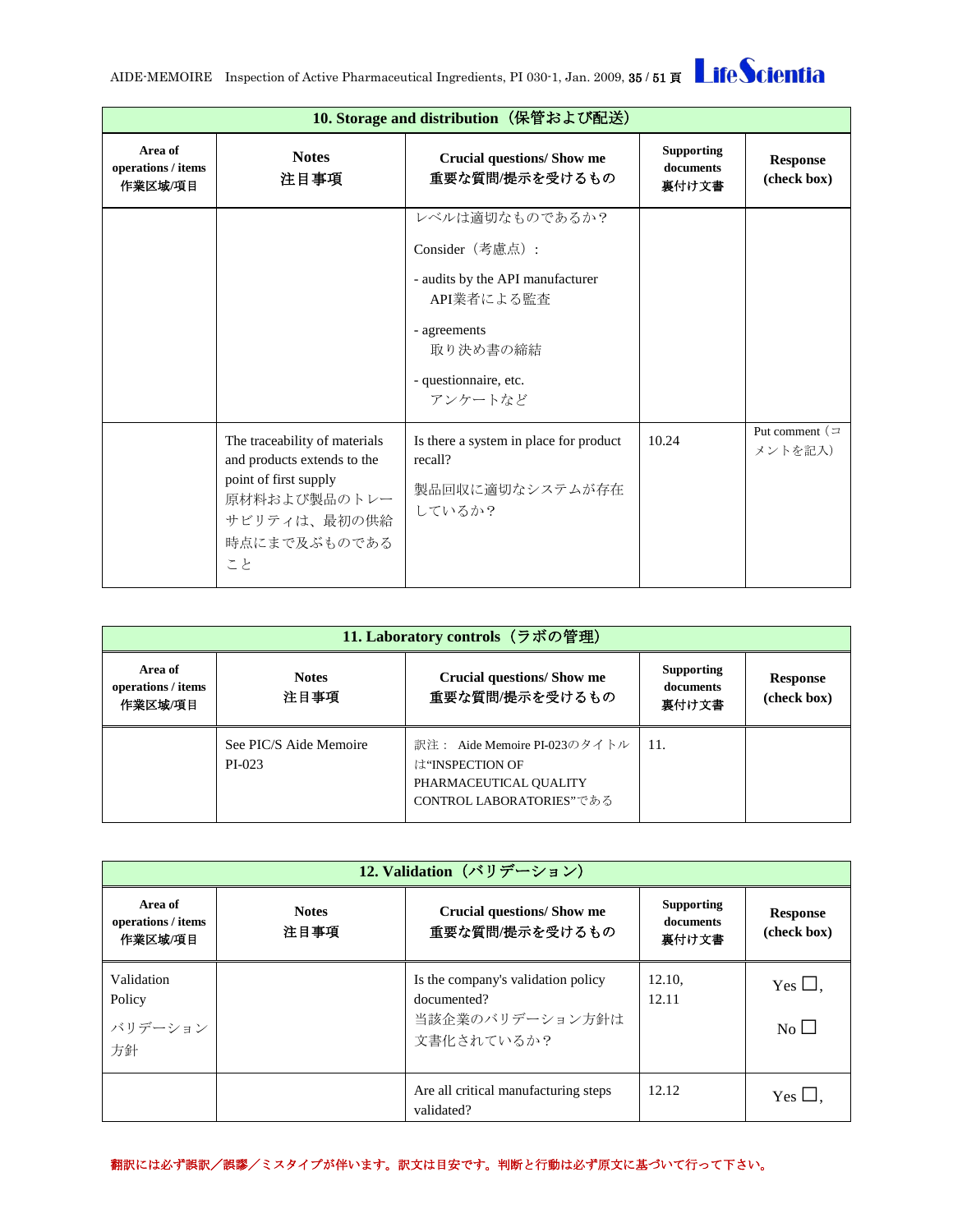| <b>LifeScientia</b> |
|---------------------|
|---------------------|

| 12. Validation (バリデーション)                       |                                                                                                                                                                                  |                                                                                                                                                                                                                             |                                         |                                   |  |
|------------------------------------------------|----------------------------------------------------------------------------------------------------------------------------------------------------------------------------------|-----------------------------------------------------------------------------------------------------------------------------------------------------------------------------------------------------------------------------|-----------------------------------------|-----------------------------------|--|
| Area of<br>operations / items<br>作業区域/項目       | <b>Notes</b><br>注目事項                                                                                                                                                             | <b>Crucial questions/ Show me</b><br>重要な質問/提示を受けるもの                                                                                                                                                                         | <b>Supporting</b><br>documents<br>裏付け文書 | <b>Response</b><br>(check box)    |  |
|                                                |                                                                                                                                                                                  | 全ての重要な製造ステップはバリ<br>デートされているか?                                                                                                                                                                                               |                                         | No                                |  |
| Validation<br>Documentation<br>バリデーション<br>の文書化 | Validation protocol<br>established and approved by<br>the Quality Unit<br>バリデーションプロトコー<br>ルが制定され、品質部門に<br>より承認されていること                                                            | Is the validation protocol compliant<br>with the company's validation policy?<br>バリデーションプロトコールは当<br>該企業のパリデーション方針と一<br>致しているか?                                                                                              | 12.20                                   | Yes $\Box$ ,<br>$\overline{N_0}$  |  |
|                                                | Critical steps that require<br>validation and acceptance<br>criteria specified<br>バリデートが必要な重要な<br>ステップと許容基準が規定<br>されていること                                                        | Has the rationale for identifying<br>certain manufacturing steps and<br>operating parameters as critical, been<br>documented?<br>ある製造ステップと重要であると<br>される操作パラメータを特定する<br>ための論理的根拠は文書化されて<br>いるか?                              | 12.21                                   | Yes $\square$ ,<br>N <sub>0</sub> |  |
|                                                | The validation approach<br>adopted defined and<br>documented<br>採用したバリデーション・<br>アプローチは、規定され、<br>かつ文書化されていること                                                                     | What is the validation approach<br>adopted?<br>バリデーション・アプローチは、ど<br>のような方法が採用されている<br>か?<br>Consider (考慮点):<br>- prospective, concurrent, or<br>retrospective<br>予測的、同時的、回顧的<br>- the number of process runs<br>プロセスに対する実施回数 | 12.10,<br>12.4                          | Put comment $($<br>メントを記入):       |  |
|                                                | The results of validation must<br>be documented<br>バリデーションの結果は文<br>書化しなければならない<br>Any identified deficiencies<br>evaluated and documented<br>特定された如何なる欠陥<br>も、これを評価し、文書化<br>すること | Are variations from the protocol<br>documented and justified?<br>プロトコールからのズレは、文書化<br>して、その正当性を記しているか?                                                                                                                       | 12.22,<br>12.23                         | Put comment $($<br>メントを記入)        |  |
|                                                | Any corrective actions<br>implemented and documented                                                                                                                             |                                                                                                                                                                                                                             |                                         | Put comment $($<br>メントを記入)        |  |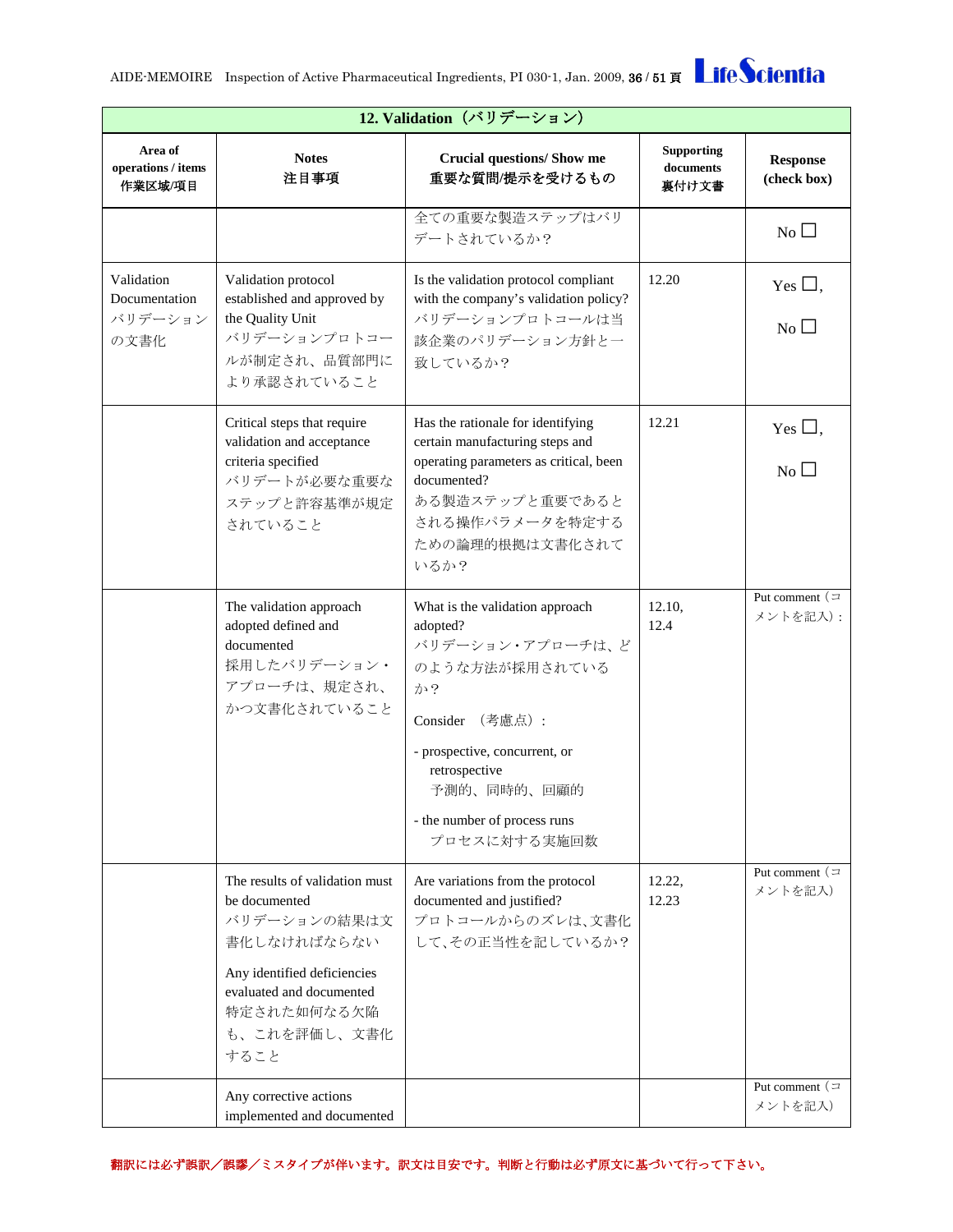

| 12. Validation (バリデーション)                                            |                                                                                                                                                                                                                                                                                                 |                                                                                                                                                                                         |                                         |                                  |  |
|---------------------------------------------------------------------|-------------------------------------------------------------------------------------------------------------------------------------------------------------------------------------------------------------------------------------------------------------------------------------------------|-----------------------------------------------------------------------------------------------------------------------------------------------------------------------------------------|-----------------------------------------|----------------------------------|--|
| Area of<br>operations / items<br>作業区域/項目                            | <b>Notes</b><br>注目事項                                                                                                                                                                                                                                                                            | <b>Crucial questions/ Show me</b><br>重要な質問/提示を受けるもの                                                                                                                                     | <b>Supporting</b><br>documents<br>裏付け文書 | <b>Response</b><br>(check box)   |  |
|                                                                     | 如何なる是正措置であって<br>も、これを実行し、文書化<br>すること                                                                                                                                                                                                                                                            |                                                                                                                                                                                         |                                         |                                  |  |
| Qualification<br>適格性確認/<br>適格性評価                                    | Qualification (DQ, IQ, OQ,<br>PQ) conducted for critical<br>equipment and ancillary<br>systems (both new and<br>existing), for intended<br>process, as appropriate<br>適格性確認 (DQ, IQ, OQ,<br>PQ) を、重要な機器とその<br>付属するシステム (新規お<br>よび既存の両方)に対して<br>行うこと。<br>該当する場合には目的とす<br>る工程 (プロセス)に対し<br>ても行うこと | Have all qualification activities been<br>completed before process validation<br>begins?<br>全ての適格性確認の活動は、プロセ<br>ス・バリデーションを開始する前に<br>行っているか?                                             | 12.30                                   | Yes $\Box$ ,<br>$\overline{N_0}$ |  |
| Approach to<br>Process<br>Validation<br>プロセス・バリ<br>デーションへの<br>アプローチ | All operations determined<br>critical to the quality and<br>purity of the API are to be<br>validated<br>PAIの品質および純度に重<br>要であると決定された全て<br>の操作は、バリデートを行<br>うこと                                                                                                                                    |                                                                                                                                                                                         | 12.12,<br>12.40                         | Put comment $($<br>メントを記入)       |  |
|                                                                     |                                                                                                                                                                                                                                                                                                 | If prospective validation has not been<br>performed, has the validation<br>approach taken been justified?<br>もし、予測的バリデーションを行っ<br>ていないならば、その行っているバ<br>リデーション・アプローチの正当性<br>の理論づけが行われているか? | 12.41                                   | Put comment $($<br>メントを記入)       |  |
| Prospective<br>Validation<br>予測的バリデー<br>ション                         | Prospective validation<br>consisting of at least three<br>consecutive successful<br>batches must have been<br>completed before commercial<br>distribution of the API<br>少なくても3回の連続する<br>バッチからなる予測的バリ<br>デーションが、当該APIの市                                                                          |                                                                                                                                                                                         | 12.42,<br>12.50                         | Put comment $($<br>メントを記入)       |  |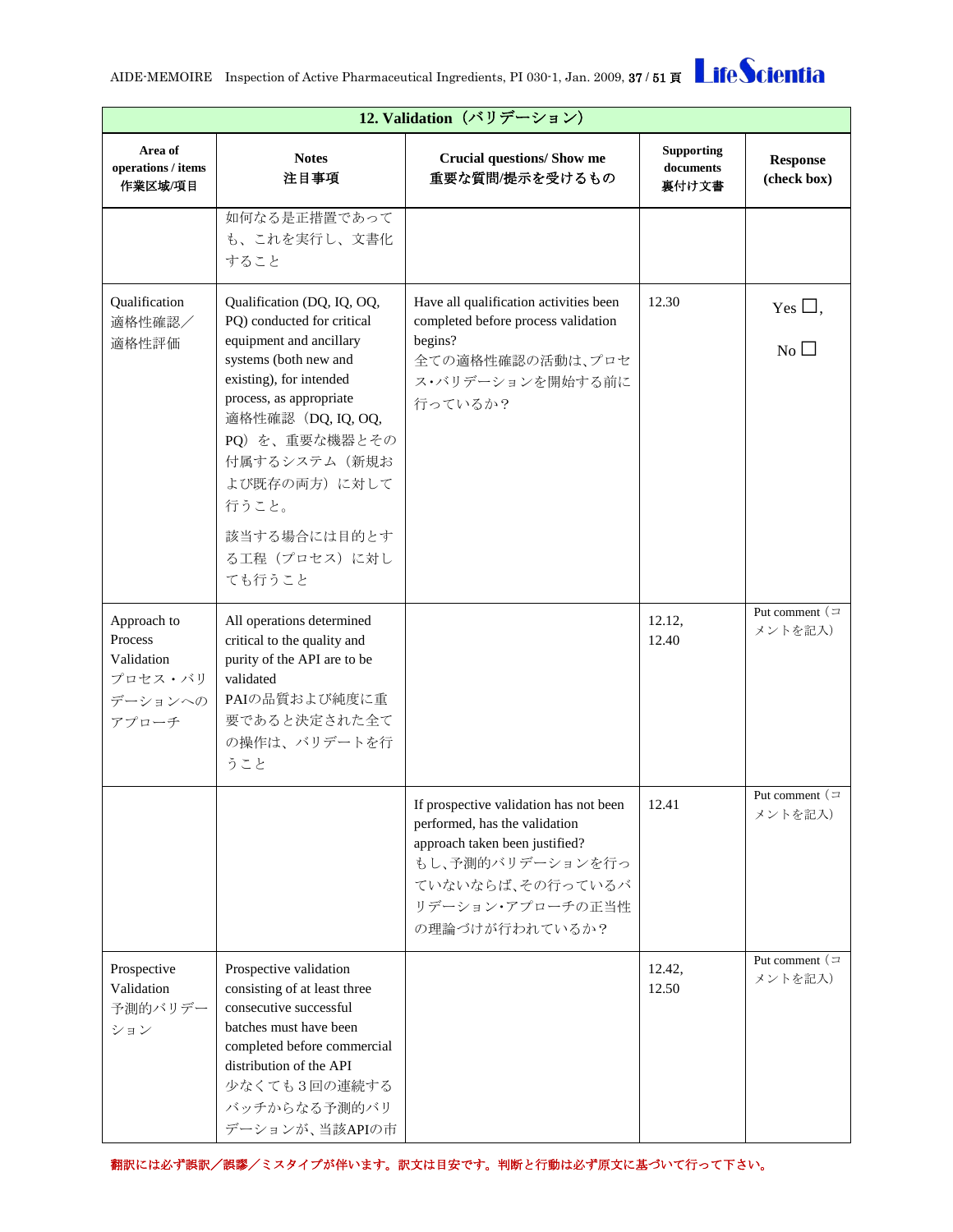

| 12. Validation (バリデーション)                      |                                                                                                                                                                                                                                                                                                                                                                                                                                                                                                          |                                                                                                                                                                                                                                               |                                         |                                  |
|-----------------------------------------------|----------------------------------------------------------------------------------------------------------------------------------------------------------------------------------------------------------------------------------------------------------------------------------------------------------------------------------------------------------------------------------------------------------------------------------------------------------------------------------------------------------|-----------------------------------------------------------------------------------------------------------------------------------------------------------------------------------------------------------------------------------------------|-----------------------------------------|----------------------------------|
| Area of<br>operations / items<br>作業区域/項目      | <b>Notes</b><br>注目事項                                                                                                                                                                                                                                                                                                                                                                                                                                                                                     | <b>Crucial questions/ Show me</b><br>重要な質問/提示を受けるもの                                                                                                                                                                                           | <b>Supporting</b><br>documents<br>裏付け文書 | <b>Response</b><br>(check box)   |
|                                               | 販前に完了してなければな<br>らない。                                                                                                                                                                                                                                                                                                                                                                                                                                                                                     |                                                                                                                                                                                                                                               |                                         |                                  |
| Concurrent<br>Validation<br>同時的バリデー<br>ション    | Where only a limited number<br>of API batches are<br>manufactured, or where<br>manufacture is infrequent,<br>concurrent validation of at<br>least three consecutive<br>successful batches is<br>acceptable<br>限られた少数のAPIバッチ<br>が製造されている場合、あ<br>るいは製造がめったにない<br>APIバッチの場合、少なくて<br>も連続する3バッチについ<br>ての同時的バリデーション<br>が容認されるものである。                                                                                                                                                                            | Are batches released for commercial<br>distribution, before completion of<br>concurrent validation, subjected to a<br>thorough monitoring and testing<br>programme?<br>同時的バリデーションの完了前に、<br>市販のために出荷するバッチには、<br>綿密なモニタリングと試験のプロ<br>グラムを行っているか? | 12.43,<br>12.50                         | Yes $\Box$ ,<br>$\overline{N_0}$ |
| Retrospective<br>Validation<br>回顧的バリデー<br>ション | The number of process runs<br>selected for retrospective<br>validation should be sufficient<br>to demonstrate process<br>consistency. In general, data<br>from ten to thirty consecutive<br>batches should be examined<br>Test results from retained<br>samples can be tested to<br>obtain data for retrospective<br>validation<br>回顧的バリデーションのた<br>めに選定するべきプロセス<br>の対象回数は、プロセスの<br>恒常性を立証するために十<br>分な数とすること。一般に、<br>10~30の連続したバッチを<br>調べる。保存サンプルから<br>の試験結果を、回顧的バリ<br>デーションのデータを得る<br>ために使用することが出来<br>る。 | Are batches selected for retrospective<br>validation representative of all batches<br>made during the review period?<br>回顧的バリデーションのために選<br>定したバッチ (複数形)は、レビュ<br>一対象期間中につくられた全ての<br>バッチを代表するものであるか?                                            | 12.45,<br>12.50                         | Yes $\Box$ ,<br>$\overline{N_0}$ |
| <b>Impurity Profile</b><br>不純物プロファ            | Process validation should<br>confirm that the impurity<br>profile of each API is within                                                                                                                                                                                                                                                                                                                                                                                                                  |                                                                                                                                                                                                                                               | 12.52                                   | Yes $\Box$ ,                     |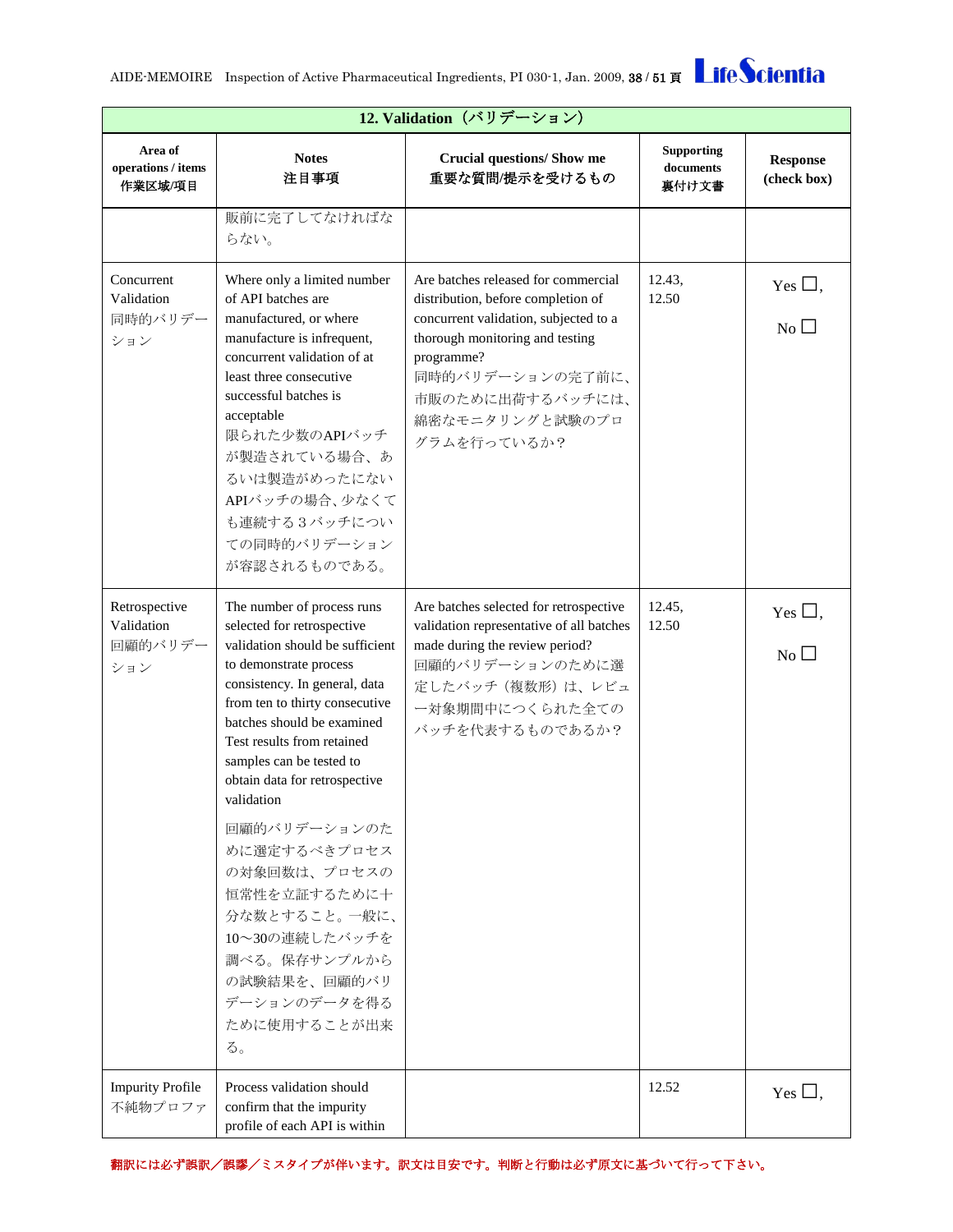**12. Validation**(バリデーション)

| Area of<br>operations / items<br>作業区域/項目     | <b>Notes</b><br>注目事項                                                                                                                                                                                                                      | <b>Crucial questions/ Show me</b><br>重要な質問/提示を受けるもの                                                                                                                                                                                                                                                                                                            | <b>Supporting</b><br>documents<br>裏付け文書 | <b>Response</b><br>(check box)            |
|----------------------------------------------|-------------------------------------------------------------------------------------------------------------------------------------------------------------------------------------------------------------------------------------------|----------------------------------------------------------------------------------------------------------------------------------------------------------------------------------------------------------------------------------------------------------------------------------------------------------------------------------------------------------------|-----------------------------------------|-------------------------------------------|
| イル                                           | the limits specified<br>プロセス・バリデーション<br>は、各APIの不純物プロファ<br>イルが規定された限度内に<br>あることを確認すること                                                                                                                                                     |                                                                                                                                                                                                                                                                                                                                                                |                                         | No                                        |
| Periodic Review<br>定期的な照査                    | There should be a periodic<br>review of systems and<br>processes with respect to<br>validation status<br>バリデーションの状態(ス<br>テイタス)に関して、シス<br>テムと工程 (プロセス)の<br>定期的な照査を行うこと。                                                                    | Are Product Quality Reviews used to<br>confirm that the process under review<br>remains validated?<br>製品品質レビュー (PQR)は、レビ<br>ューを行う工程 (プロセス) がまだ<br>バリデートされた状態にあること<br>を確かめるという視点で行われて<br>いるか?                                                                                                                                                                   | 12.60,<br>2.5                           | Yes $\Box$ ,<br>$\overline{N_{0}}$        |
| Cleaning<br>validation<br>クリーニング・<br>バリデーション | Focus: multi-purpose facilities<br>and final manufacturing steps<br>視点:多目的の原薬製造施<br>設と、最終的な製造ステッ<br>$\mathcal{I}^{\circ}$                                                                                                                 | Are cleaning procedure validated? If<br>not, is there any justification?<br>清浄化の手順はバリデートされて<br>いるか? もしバリデートがされ<br>ていないのであれば、(現在の清浄<br>化の方法が)妥当であるとの理由づ<br>けがされているか?                                                                                                                                                                                            |                                         | Yes $\Box$ ,<br>$\overline{N_{0}}$ $\Box$ |
|                                              |                                                                                                                                                                                                                                           | Is cleaning validation directed to<br>situations that poses the greatest risk?<br>クリーニング・バリデーションは、<br>最も大きなリスクを有する状況を<br>シミュレートすることを目指した<br>ものであるか?                                                                                                                                                                                                            |                                         | Yes $\Box$ ,<br>$No$ $\square$            |
|                                              | Rational behind the use of<br>either validated or<br>non-validated cleaning<br>methods for equipment used<br>at different stages of<br>production<br>様々な製造段階で使用する<br>機器についてのバリデート<br>済の、あるいはバリデート<br>をされていない清浄化の方<br>法の使用は、合理的背景を<br>もつこと | Are documents available regarding<br>risk assessment which consider:<br>以下の点について考慮しているリ<br>スク・アセスメント (リスク評定)<br>の文書があるか?<br>-characteristics of contaminants (e.g.<br>toxicity, solubility, potency and<br>stability)<br>汚染物の特性(例えば、毒性、<br>溶解性、効力(濃度)、安定性)<br>-equipment (product contact material<br>and relative surface area, places<br>difficult to clean) |                                         | Put comment $\left( \right)$<br>メントを記入):  |

機器(製品と接触する部材と相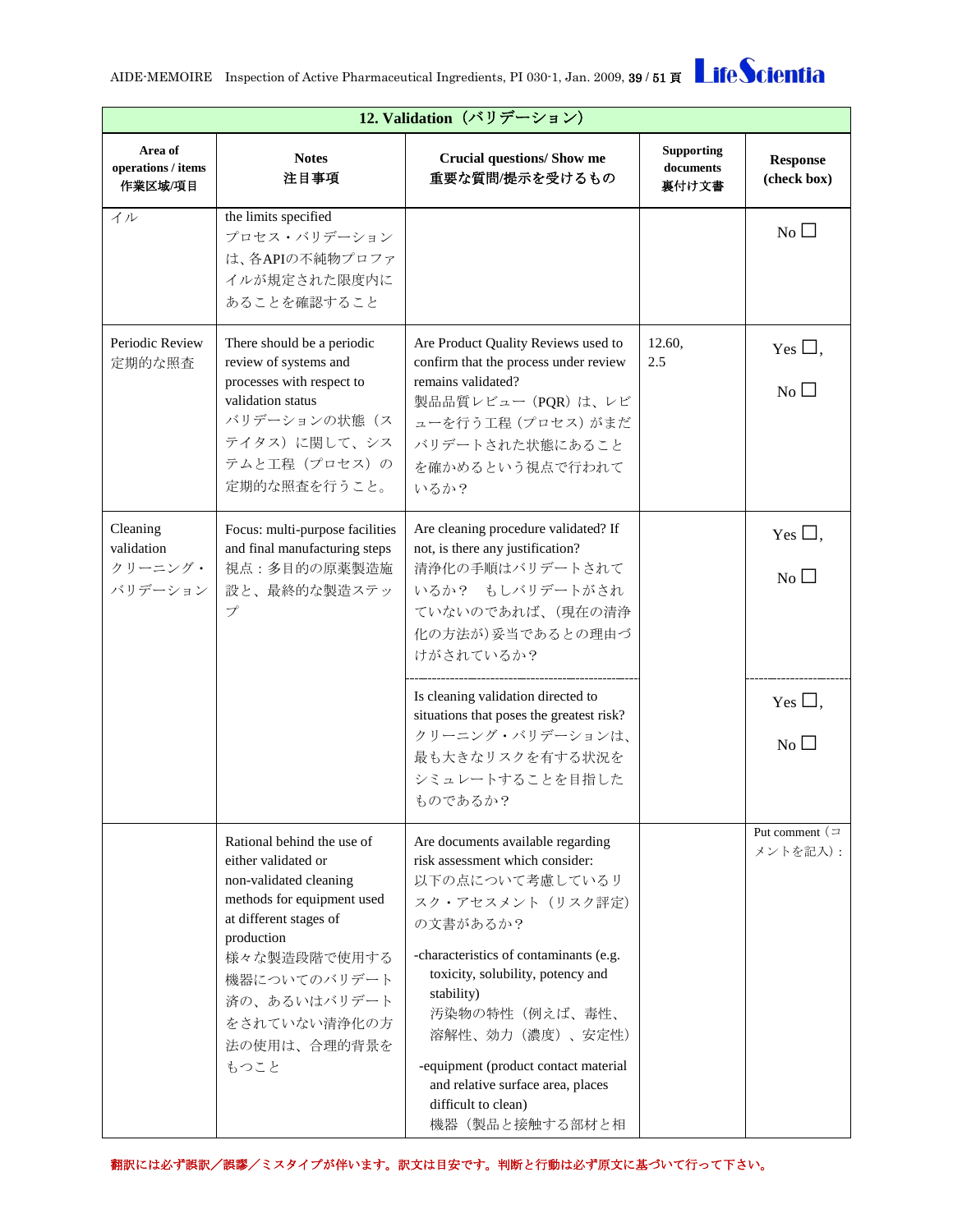AIDE-MEMOIRE Inspection of Active Pharmaceutical Ingredients, PI 030-1, Jan. 2009, 40 / 51 頁

|                                          | 12. Validation (バリデーション) |                                                                                                                                                                                                                                                                                                                                                                        |                                         |                                |  |
|------------------------------------------|--------------------------|------------------------------------------------------------------------------------------------------------------------------------------------------------------------------------------------------------------------------------------------------------------------------------------------------------------------------------------------------------------------|-----------------------------------------|--------------------------------|--|
| Area of<br>operations / items<br>作業区域/項目 | <b>Notes</b><br>注目事項     | <b>Crucial questions/ Show me</b><br>重要な質問/提示を受けるもの                                                                                                                                                                                                                                                                                                                    | <b>Supporting</b><br>documents<br>裏付け文書 | <b>Response</b><br>(check box) |  |
|                                          |                          | 対面積、清浄化が困難な箇所)<br>-process flow (purification steps,<br>bulk size, product change over)<br>プロセスの流れ(精製化ステッ<br>プ、バルクサイズ、製品の切り<br>替え頻度)<br>-at the minimum, selection of<br>$product(s)$ which represent(s) the<br>worst case scenario (product<br>changeover, maximum acceptable<br>residue limit, etc.)<br>少なくても、ワーストケースの<br>状況(製品の切り替え頻度、最<br>大許容残存物限度値など)を示<br>す製品の選定 |                                         |                                |  |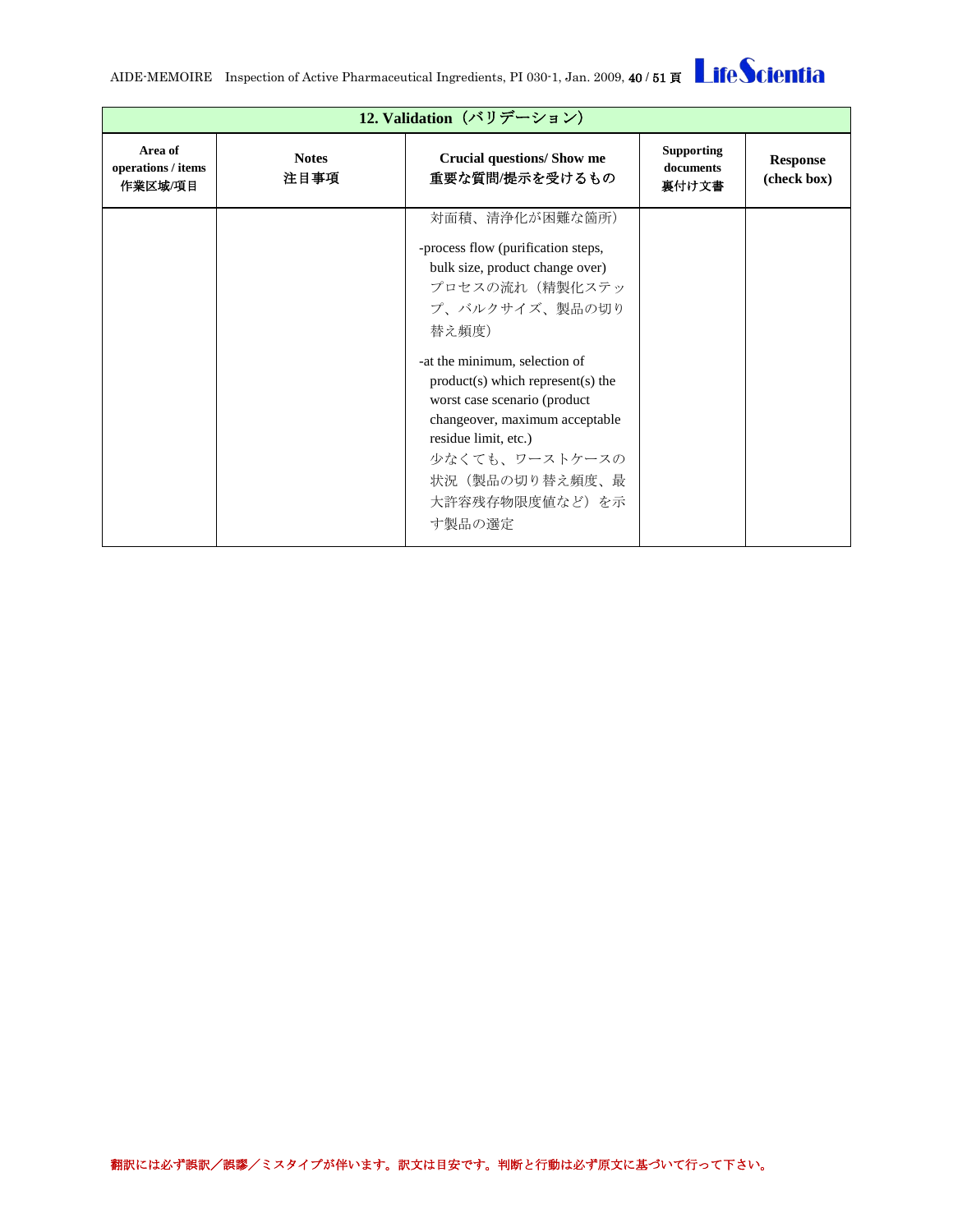| Cleaning procedures are to be<br>validated<br>クリーニング方法はバリデ<br>ートされていること                                                                                       | Are the cleaning procedures routinely<br>used in production the same as those<br>used in the validation studies?<br>清浄化の手順 (procedures) は、バ<br>リデーション調査で使用したそれ<br>と同じ手順が、製造で日常的に使用<br>されているか? | 12.71 | Yes $\Box$ ,<br>No        |
|---------------------------------------------------------------------------------------------------------------------------------------------------------------|-----------------------------------------------------------------------------------------------------------------------------------------------------------------------------------------------|-------|---------------------------|
|                                                                                                                                                               | Are the cleaning methods applied in<br>production the same methods as those<br>used in the validation studies?<br>清浄化の方法 (methods) は、バリ<br>デーション調査で使用されたもの<br>と同じ方法が製造に適用されてい<br>るか?          |       | Yes $\Box$ ,<br>No        |
|                                                                                                                                                               | Is cleaning routinely performed after<br>the manufacture of the same number<br>of batches?<br>清浄化は、(訳者注:バリデーショ<br>ンで設定した条件と)同じ数のバッ<br>チの製造の後に、日常的に行われて<br>いるか?                                |       | Yes $\Box$ ,<br>No $\Box$ |
| Sampling methods involving<br>rinse/swab, with an acceptable<br>recovery, validated (including<br>sampling for microbiological<br>assessment)<br>サンプリング方法はバリデ | Are personnel performing sampling<br>properly trained and assessed?<br>サンプリングを行う職員は、訓練を<br>適正に受け、適格性の評価を受けて<br>いるか?                                                                           | 12.73 | Yes $\Box$ ,<br>No        |
| ートが行われていること。<br>サンプリング方法としては<br>リンス/スワブの方法があ<br>り、これらは許容される回<br>収率を持つことが必要であ<br>(微生物学的なアセス<br>る。<br>メントのためのサンプリン<br>グも含むこと)                                   | Is the sampling method used to<br>monitor cleaning procedures the same<br>method used in the validation studies?<br>サンプリング方法は、バリデーショ<br>ン調査に使用したのと同じ方法で、<br>クリーニング手順をモニターして<br>いるか?           | 12.76 | Yes $\Box$ ,<br>No        |
| Analytical test methods<br>appropriately validated<br>分析の試験方法は、適切に<br>バリデートされていること                                                                            | Is the analytical test method<br>sufficiently sensitive related to the<br>established residue limits?<br>分析の試験方法は、その確立された<br>残存物限度値に関して十分な感度<br>を有しているか?                                      | 12.74 | Yes $\square$ ,<br>No     |
| Microbiological aspects<br>微生物学的な側面                                                                                                                           | Has inhibition of microbial growth by<br>residue been considered during test                                                                                                                  |       | Yes $\Box$ ,              |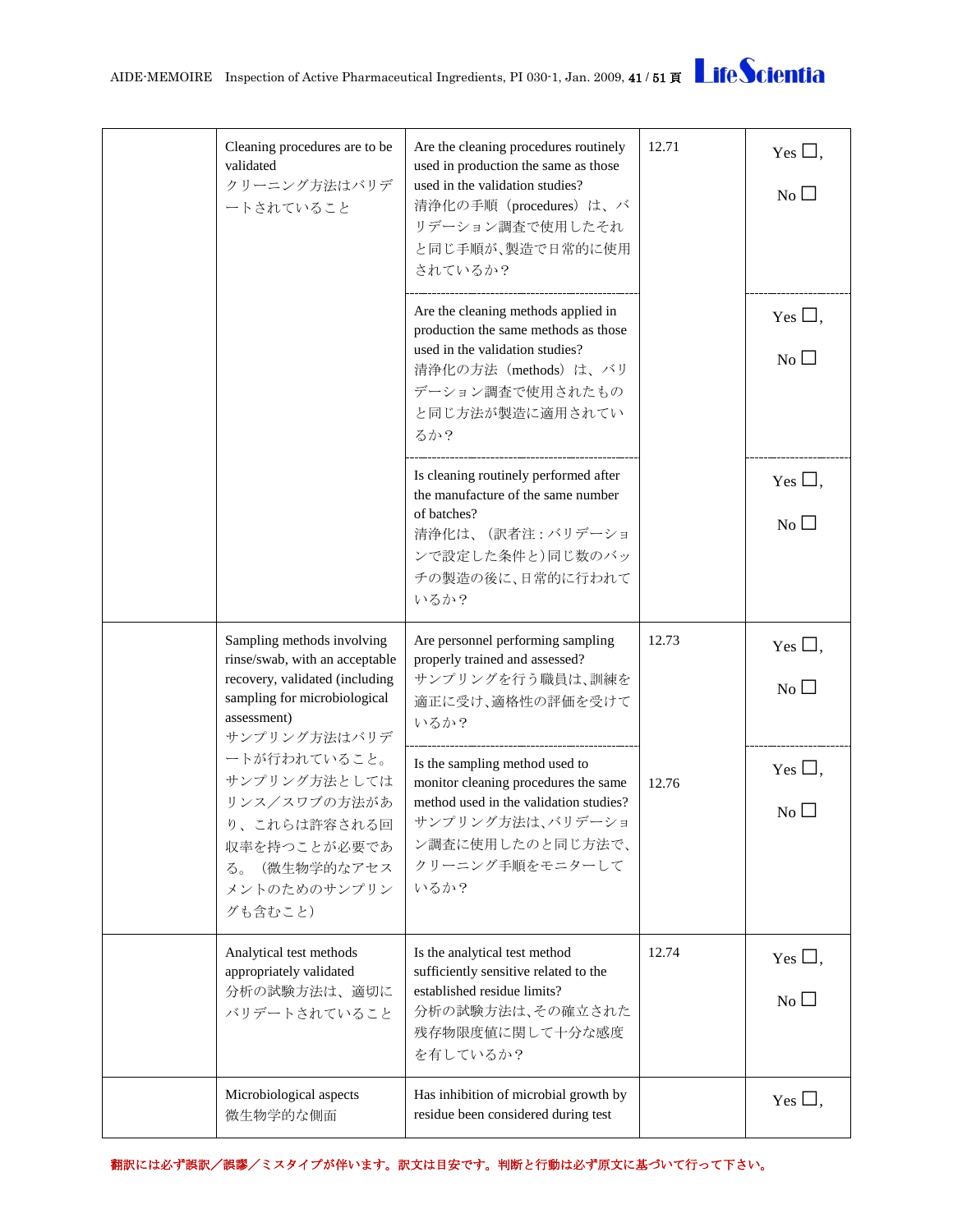AIDE-MEMOIRE Inspection of Active Pharmaceutical Ingredients, PI 030-1, Jan. 2009, 42 / 51 頁

|                                                                                                                                 |                                                                                                                                                                                   | method validation?<br>残存物による微生物の成長の抑制<br>は、試験方法のバリデーション中に<br>考慮をしているか?                                                                    |                                    | $No$ $\Box$                        |
|---------------------------------------------------------------------------------------------------------------------------------|-----------------------------------------------------------------------------------------------------------------------------------------------------------------------------------|-------------------------------------------------------------------------------------------------------------------------------------------|------------------------------------|------------------------------------|
|                                                                                                                                 | When processes and<br>equipment including water<br>system have to be controlled<br>for microbiological<br>contamination, there shall be<br>appropriately<br>cleaning/sanitization | Has the effectiveness of<br>cleaning/sanitization procedures been<br>validated?<br>清浄化/サニティゼーションの方<br>法の有効性はバリデートされてい<br>るか?              | 12.75.<br>5.21,<br>5.23            | Yes $\Box$ ,<br>$\overline{N_{0}}$ |
| procedures validated<br>工程(プロセス)および(水<br>システムを含む)設備が微<br>生物汚染についての制御を<br>必要とするとき、バリデー<br>トされた適切な清浄化/サ<br>ニテーションの手順が存在<br>していること | Are "clean/dirty status" hold times<br>and sanitizer residue limits correctly<br>considered?<br>"清浄な状態/汚れた状態"での保<br>持時間と、サニタイザーの残存限度<br>値は、適切に考慮されているか?                           |                                                                                                                                           | Yes $\Box$ ,<br>$\overline{N_{0}}$ |                                    |
|                                                                                                                                 |                                                                                                                                                                                   | Is the water used for cleaning/rinsing<br>appropriate for the next manufacturing<br>step?<br>洗浄/リンスに使用する水は、次の<br>製造ステップにとって適切なもの<br>であるか? |                                    | Put comment $($<br>メントを記入):        |

<span id="page-41-0"></span>

| 13. Change Control (変更管理)                |                                            |                                             |                                         |                                |  |
|------------------------------------------|--------------------------------------------|---------------------------------------------|-----------------------------------------|--------------------------------|--|
| Area of<br>operations / items<br>作業区域/項目 | <b>Notes</b><br>注目事項                       | Crucial questions/Show me<br>重要な質問/提示を受けるもの | <b>Supporting</b><br>documents<br>裏付け文書 | <b>Response</b><br>(check box) |  |
|                                          | Cf. Scope 4.2<br>この文書の「適用範囲」の<br>4.2項参照のこと |                                             | 13.                                     |                                |  |

<span id="page-41-1"></span>

| 14. Rejection and re-use of materials (原料物質の廃棄と再使用) |                                                    |                                                                          |                                         |                                |
|-----------------------------------------------------|----------------------------------------------------|--------------------------------------------------------------------------|-----------------------------------------|--------------------------------|
| Area of<br>operations / items<br>作業区域/項目            | <b>Notes</b><br>注目事項                               | <b>Crucial questions/ Show me</b><br>重要な質問/提示を受けるもの                      | <b>Supporting</b><br>documents<br>裏付け文書 | <b>Response</b><br>(check box) |
| Solvent and<br>material                             | Specifications appropriate<br>for the intended use | Has a rationale for solvent / material<br>specification been documented? | 14.41,<br>14.42                         | Yes $\Box$ .                   |
| Recovery                                            | 目的とする用途に関して適                                       | 溶剤/物質の規格に対する論理的                                                          |                                         | $No$ $\Box$                    |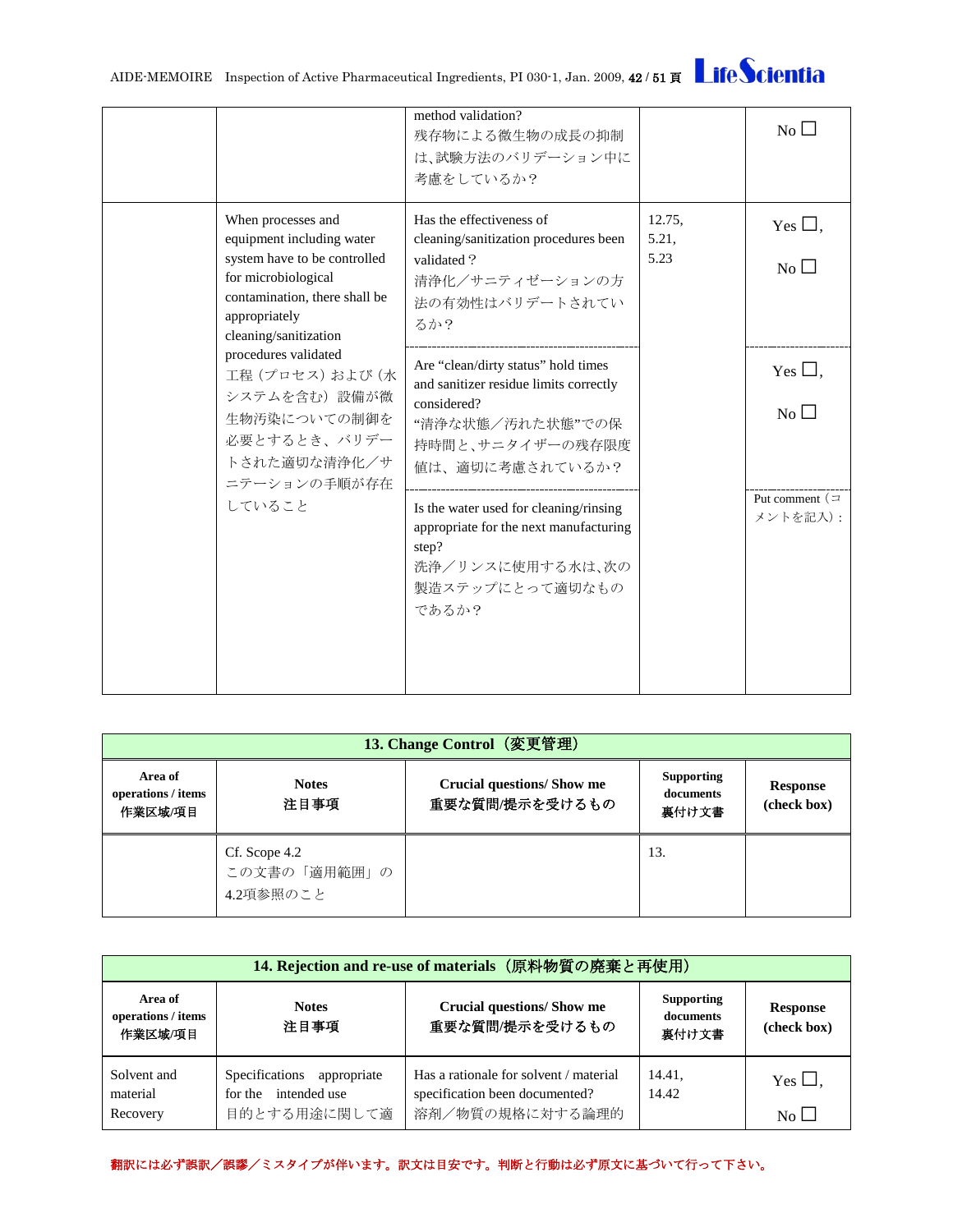

|                                          | 14. Rejection and re-use of materials (原料物質の廃棄と再使用)                                                                                         |                                                                                                                                                                                                                                       |                                         |                                              |  |
|------------------------------------------|---------------------------------------------------------------------------------------------------------------------------------------------|---------------------------------------------------------------------------------------------------------------------------------------------------------------------------------------------------------------------------------------|-----------------------------------------|----------------------------------------------|--|
| Area of<br>operations / items<br>作業区域/項目 | <b>Notes</b><br>注目事項                                                                                                                        | <b>Crucial questions/ Show me</b><br>重要な質問/提示を受けるもの                                                                                                                                                                                   | <b>Supporting</b><br>documents<br>裏付け文書 | <b>Response</b><br>(check box)               |  |
| 溶剤および物質<br>の回収                           | 切な規格を有すること                                                                                                                                  | 根拠をもっているか?                                                                                                                                                                                                                            |                                         |                                              |  |
|                                          |                                                                                                                                             | If it is to be used for multiple<br>processes, does the specification<br>account for the presence of<br>contaminants introduced from other<br>processes?<br>もし (当該施設が)多目的のもので<br>あるならば、その規格は他のプロセ<br>スから入ってくる汚染物の存在を<br>考慮しているものであるか? | 14.41                                   | Yes $\Box$ ,<br>$\overline{N_{0}}$ $\Box$    |  |
|                                          | Outsourced services are to be.<br>controlled<br>外部委託の業務は管理をし<br>ていること                                                                       | Is the level of control over the<br>supplier of outsourced services<br>appropriate?<br>外部委託の供給業者に及ぼしてい<br>る管理レベルは適正なものである<br>か?<br>(see section $7.3$ );                                                                              | 7.3,<br>16.                             | Put comment $($<br>メントを記入):                  |  |
|                                          | Documents and records must<br>be maintained<br>文書および記録を保持して<br>いること                                                                         | Are relevant SOPs, batch records and<br>CoA available?<br>関連するSOPs、バッチ記録書およ<br>び分析証明書は入手可能である<br>か?                                                                                                                                   | 14.40,<br>14.43                         | Yes $\Box$ ,<br>No                           |  |
|                                          |                                                                                                                                             | Are recovered solvents formally<br>approved and released for use?<br>回収した溶媒は、使用前に正式に承<br>認をされ、出庫がされたものである<br>か?                                                                                                                       |                                         | Yes $\Box$ .<br>No                           |  |
|                                          | Identification and controls of<br>equipment used for recovery,<br>transportation and storage of<br>solvents<br>回収に使用した機器の識別<br>と管理、および溶剤の保管 | Is the identification of the equipment<br>used recorded or cross referenced in<br>the batch record?<br>回収に使用した機器は、特定されて<br>いるか? またはバッチ製造記録<br>書での相互参照があるか?                                                                            | 14.41,<br>14.43,<br>5.21                | Yes $\Box$ ,<br>$\overline{N_{0}}$           |  |
|                                          |                                                                                                                                             | Are appropriate procedures in place to<br>avoid mix-up and cross<br>contamination?<br>異種混同 (ミックスアップ) および<br>交叉汚染を避けるための適切な手                                                                                                           |                                         | Yes $\square$ ,<br>$\overline{N_{0}}$ $\Box$ |  |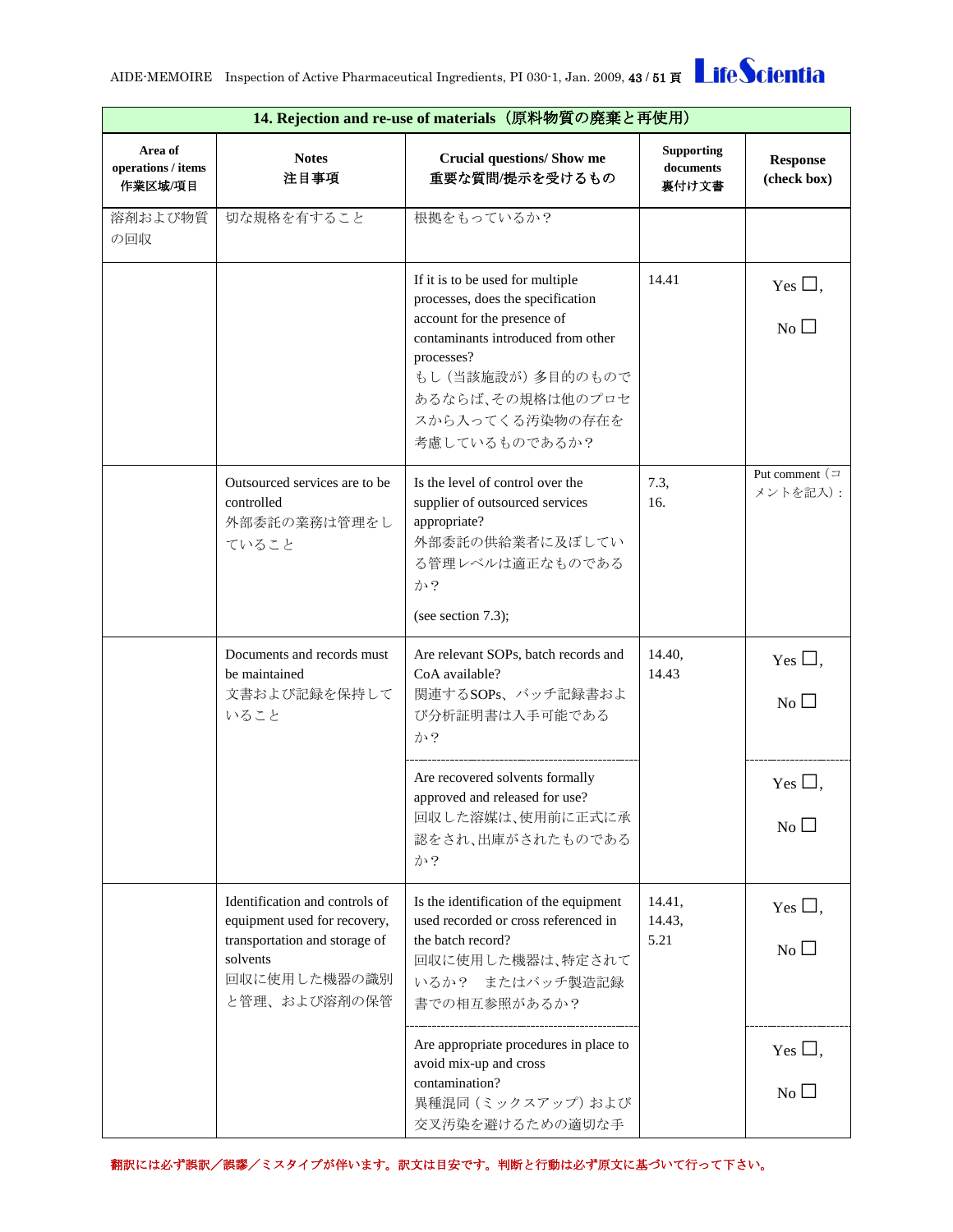

|                                                                                                                                                                                                                                    | 14. Rejection and re-use of materials (原料物質の廃棄と再使用)                       |                                                                                                                                                                        |                                         |                                    |  |  |
|------------------------------------------------------------------------------------------------------------------------------------------------------------------------------------------------------------------------------------|---------------------------------------------------------------------------|------------------------------------------------------------------------------------------------------------------------------------------------------------------------|-----------------------------------------|------------------------------------|--|--|
| Area of<br>operations / items<br>作業区域/項目                                                                                                                                                                                           | <b>Notes</b><br>注目事項                                                      | <b>Crucial questions/ Show me</b><br>重要な質問/提示を受けるもの                                                                                                                    | <b>Supporting</b><br>documents<br>裏付け文書 | <b>Response</b><br>(check box)     |  |  |
|                                                                                                                                                                                                                                    |                                                                           | 順が存在しているか?                                                                                                                                                             |                                         |                                    |  |  |
| Rejection<br>Rejected APIs and<br>intermediate materials shall be<br>廃棄<br>quarantined and recorded<br>廃棄を行うAPIsおよび中間<br>体は隔離し、かつ記録を行<br>うこと<br>The disposition of material<br>shall be recorded<br>物質 (マテリアル;原材料)<br>の廃棄は、記録を行うこと |                                                                           | Do procedures exist and are they<br>adequate?<br>手順書が存在し、かつその内容が適<br>切なものであるか?                                                                                         | 14.1                                    | Yes $\Box$ ,<br>$\overline{N_0}$   |  |  |
|                                                                                                                                                                                                                                    | How are materials identified and<br>stored?<br>物質の特定と保管をどのように行<br>っているか?  |                                                                                                                                                                        | Put comment $($<br>メントを記入):             |                                    |  |  |
|                                                                                                                                                                                                                                    | Is a list of rejected materials<br>maintained?<br>廃棄した物質のリストを保持して<br>いるか? |                                                                                                                                                                        | Yes $\Box$ ,<br>N <sub>0</sub>          |                                    |  |  |
|                                                                                                                                                                                                                                    |                                                                           | Do the Certificates of Destruction for<br>disposed materials correspond with<br>the list of rejected materials?<br>廃棄した物質の「廃棄証明書」は、<br>廃棄物質のリストに記載されてい<br>るものとの対応があるか? |                                         | Yes $\Box$ ,<br>$\overline{N_{0}}$ |  |  |
| Reworking<br>再処理                                                                                                                                                                                                                   |                                                                           | Is an investigation performed before a<br>decision to rework is carried out?<br>再処理を決定する前に、行うべき調<br>査を実施しているか?                                                         | 14.30                                   | Yes $\square$ ,<br>No              |  |  |
|                                                                                                                                                                                                                                    |                                                                           | Have reworked batches been<br>subjected to:<br>再処理バッチに対して次のことを<br>行っているか?:<br>- appropriate evaluation                                                                 | 14.31                                   | Yes $\Box$<br>No                   |  |  |
|                                                                                                                                                                                                                                    |                                                                           | 適正な評価<br>- stability testing<br>安定性試験<br>- a review to show equivalency to<br>original process?<br>本来の工程 (プロセス)に対し<br>て同等性を立証するレビュー                                    |                                         |                                    |  |  |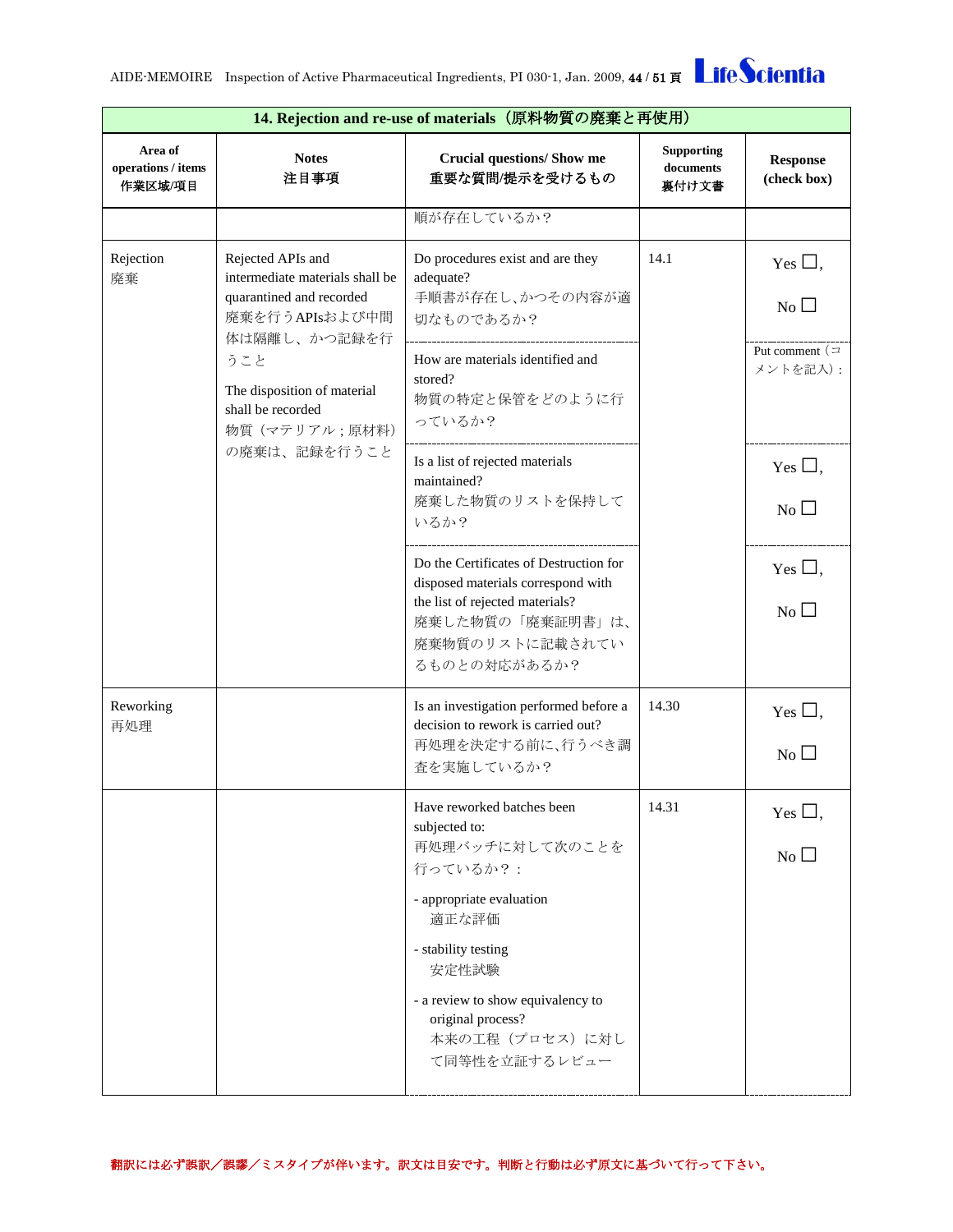| 14. Rejection and re-use of materials (原料物質の廃棄と再使用) |                                                                                                                                                                              |                                                                                                                                                                                                                                                                         |                                         |                                                            |
|-----------------------------------------------------|------------------------------------------------------------------------------------------------------------------------------------------------------------------------------|-------------------------------------------------------------------------------------------------------------------------------------------------------------------------------------------------------------------------------------------------------------------------|-----------------------------------------|------------------------------------------------------------|
| Area of<br>operations / items<br>作業区域/項目            | <b>Notes</b><br>注目事項                                                                                                                                                         | <b>Crucial questions/ Show me</b><br>重要な質問/提示を受けるもの                                                                                                                                                                                                                     | <b>Supporting</b><br>documents<br>裏付け文書 | <b>Response</b><br>(check box)                             |
|                                                     |                                                                                                                                                                              | Is validation performed if more than<br>one batch is affected?<br>(訳注:再処理で) 1つ以上のバッ<br>チが影響を受けるか否かの、バリデ<br>ーションを行っているか?                                                                                                                                                 |                                         | Yes $\square$ ,<br>No                                      |
|                                                     |                                                                                                                                                                              | Is a report issued if only one batch is<br>affected?<br>ただ一つのバッチしか影響を受け<br>ないという報告書を発行している<br>か?                                                                                                                                                                        |                                         | Yes $\Box$ ,<br>No                                         |
|                                                     | The impurity profile of a<br>reworked batch shall be<br>comparable to routine<br>production batches<br>再加工バッチの不純物プロ<br>ファイルは、日常的に製造<br>されるバッチに相応するも<br>のであること                | Are the impurity profiles of reworked<br>batches similar to routine production<br>batches?<br>再加工バッチの不純物プロファイ<br>ルは、日常的に製造されるバッチと<br>同様であるか?                                                                                                                            | 14.32                                   | Yes $\square$ ,<br>No                                      |
|                                                     | Additional testing and test<br>methods if routine test<br>methods are found to be<br>inadequate<br>(訳注:再加工バッチに対<br>して) 日常的に使用する試<br>験方法が不適切であるなら<br>ば、別途の検査および試験<br>の方法があること | Are routine analytical methods<br>adequate for the analysis of reworked<br>batches?<br>日常的に使用する試験方法は、再加<br>エバッチの分析に適切であるか?<br>Will the methods detect additional<br>degradants or other impurities?<br>当該試験方法は、(訳注:再加工処<br>理による)付加的な分解物あるいは<br>その他の不純物を検出できるもの<br>であるか? | 14.32                                   | Put comment $($<br>メントを記入):<br>Put comment $($<br>メントを記入): |
| Returns<br>返品                                       | Policy on returns documented<br>返品についての方針が文書<br>化されていること                                                                                                                     | If the company accepts returns, are the<br>returned APIs and intermediates<br>identified as returns and subsequently<br>quarantined?<br>もし当該企業が返品を許容してい<br>るのであれば、その返品されたAPIs<br>および中間体は、「返品」として適<br>切に識別がされ、続いて隔離をおこ<br>なっているか?                                        | 14.50                                   | Yes $\Box$ ,<br>$\overline{N_{0}}$                         |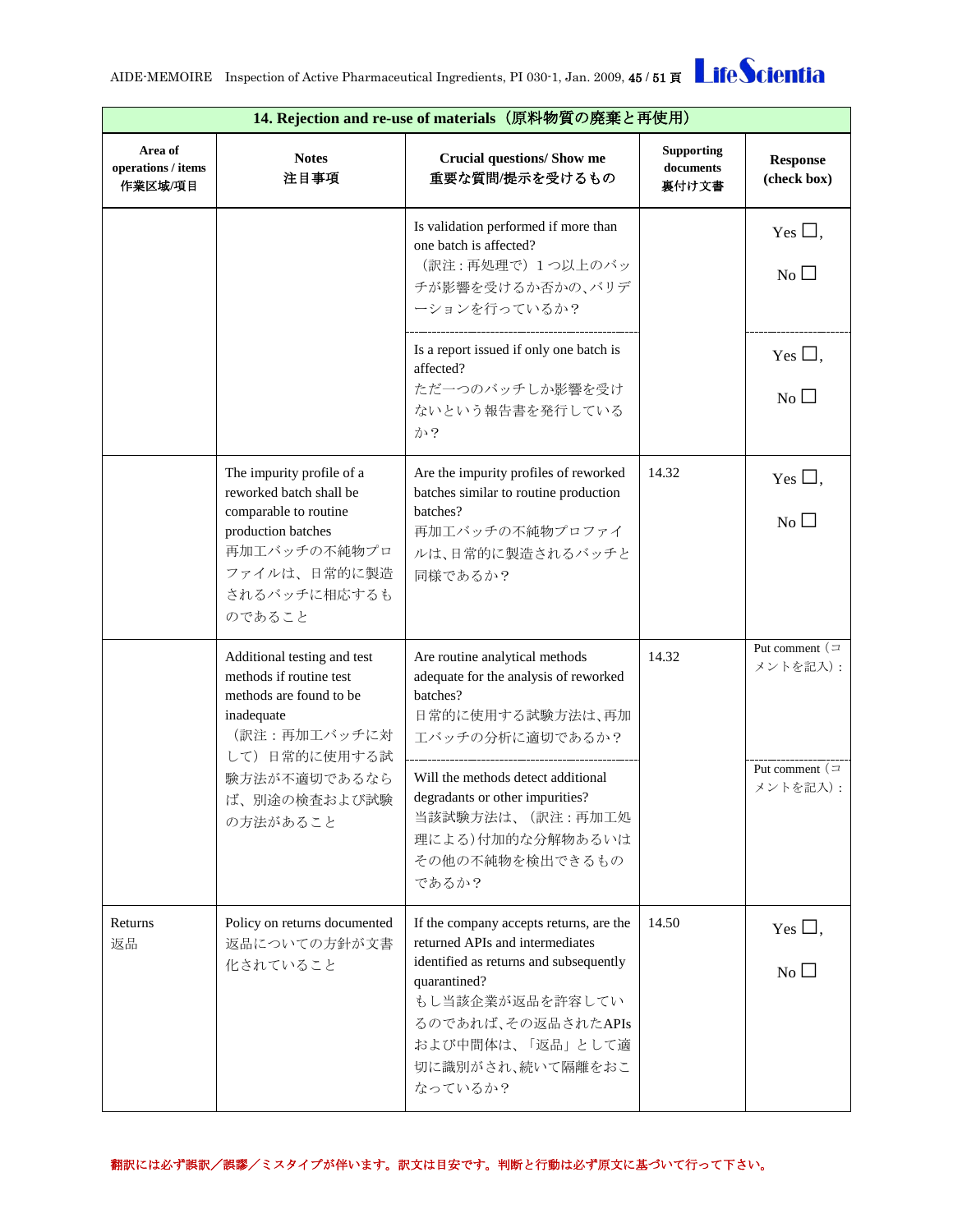| <b>LifeScientia</b> |
|---------------------|
|---------------------|

|                                          | 14. Rejection and re-use of materials (原料物質の廃棄と再使用) |                                                                                                                                                                                                                                            |                                         |                                   |
|------------------------------------------|-----------------------------------------------------|--------------------------------------------------------------------------------------------------------------------------------------------------------------------------------------------------------------------------------------------|-----------------------------------------|-----------------------------------|
| Area of<br>operations / items<br>作業区域/項目 | <b>Notes</b><br>注目事項                                | <b>Crucial questions/ Show me</b><br>重要な質問/提示を受けるもの                                                                                                                                                                                        | <b>Supporting</b><br>documents<br>裏付け文書 | <b>Response</b><br>(check box)    |
|                                          | Records of returns maintained<br>返品の記録を保持すること       | Does the procedure for handling<br>returned product require the reason for<br>returning the product to be identified?<br>返品された製品を取り扱う手順書<br>は、その製品が返品された理由を特<br>定することを要求しているか?                                                             | 14.51,<br>14.52                         | Yes $\square$ ,<br>N <sub>0</sub> |
|                                          |                                                     | Do the company's records allow<br>identification of the transportation and<br>storage history of the product, whilst<br>the product was outside the<br>company's control?<br>その企業の記録は、当該製品がその<br>企業の管理外にある間も、その製品<br>の移送と保管の履歴の特定が可能<br>か? |                                         | Yes $\Box$ ,<br>$No$ $\Box$       |
|                                          |                                                     | Are the details recorded in the<br>documentation associated with the<br>returned product adequate and<br>appropriate?<br>返品された製品に係る文書に記録<br>してある詳細な事項は、十分かつ適<br>切なものであるか?                                                                  |                                         | Yes $\square$ ,<br>No             |
|                                          |                                                     | Is returned product appropriately<br>dispositioned for reprocessing,<br>reworking, or destruction?<br>返品された製品は、再処理、再加工、<br>あるいは廃棄に関して、適切に処置<br>されているか?                                                                                     |                                         | Yes $\Box$ ,<br>N <sub>0</sub>    |

<span id="page-45-0"></span>

| 15. Complaints and Recalls (クレームと回収)     |                                         |                                                    |                                         |                                |  |
|------------------------------------------|-----------------------------------------|----------------------------------------------------|-----------------------------------------|--------------------------------|--|
| Area of<br>operations / items<br>作業区域/項目 | <b>Notes</b><br>注目事項                    | <b>Crucial questions/Show me</b><br>重要な質問/提示を受けるもの | <b>Supporting</b><br>documents<br>裏付け文書 | <b>Response</b><br>(check box) |  |
|                                          | Cf. Scope 4.2<br>この文書の「適用範囲」の<br>4.2項参照 |                                                    | 15.                                     |                                |  |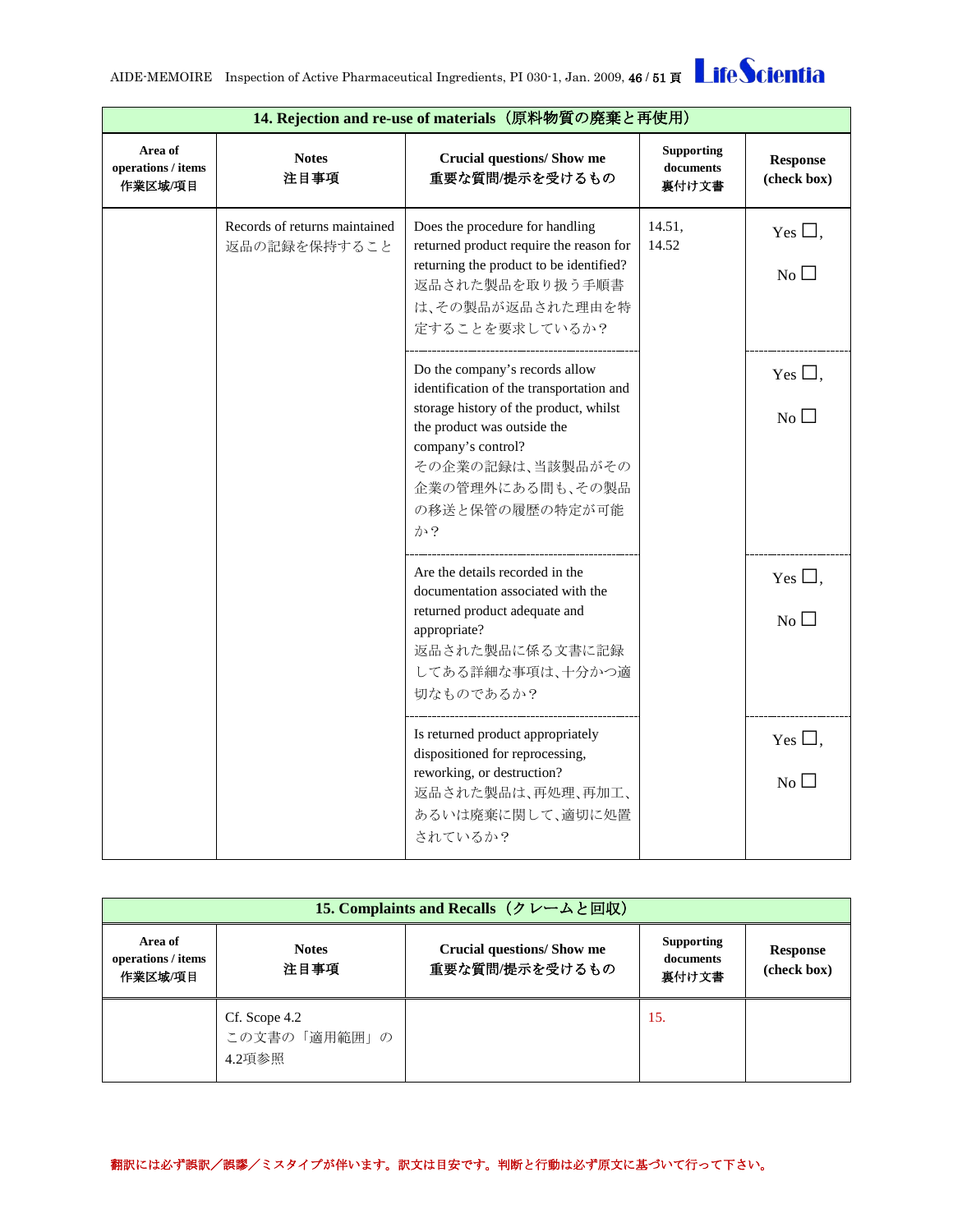

<span id="page-46-0"></span>

| 16. Contract manufacturers (including Laboratories) (委託製造;委託ラボを含む) |                                         |                                                     |                                         |                         |  |
|--------------------------------------------------------------------|-----------------------------------------|-----------------------------------------------------|-----------------------------------------|-------------------------|--|
| Area of<br>operations / items<br>作業区域/項目                           | <b>Notes</b><br>注目事項                    | <b>Crucial questions/ Show me</b><br>重要な質問/提示を受けるもの | <b>Supporting</b><br>documents<br>裏付け文書 | Response<br>(check box) |  |
|                                                                    | Cf. Scope 4.2<br>この文書の「適用範囲」の<br>4.2項参照 |                                                     | 16.                                     |                         |  |

<span id="page-46-1"></span>

| 17. Agents, Brokers, Traders, Distributors, Repackers and Relabellers (代理店、仲介業者、貿易業者、配送<br>業者、再包装業者および再表示業者) |                                                                                                                                                                                                                                |                                                                                                                                                                                                                                      |                                         |                                |  |
|--------------------------------------------------------------------------------------------------------------|--------------------------------------------------------------------------------------------------------------------------------------------------------------------------------------------------------------------------------|--------------------------------------------------------------------------------------------------------------------------------------------------------------------------------------------------------------------------------------|-----------------------------------------|--------------------------------|--|
| Area of<br>operations / items<br>作業区域/項目                                                                     | <b>Notes</b><br>注目事項                                                                                                                                                                                                           | <b>Crucial questions/ Show me</b><br>重要な質問/提示を受けるもの                                                                                                                                                                                  | <b>Supporting</b><br>documents<br>裏付け文書 | <b>Response</b><br>(check box) |  |
| General<br>一般的事項                                                                                             | Relevant sections of Part II<br>are applicable to Agents,<br>Brokers, Traders and<br>Distributors (e.g. chapters 2,<br>3, 4, 6, 7.4, 9, 10, 11.4,<br>$14.52, 15$ ).<br>Part IIの関係する条項が、代<br>理店、仲介業者、貿易業者、<br>および配送業者に適用され<br>る |                                                                                                                                                                                                                                      | 17.10,<br>17.11                         | Put comment $($<br>メントを記入):    |  |
|                                                                                                              | Repackers and relabellers are<br>considered as manufacturers<br>(full compliance with Part II<br>required)<br>再包装業者および再表示業<br>者は、製造業者として見做<br>される (Part IIへの完全な適<br>合が必要となる)                                                   |                                                                                                                                                                                                                                      | 17.11,<br>17.40                         | Put comment $($<br>メントを記入):    |  |
| Traceability of<br>APIs and<br>intermediates<br>APIsと中間体<br>のトレーサビリ<br>ティ                                    | Effectiveness of the system<br>当該システムの有効性                                                                                                                                                                                      | For some APIs, consider the<br>availability and completeness of<br>required documentation back to the<br>original manufacturer<br>ある種のAPIsに対しては、必要な文<br>書が、最初 (オリジナル)の製造業<br>者へ立ち戻って、その利用と完全性<br>の確認が可能であることの考慮が<br>されていること (訳文要検討)。 | 17.20                                   | Put comment $($<br>メントを記入):    |  |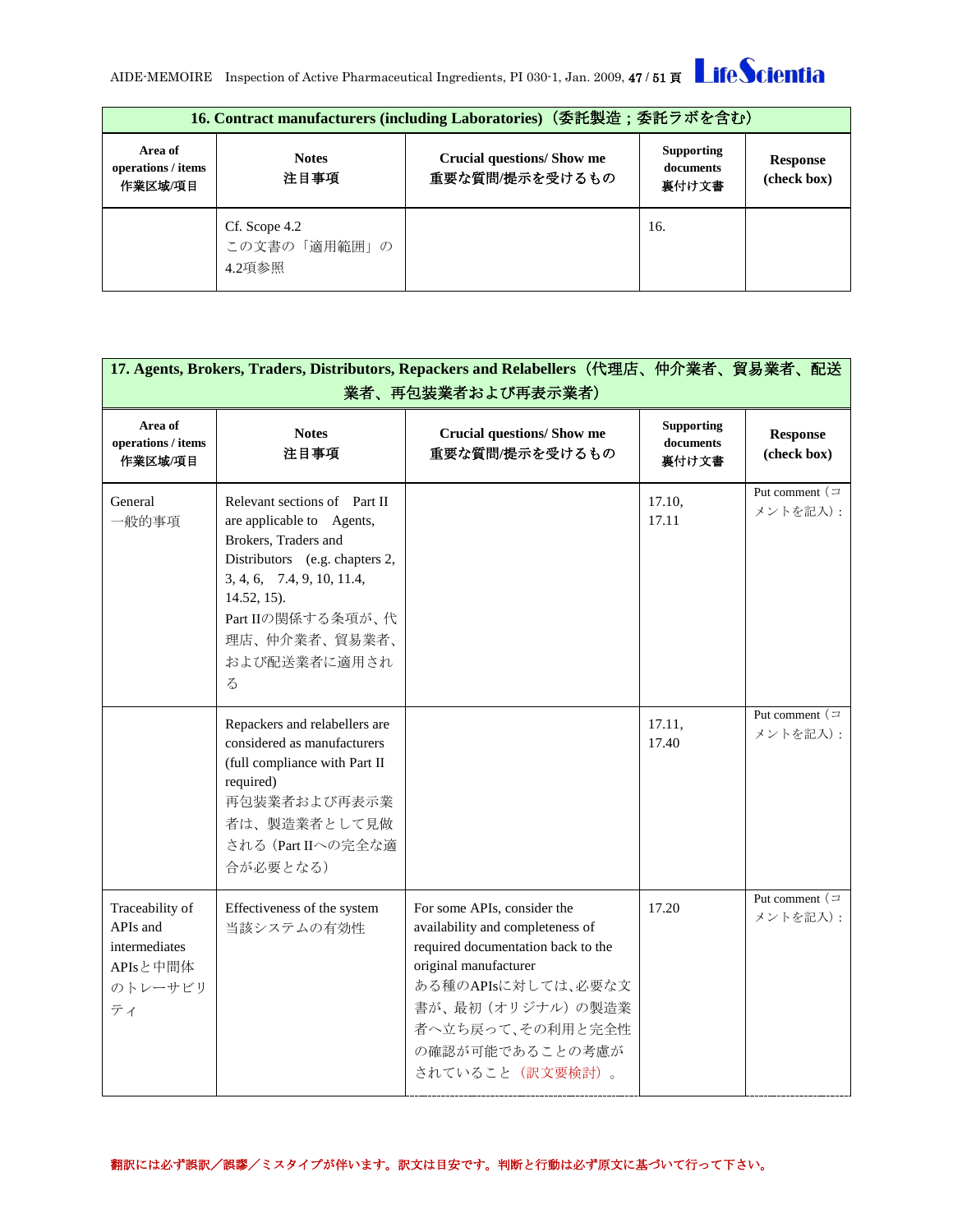| 17. Agents, Brokers, Traders, Distributors, Repackers and Relabellers (代理店、仲介業者、貿易業者、配送<br>業者、再包装業者および再表示業者) |                      |                                                                                                                                                                                                                                                                                                                                     |                                              |                                       |
|--------------------------------------------------------------------------------------------------------------|----------------------|-------------------------------------------------------------------------------------------------------------------------------------------------------------------------------------------------------------------------------------------------------------------------------------------------------------------------------------|----------------------------------------------|---------------------------------------|
| Area of<br>operations / items<br>作業区域/項目                                                                     | <b>Notes</b><br>注目事項 | <b>Crucial questions/ Show me</b><br>重要な質問/提示を受けるもの                                                                                                                                                                                                                                                                                 | <b>Supporting</b><br>$\,$ documents<br>裏付け文書 | <b>Response</b><br>(check box)        |
|                                                                                                              |                      | Are these records readily available?<br>それらの記録類は、直ぐに入手する<br>ことが可能であるか?                                                                                                                                                                                                                                                              |                                              | Yes $\Box$ ,<br>No                    |
| Transfer of<br>information<br>情報の伝達                                                                          |                      | Is the customer informed of any<br>additional manufacturing operation<br>carried out on behalf of Agents,<br>Brokers, Traders, Distributors,<br>Repackers and Relabellers (e.g.<br>micronisation, Gamma irradiation,<br>freeze-drying)?<br>代理店、仲介業者、貿易業者、配送<br>業者、再包装業者、および再表示業<br>者が、なり代わって行った如何なる<br>付加的な作業も、顧客は情報の提供<br>を受けているか? | 17.60                                        | Yes $\square$ ,<br>No                 |
|                                                                                                              |                      | Are the original API manufacturer's<br>name, address and the batch<br>number(s) supplied provided to the<br>customer?<br>供給を受けた最初 (オリジナル)の<br>製造業者の名称および住所、および<br>バッチ番号は、顧客に提供されてい<br>るか?                                                                                                                                           | 9.43,<br>17.61                               | Yes $\square$ ,<br>$\overline{N_{0}}$ |
|                                                                                                              |                      | Is the original API manufacturer's<br>name and address included on the<br>CoA and displayed on labels?<br>最初のAPI製造業者の名称および<br>住所は、分析証明書 (CoA) に記載<br>されており、かつラベルにも表示が<br>されているか?                                                                                                                                                    | 11.44                                        | Yes $\Box$ ,<br>$No$ $\square$        |
|                                                                                                              |                      | Is quality or regulatory related<br>information exchanged between<br>partners in a timely manner?<br>品質や規制に係る情報は、パートナ<br>一間でタイムリーな方法で交換さ<br>れているか?                                                                                                                                                                                  | 17.60                                        | Put comment $($<br>メントを記入):           |
|                                                                                                              |                      | In case of quality related problems,<br>are Agents, Brokers, Traders,                                                                                                                                                                                                                                                               | 17.71,                                       | Yes $\Box$ ,                          |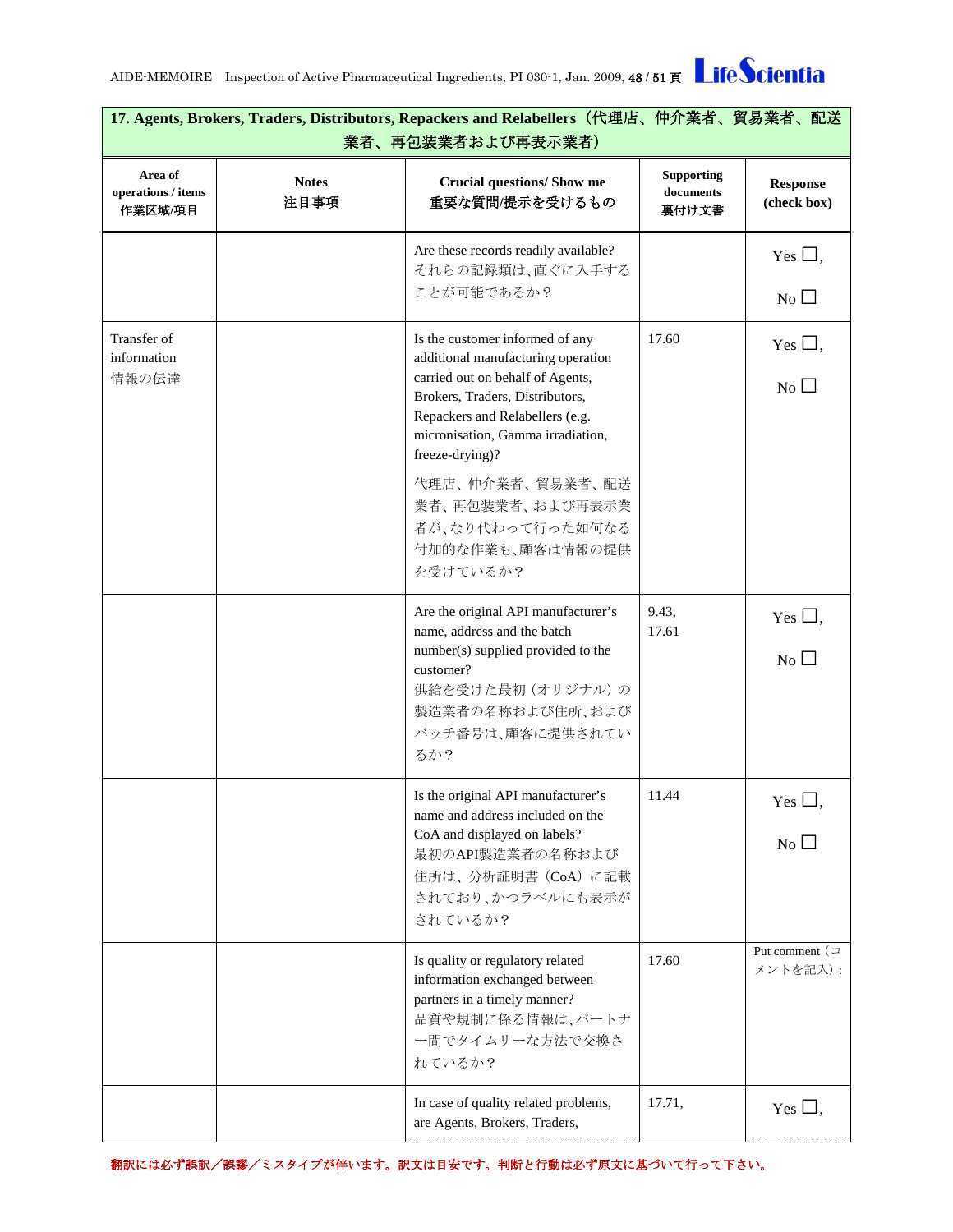| 17. Agents, Brokers, Traders, Distributors, Repackers and Relabellers(代理店、仲介業者、貿易業者、配送<br>業者、再包装業者および再表示業者) |                      |                                                                                                                                                                                                                                                       |                                         |                                    |
|-------------------------------------------------------------------------------------------------------------|----------------------|-------------------------------------------------------------------------------------------------------------------------------------------------------------------------------------------------------------------------------------------------------|-----------------------------------------|------------------------------------|
| Area of<br>operations / items<br>作業区域/項目                                                                    | <b>Notes</b><br>注目事項 | <b>Crucial questions/ Show me</b><br>重要な質問/提示を受けるもの                                                                                                                                                                                                   | <b>Supporting</b><br>documents<br>裏付け文書 | <b>Response</b><br>(check box)     |
|                                                                                                             |                      | Distributors, Repackers and<br>Relabellers involved?<br>品質に係る問題の場合に、代理店、<br>仲介業者、貿易業者、配送業者、再<br>包装業者、および再表示業者も関わ<br>り合いを持つようになっている<br>か?                                                                                                              | 17.72                                   | $\overline{N_{0}}$                 |
|                                                                                                             |                      | Are they informed of any<br>investigation and actions undertaken?<br>行われた如何なる調査および措置<br>も、代理店、仲介業者、貿易業者、<br>配送業者、再包装業者、および再表<br>示業者に通知するようになってい<br>るか?                                                                                                |                                         | Yes $\Box$ ,<br>$\overline{N_{0}}$ |
| Repackaging<br>relabeling<br>再包装<br>再表示                                                                     |                      | Do procedures, records, and<br>environmental monitoring indicate<br>that controls are in place to avoid<br>mix-up, contamination and<br>cross-contamination?<br>手順(方法)、記録、および環境モ<br>ニタリングは、その管理が異種混同<br>(ミックスアップ)および交叉汚染<br>を防ぐために適切であることを示<br>しているか? | 17.4                                    | Yes $\Box$ ,<br>No                 |
|                                                                                                             |                      | Are samples retained?<br>サンプルの保存を行っているか?                                                                                                                                                                                                              | 11.7                                    | Yes $\Box$ ,<br>No $\square$       |
| Stability<br>安定性                                                                                            |                      | Is retest or expiry date available?<br>再試験期限および使用期限は利用<br>可能なものとなっているか?                                                                                                                                                                               | 17.20<br>17.50                          | Yes $\Box$ ,<br>No $\Box$          |
|                                                                                                             |                      | When an API is repacked in a<br>different type of container are the<br>mandatory stability studies<br>conducted?<br>APIを異なったタイプの容器に再<br>包装する場合、法的義務を有する安<br>定性調査を行っているか?                                                                              |                                         | Yes $\Box$ ,<br>$No$ $\Box$        |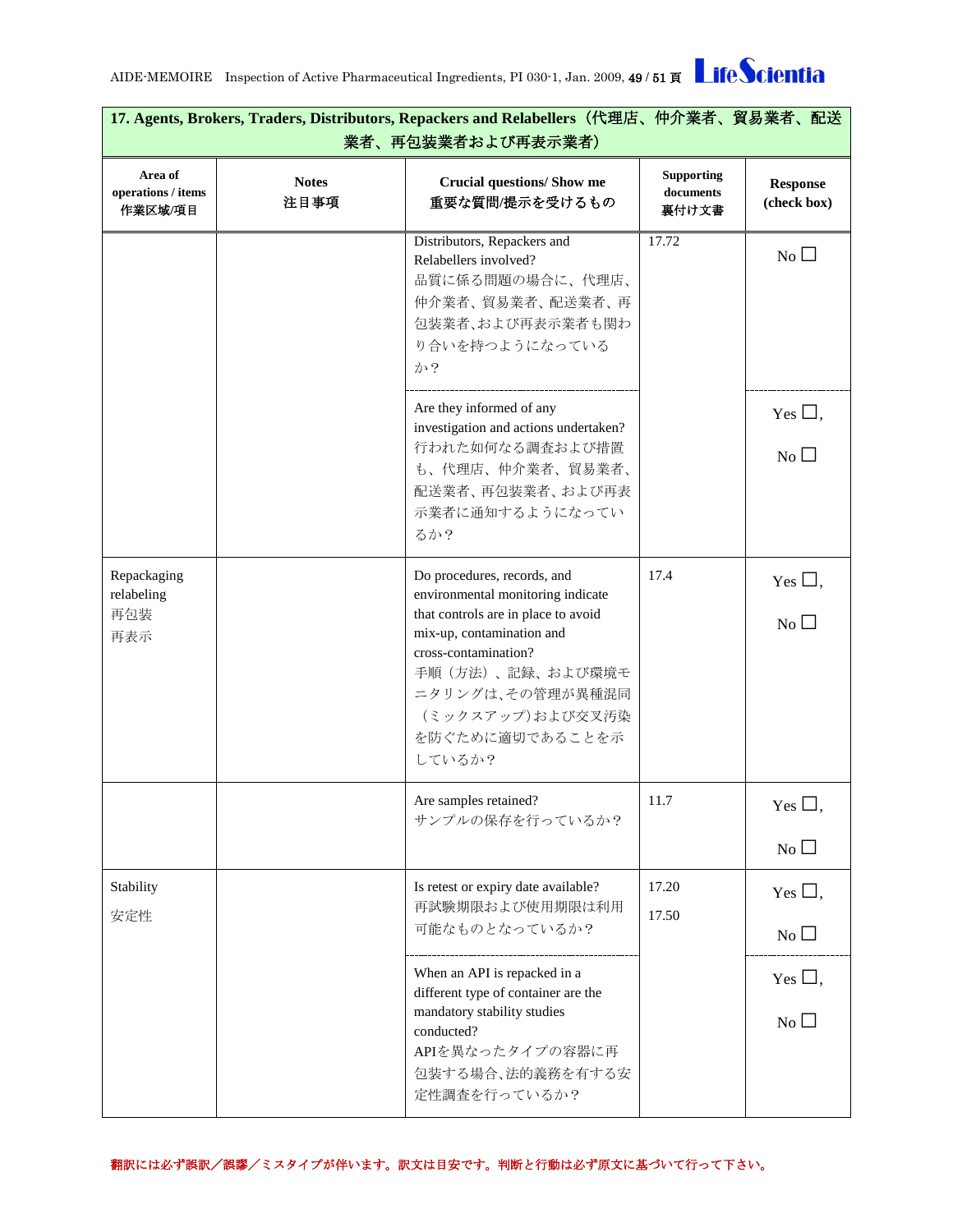AIDE-MEMOIRE Inspection of Active Pharmaceutical Ingredients, PI 030-1, Jan. 2009, 50 / 51 頁 Life Scientia

| 17. Agents, Brokers, Traders, Distributors, Repackers and Relabellers(代理店、仲介業者、貿易業者、配送<br>業者、再包装業者および再表示業者) |                      |                                                                          |                                         |                                |
|-------------------------------------------------------------------------------------------------------------|----------------------|--------------------------------------------------------------------------|-----------------------------------------|--------------------------------|
| Area of<br>operations / items<br>作業区域/項目                                                                    | <b>Notes</b><br>注目事項 | <b>Crucial questions/Show me</b><br>重要な質問/提示を受けるもの                       | <b>Supporting</b><br>documents<br>裏付け文書 | <b>Response</b><br>(check box) |
|                                                                                                             |                      | If micronisation, Gamma irradiation,                                     | 17.50                                   | Yes $\Box$ ,                   |
|                                                                                                             |                      | freeze-drying is performed on behalf<br>of the Agents, Brokers, Traders, | 11.5                                    | No                             |
|                                                                                                             |                      | Distributors, Repackers and                                              |                                         |                                |
|                                                                                                             |                      | Relabellers are the mandatory stability                                  |                                         |                                |
|                                                                                                             |                      | studies conducted according to section                                   |                                         |                                |
|                                                                                                             |                      | 11.5?                                                                    |                                         |                                |
|                                                                                                             |                      | もし、微粒化、ガンマー線照射、凍                                                         |                                         |                                |
|                                                                                                             |                      | 結乾燥が代理店、仲介業者、貿易業                                                         |                                         |                                |
|                                                                                                             |                      | 者、配送業者、再包装業者あるいは                                                         |                                         |                                |
|                                                                                                             |                      | 再表示業者が行っているのであれ                                                          |                                         |                                |
|                                                                                                             |                      | ば、section 11.5に従った法的な義務                                                  |                                         |                                |
|                                                                                                             |                      | を有する安定性調査を行っている                                                          |                                         |                                |
|                                                                                                             |                      | か?                                                                       |                                         |                                |
|                                                                                                             |                      |                                                                          |                                         |                                |

<span id="page-49-0"></span>

| (細胞培養/発酵により製造するAPIs)<br>18. APIs manufactured by Cell Culture / Fermentation |                                                                         |                                                                                                   |                                                |                                |
|------------------------------------------------------------------------------|-------------------------------------------------------------------------|---------------------------------------------------------------------------------------------------|------------------------------------------------|--------------------------------|
| Area of<br>operations / items<br>作業区域/項目                                     | <b>Notes</b><br>注目事項                                                    | <b>Crucial questions/Show me</b><br>重要な質問/提示を受けるもの                                                | <b>Supporting</b><br>documents<br>裏付け文書        | <b>Response</b><br>(check box) |
|                                                                              | See PIC/S Aide Memoire<br>PI-024<br>PIC/S Aide Memoire PI-024<br>を参照のこと | 訳注: PIC/S Aide Memoire PI-024<br>のタイトルは"INSPECTION OF<br><b>BIOTECHNOLOGY</b><br>MANUFACTURES"である | PIC/S<br>Aide-Memoire<br>on OC<br>Laboratories |                                |

<span id="page-49-1"></span>

| (臨床試験で使用するAPIs)<br>19. APIs for use in Clinical Trials |                                                                                                                           |                                                    |                                         |                                |
|--------------------------------------------------------|---------------------------------------------------------------------------------------------------------------------------|----------------------------------------------------|-----------------------------------------|--------------------------------|
| Area of<br>operations / items<br>作業区域/項目               | <b>Notes</b><br>注目事項                                                                                                      | <b>Crucial questions/Show me</b><br>重要な質問/提示を受けるもの | <b>Supporting</b><br>documents<br>裏付け文書 | <b>Response</b><br>(check box) |
|                                                        | This section is to be.<br>developed at the next<br>revision of the Aide-Memoire<br>この章は、この<br>Aide-Memoireの次の改訂版<br>で制定する |                                                    | 19.                                     |                                |